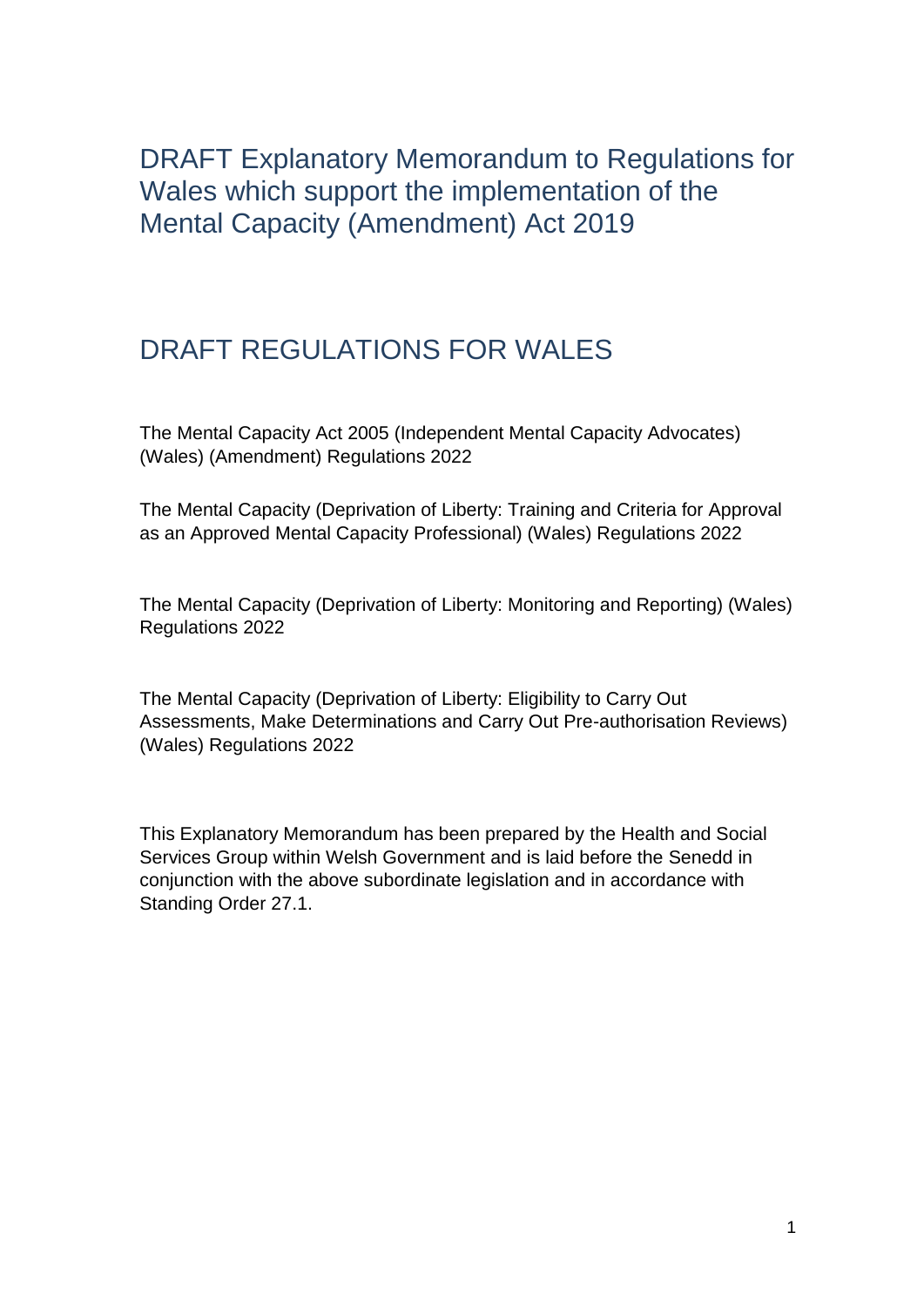# **Contents**

| DRAFT Explanatory Memorandum to Regulations for Wales which support the                                                                                                                      |
|----------------------------------------------------------------------------------------------------------------------------------------------------------------------------------------------|
|                                                                                                                                                                                              |
|                                                                                                                                                                                              |
|                                                                                                                                                                                              |
| $\mathcal{I}$ .                                                                                                                                                                              |
| 2. MATTERS OF SPECIAL INTEREST TO THE LEGISLATION, JUSTICE AND                                                                                                                               |
|                                                                                                                                                                                              |
| 4. PURPOSE AND INTENDED EFFECT OF THE LEGISLATION 10                                                                                                                                         |
|                                                                                                                                                                                              |
|                                                                                                                                                                                              |
|                                                                                                                                                                                              |
|                                                                                                                                                                                              |
|                                                                                                                                                                                              |
|                                                                                                                                                                                              |
| OPTION 2: INTRODUCE NEW REGULATIONS FOR WALES TO SUPPORT THE<br>IMPLEMENTATION OF THE MC(A) ACT 2019 AND THE LIBERTY PROTECTION                                                              |
|                                                                                                                                                                                              |
|                                                                                                                                                                                              |
|                                                                                                                                                                                              |
| OPTION 2 - INTRODUCE THE LPS IN WALES - SUPPORTED BY THE<br>REGULATIONS ON IMCAS / AMCPS / MONITORING AND REPORTING / WHO CAN<br>UNDERTAKE ASSESSMENTS, DETERMINATIONS AND PRE-AUTHORISATION |
| TOTAL COSTS FOR LPS IMPLMENTATION BASED ON THE UK GOVERNMENT                                                                                                                                 |
|                                                                                                                                                                                              |
| ESTIMATED COSTS: APPROVED MENTAL CAPACITY PROFESSIONAL                                                                                                                                       |
| ESTIMATED COSTS: MONITORING AND REPORTING REGULATIONS FOR                                                                                                                                    |
| ESTIMATED COSTS: WHO CAN UNDERTAKE ASSESSMENTS AND                                                                                                                                           |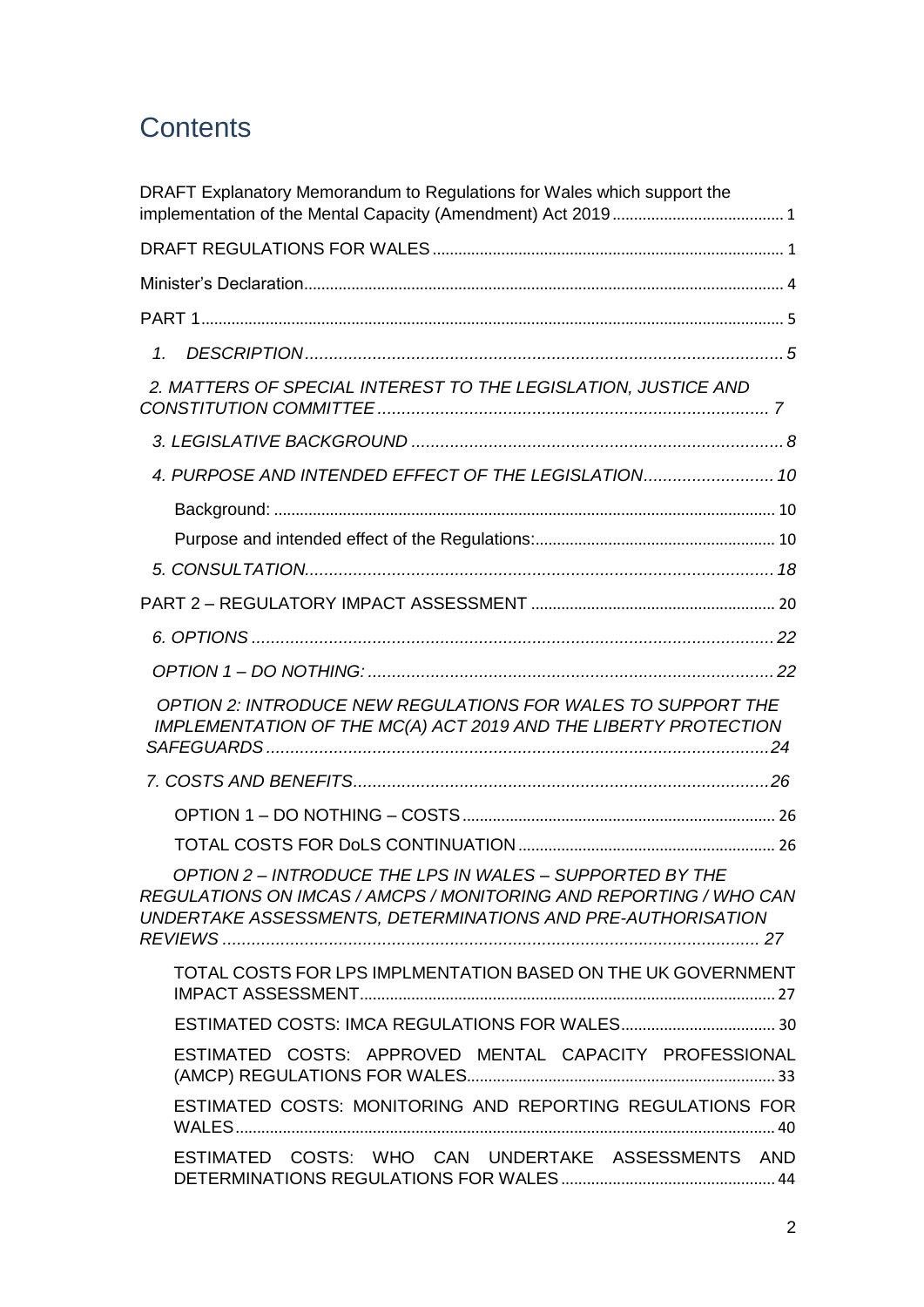| 11. SUMMARY OF ADDITIONAL IMPACT ASSESSMENTS  50                                    |  |
|-------------------------------------------------------------------------------------|--|
|                                                                                     |  |
|                                                                                     |  |
|                                                                                     |  |
|                                                                                     |  |
|                                                                                     |  |
|                                                                                     |  |
|                                                                                     |  |
| ANNEX 1: SUMMARY OF BASELINE DATA COLLECTION EXERCISE  54                           |  |
| ANNEX 2: LIBERTY PROTECTION SAFEGUARDS: WORKFORCE PLAN AND                          |  |
| Understanding potential demand for LPS authorisation to inform future workforce     |  |
| Mapping potential future workforce available and identifying workforce gaps against |  |
|                                                                                     |  |
| Understanding the learning and development needs within an organisation 58          |  |
|                                                                                     |  |
| ANNEX 3: LPS NATIONAL MINIMUM DATA SET FOR WALES 60                                 |  |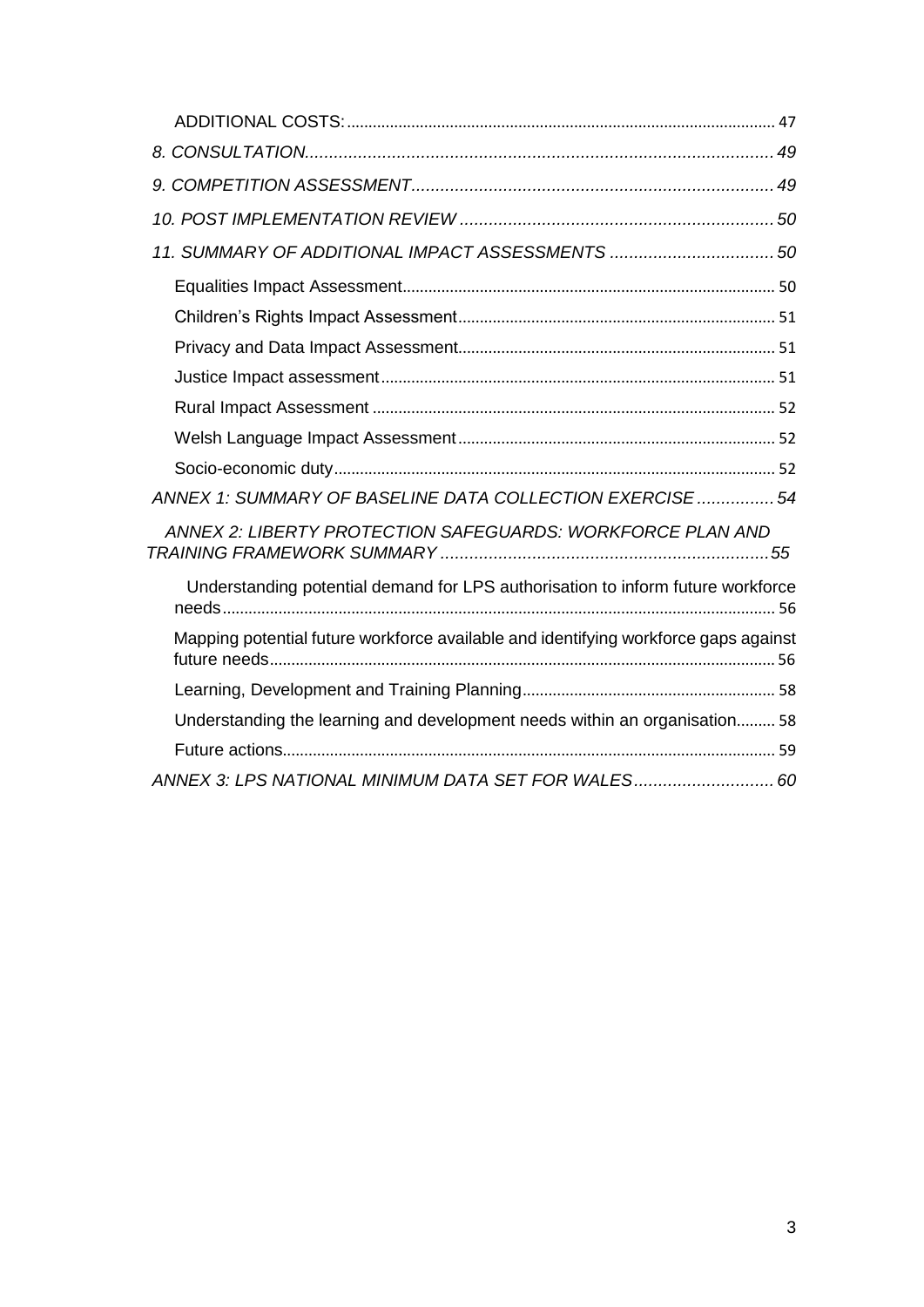# <span id="page-3-0"></span>Minister's Declaration

In my view, this draft Explanatory Memorandum gives a fair and reasonable view of the expected impact of the following draft Regulations:

- The Mental Capacity Act 2005 (Independent Mental Capacity Advocates) (Wales) (Amendment) Regulations 2022
- The Mental Capacity (Deprivation of Liberty: Training and Criteria for Approval as an Approved Mental Capacity Professional) (Wales) Regulations 2022
- The Mental Capacity (Deprivation of Liberty: Monitoring and Reporting) (Wales) Regulations 2022
- The Mental Capacity (Deprivation of Liberty: Eligibility to Carry Out Assessments, Make Determinations and Carry Out Pre-Authorisation Reviews) (Wales) Regulations 2022

I am satisfied that the benefits justify the likely costs.

Eluned Morgan MS Minister for Health and Social Services **IINSERT DATEI**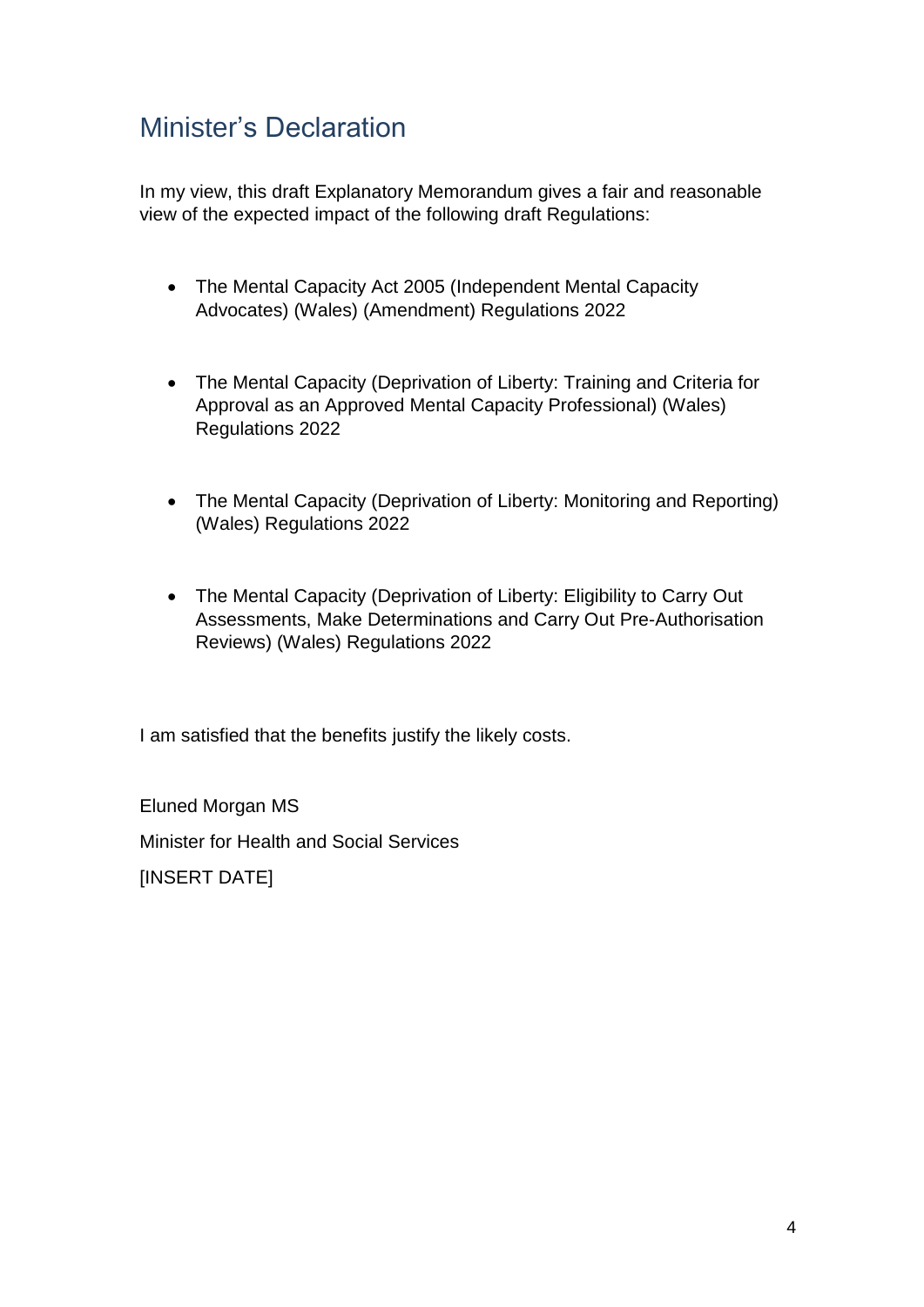# <span id="page-4-0"></span>PART 1

# <span id="page-4-1"></span>1. Description

# DRAFT REGULATIONS:

- The Mental Capacity Act 2005 (Independent Mental Capacity Advocates) (Wales) (Amendment) Regulations 2022
- The Mental Capacity (Deprivation of Liberty: Training and Criteria for Approval as an Approved Mental Capacity Professional) (Wales) Regulations 2022
- The Mental Capacity (Deprivation of Liberty: Monitoring and Reporting) (Wales) Regulations 2022
- The Mental Capacity (Deprivation of Liberty: Eligibility to Carry Out Assessments, Make Determinations and Carry Out Pre-Authorisation Reviews) (Wales) Regulations 2022
- 1.1These Regulations will support the implementation of the Mental Capacity (Amendment) Act 2019 in Wales and the Liberty Protection Safeguards (the LPS).
- 1.2The Mental Capacity (Amendment) Act 2019 (the MC(A)A 2019) was introduced by the UK Government in July 2018 and received Royal Assent on 16 May 2019. The MC(A)A 2019 amends the Mental Capacity Act 2005 (MCA 2005) which contains the Deprivation of Liberty Safeguards (DoLS). DoLS is a set of checks which aim to ensure that any treatment or care that restricts a person's liberty is both appropriate and in their best interests. The MC(A)A 2019 replaces the DoLS with a new scheme called the Liberty Protection Safeguards (the LPS).
- 1.3The purpose of the LPS is to protect the Article 5 Rights (under the European Convention on Human Rights) of people who lack mental capacity (for instance due to brain injury, a stroke, or dementia) to consent to their health and/or social care and treatment. Where care, support or treatment arrangements amount to a deprivation of a person's liberty due to the degree of restrictions or confinement they involve, the appropriate lawful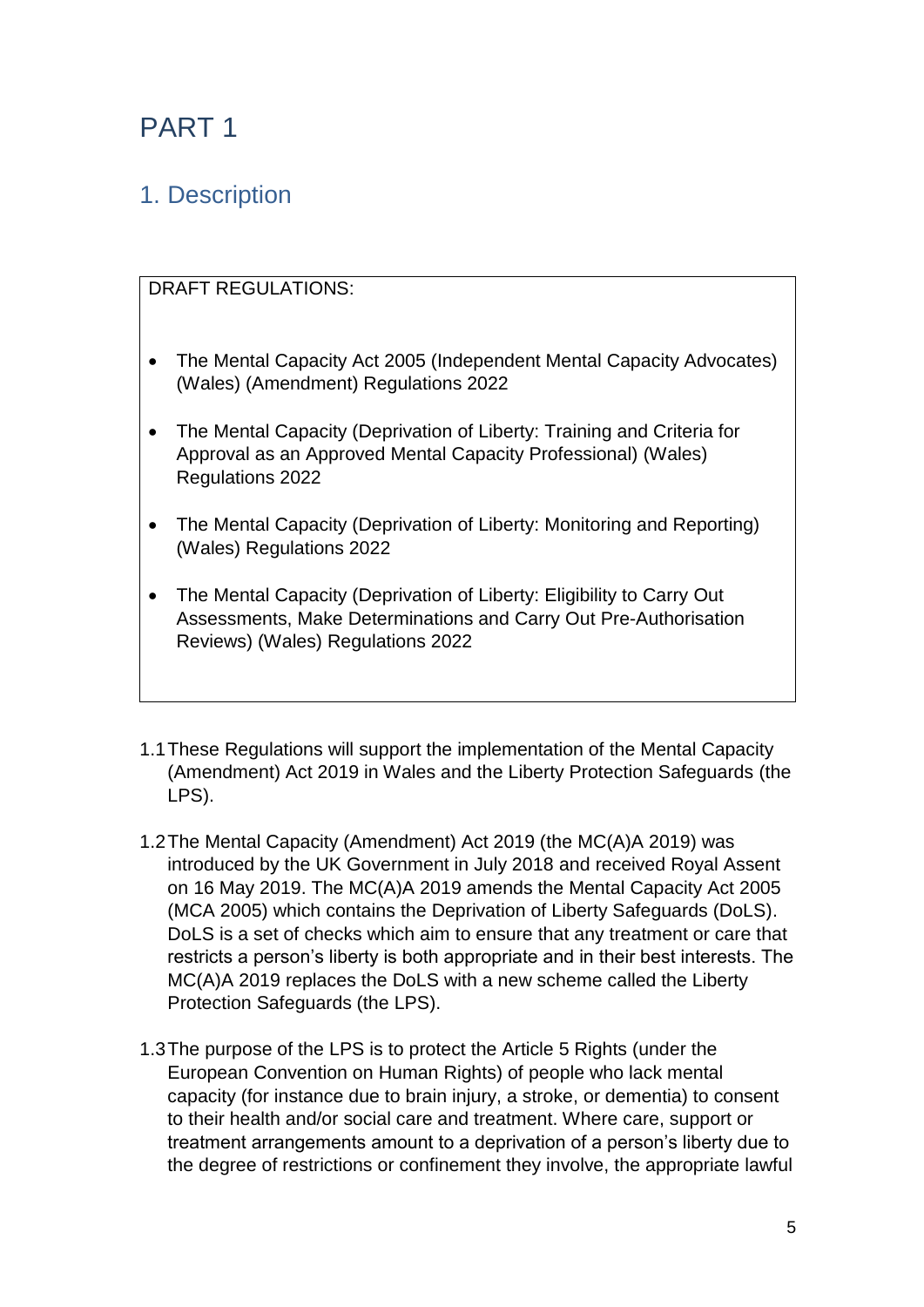authority to begin or continue those arrangements must be sought. The scope of the LPS is wider than DoLS, applying to 16 and 17 years olds and to a wider range of settings, and designed to deliver improved outcomes for people who are or who need to be deprived of their liberty.

- 1.4Although the Mental Capacity Act 2005 is a subject matter which is reserved to the UK Parliament, the MC(A)A 2019 contains regulation making powers for the Welsh Ministers to implement the LPS in Wales.
- 1.5These Regulations will therefore:
	- Establish a system for monitoring and reporting on the operation of the LPS in Wales by conferring monitoring duties on Care Inspectorate Wales (CIW), Health Inspectorate Wales (HIW) and Estyn.
	- Provide training and criteria for the approval of individuals to act as an Approved Mental Capacity Professional (AMCP). AMCPs assist in preauthorisation reviews of the proposed arrangements for deprivation of liberty to determine whether the authorisation conditions are met in respect of the arrangements or whether it is reasonable for a body to conclude that the authorisation conditions are met.
	- Make amendments to the existing Independent Mental Capacity Advocates (Wales) Regulations 2007 (S.I. 2007/852 (W. 77)) which ensure that persons appointed as Independent Mental Capacity Advocates ("IMCAs") in the new LPS system will be subject to the same appointment requirements as IMCAs are currently in respect of DOLs, and that those so appointed will be authorised to carry out functions appropriate to the requirements imposed by the MC(A)A 2019.
	- Set out the eligibility requirement for those persons who may to carry out assessments, make determinations and carry out pre-authorisation reviews for the purpose of establishing whether the authorisation conditions are met in relation to arrangements which amount to a deprivation of liberty.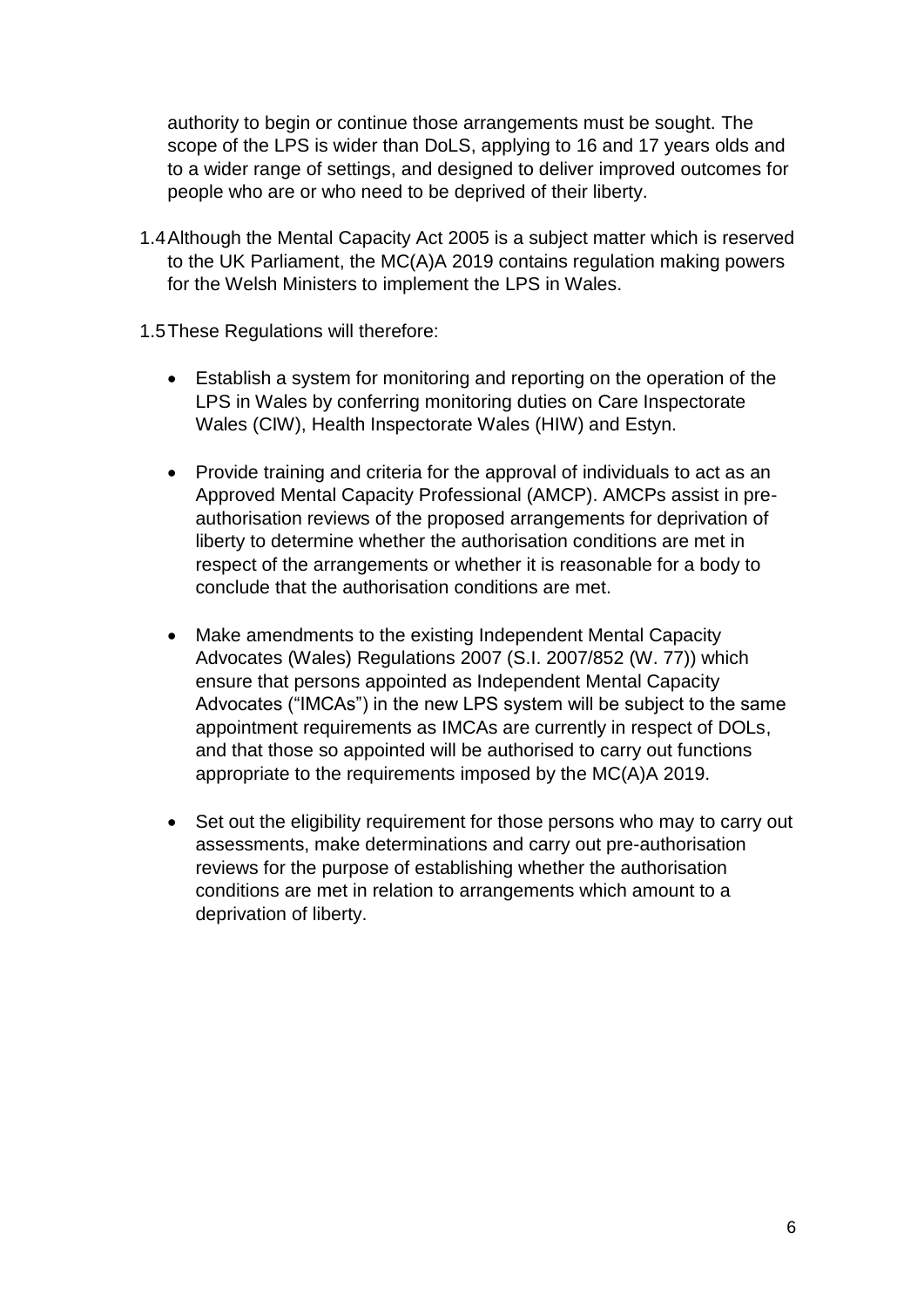# <span id="page-6-0"></span>2. Matters of special interest to the Legislation, Justice and Constitution Committee

- 2.1Section 5 of the MC(A)A 2019 grants the Secretary of State a regulation making power to make provision that is consequential on any provision of the MC(A)A 2019. This includes the power to amend, repeal or revoke primary or secondary legislation. The regulation making power must be exercised by statutory instrument. The Regulations will be subject to the negative procedure, save where the Secretary of State proposes to make changes to primary legislation, in which case the affirmative procedure applies.
- 2.2The UK Government as part of their consultation on the implementation of the LPS in England will include drafts of the following two statutory instruments:
	- o The Mental Capacity (Amendment) Act 2019 (Commencement, Transitional and Savings Provisions) Regulations ("the Commencement Regulations")
	- o Mental Capacity (Amendment) Act 2019 (Consequential Provisions) Regulations ("the Consequential Provisions Regulations")
- 2.3The Commencement Regulations bring the provisions of the MC(A)A 2019 which are not already in force, into force on a specific date [TBC]. They also make transitional and savings provision in connection with standard authorisations and urgent authorisations under the current DoLS system set out in Schedule A1 of the 2005 Act, which are either in force or suspended immediately before [the given date] or which have been requested but not granted immediately before that day. This transition period of 12 months is necessary to ensure the smooth transition from the current DoLS to the LPS.
- 2.4 The replacement of the DoLS with the LPS will require consequential amendment to a number of secondary and primary legislation in England and Wales. In Wales, the following legislation will need to be amended to omit specific references to Schedule A1 and the DoLS and add in reference to Schedule AA1 and to the LPS:
	- o Social Services and Well-being (Wales) Act 2014 (annw. 4)
	- o The Independent Health Care (Wales) Regulations 2011 (S.I. 2011/734 (W.112))
	- o The Mental Health (Care Co-ordination and Care and Treatment Planning) (Wales) Regulations 2011 (S.I. 2011/2942 (W. 318))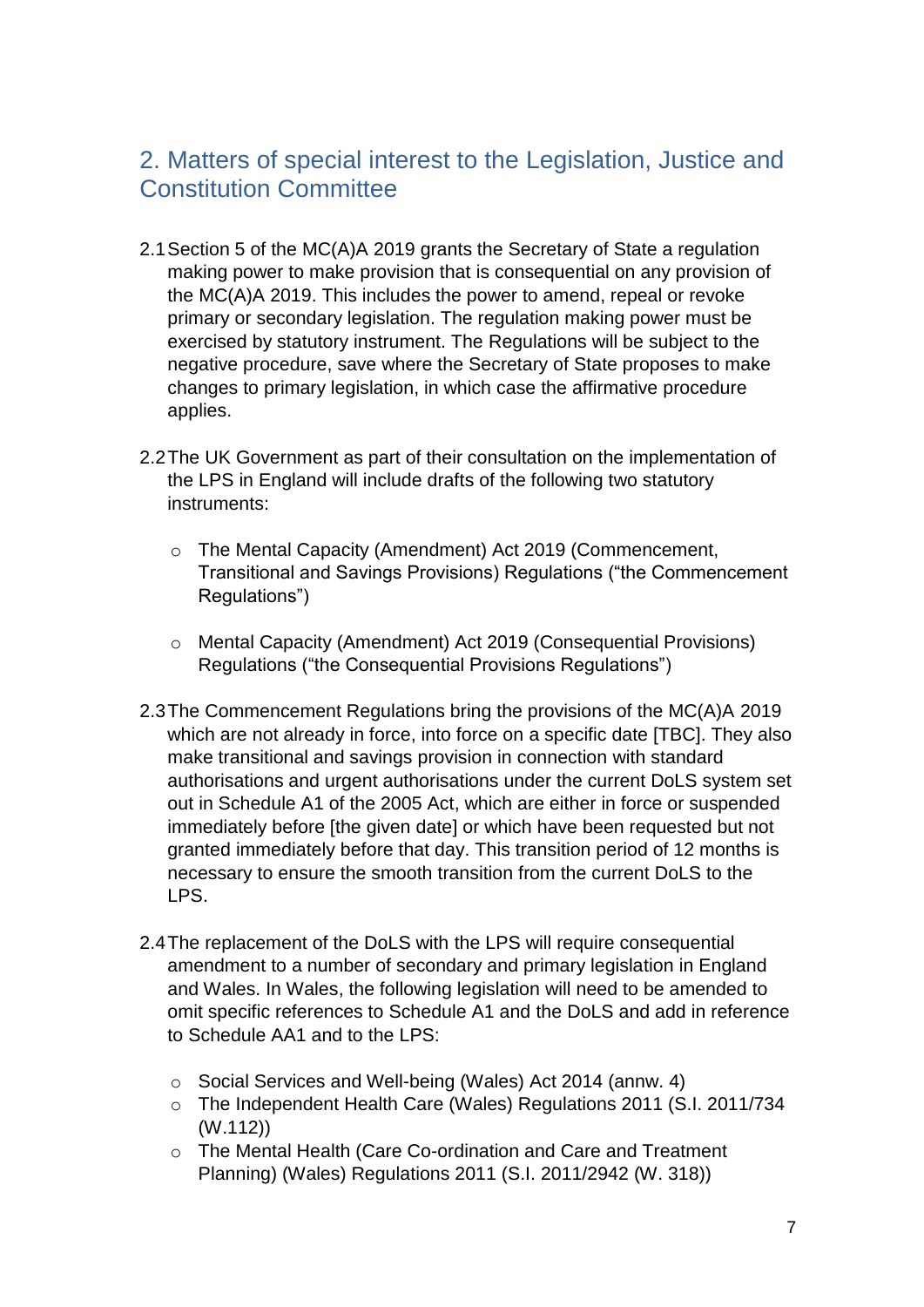- o The Regulated Services (Service Providers and Responsible Individuals) (Wales) Regulations 2017 (S.I. 2017/1264 (W. 295)).
- o The Adult Placement Services (Service Providers and Responsible Individuals) (Wales) Regulations 2019 (S.I. 2019/163 (W. 40)).
- 2.5In addition, the following statutory instruments will be revoked:
	- o The Mental Capacity (Deprivation of Liberty: Appointment of Relevant Person's Representative) (Wales) Regulations 2009 (S.I. 2009/266 (W. 29))
	- o The Mental Capacity (Deprivation of Liberty: Assessments, Standard Authorisations and Disputes about Residence) (Wales) Regulations 2009 (S.I. 2009/783 (W. 69))
- 2.6The amendments required to the Welsh legislation will be made in the Consequential Provision Regulations by the UK Government at the same time as the consequential amendments to legislation in England. As the main provisions of the MC(A)A come into force [on DATE TBC] but certain authorisations can continue in force under the old system of DoLS by virtue of the Commencement Regulations, certain provisions in Consequential Regulations and the revocations noted above come into force on that later date.
- 2.7The regulation making power to make consequential amendments related to the MC(A)A 2019 was not conferred on the Welsh Ministers. The Welsh Government has, however, liaised with the UK Government in identifying the necessary legislation affected by the implementation of the LPS.

# <span id="page-7-0"></span>3. Legislative background

- 3.1The MC(A)A 2019 amends the Mental Capacity Act 2005 ("the 2005 Act") in relation to procedures in accordance with which a person may be deprived of their liberty where that person lacks capacity to consent. The MC(A)A 2019 amends the 2005 Act by removing Schedules A1 (Hospital and Care Home Residents: Deprivation of liberty) and 1A (Persons Ineligible to be Deprived of Liberty by this Act) and introduces a new process for authorising arrangements (Schedule AA1- Deprivation of Liberty: Authorisation of arrangements enabling care and treatment). Schedule AA1 gives the Welsh Ministers powers to make Regulations to support the implementation of the LPS in Wales.
- 3.2The Mental Capacity (Deprivation of Liberty: Monitoring and Reporting) (Wales) Regulations 2022: Paragraph 44 of Schedule AA1 enables the Welsh Ministers in relation to the operation of Schedule AA1 in Wales to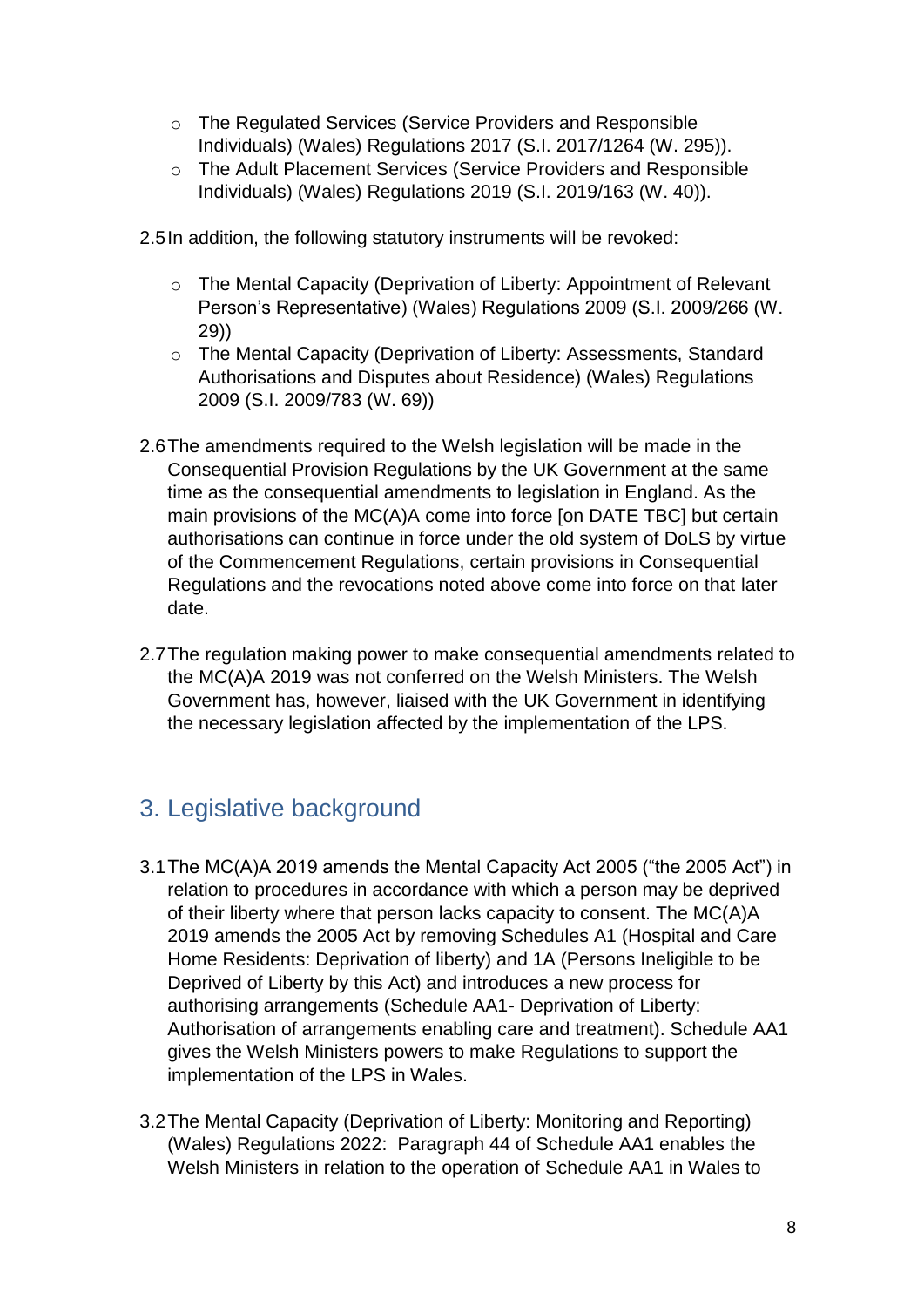make provision in Regulations for prescribed bodies to monitor and report on the operation of the LPS.

- 3.3The Mental Capacity (Deprivation of Liberty: Training and Criteria for Approval as an Approved Mental Capacity Professional) (Wales) Regulations 2022: Paragraph 40 of Schedule AA1 enables the Welsh Ministers to make Regulations which prescribe the eligibility criteria which must be met for someone to be approved to act as an Approved Mental Capacity Professional (AMCP); prescribe what a local authority must or may take into account when deciding whether to approve a person as an AMCP; and provide for a prescribed body to approve training for persons who are or wish to become AMCPs.
- 3.4The Mental Capacity (Deprivation of Liberty: Eligibility to Carry out Assessments, Make Determinations and Carry out Pre-Authorisation Reviews) (Wales) Regulations 2022: Paragraphs 21(3) and 22(1) of Schedule AA1 provides the Welsh Ministers with regulation making powers to set out eligibility requirement for those persons who may to carry out assessments, make determinations and carry out pre-authorisation reviews for the purpose of establishing whether the authorisation conditions are met in relation to arrangements which amount to a deprivation of liberty.
- 3.5The Mental Capacity Act 2005 (Independent Mental Capacity Advocates) (Wales) (Amendment) Regulations 2022: In Wales, there are already Regulations in place in relation to the role and functions of the appointment of IMCAs (the Independent Mental Capacity Advocates) (Wales) Regulations 2007 (S.I. 2007/852 (W. 77)), made under powers found in section 35 of the 2005 Act. The MC(A)A 2019 amends the 2005 Act to provide for the IMCA role under the LPS.
- 3.6The 2005 Act (as amended by the MC(A)A 2019) provides at section 65(2A) that Regulations made by the Welsh Ministers under Schedule AA1 are subject to annulment in pursuance of a resolution of the Senedd. These Regulations will therefore be made under the negative resolution procedure.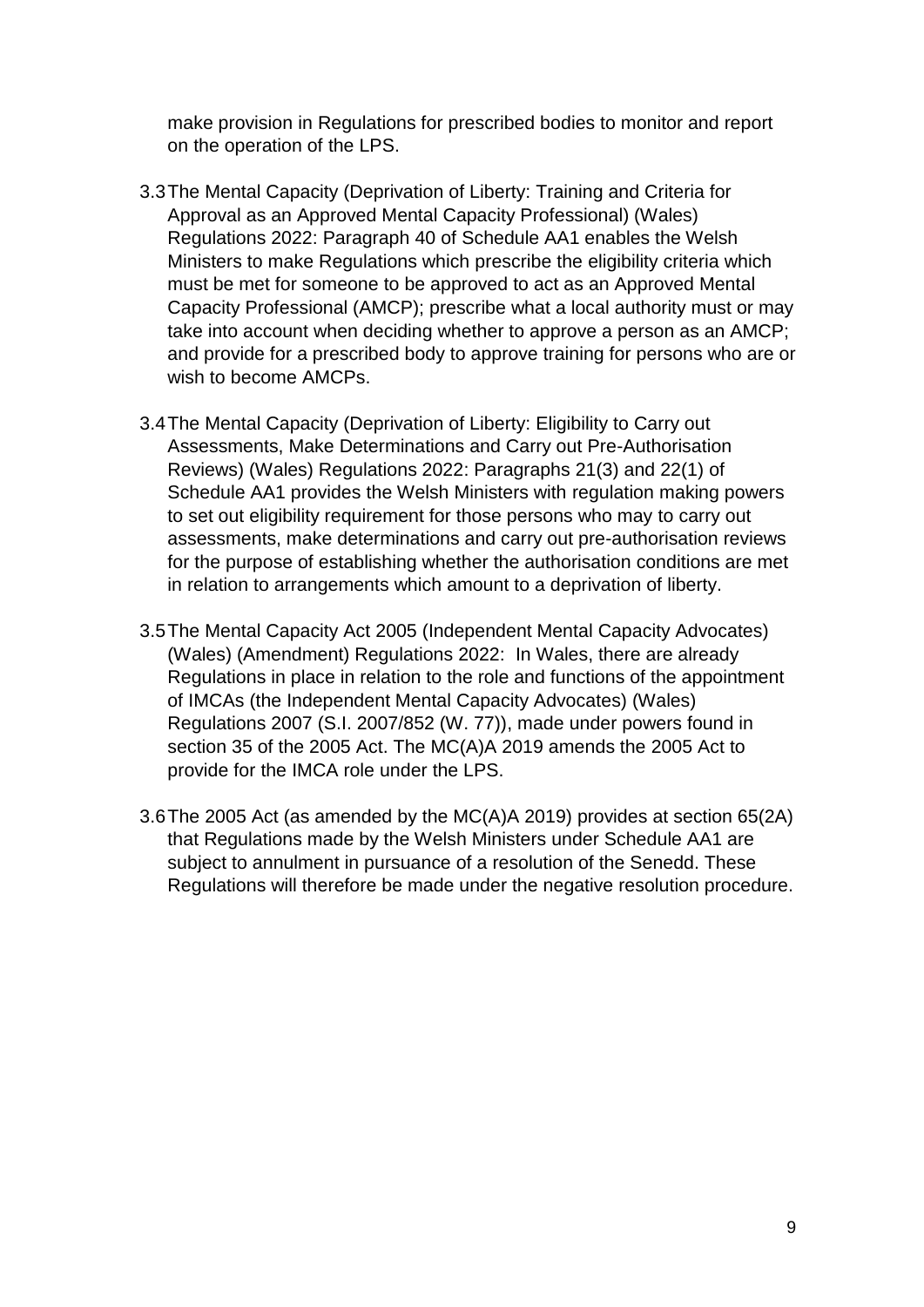# <span id="page-9-0"></span>4. Purpose and intended effect of the legislation

# <span id="page-9-1"></span>Background:

- 4.1The four sets of Regulations for Wales will provide the legal frameworks needed to support the implementation of the LPS in Wales.
- 4.2The LPS system provides safeguards for people aged 16 and over who lack the mental capacity to consent to their care, support or treatment where those arrangements amount to a deprivation of their liberty i.e. they are not free to leave a place permanently and are under continuous supervision and control.
- 4.3Unlike the DoLS system, which only applied to arrangements in care homes and hospitals and to people aged 18 and above, the LPS will apply in all settings (e.g. care homes, nursing homes, hospitals, supported living, people's own homes, day services, sheltered housing, shared lives and post-16 specialist education placements) and will also apply to anyone aged 16 and over.
- 4.4The new LPS system (supported by the four sets of Regulations) will involve three new assessments (replacing the six assessments undertaken under DoLS). There will also be a new role of the AMCP to provide enhanced oversight for more complex cases, and there will be an expansion of the role of the IMCA. Local authorities or local health boards in Wales will authorise and oversee the safeguards in their role as Responsible Bodies (currently Supervisory Bodies). HIW, CIW and Estyn will be named as the bodies responsible for monitoring and reporting on the LPS. This includes monitoring and reporting across all settings – including people's own homes.

## <span id="page-9-2"></span>Purpose and intended effect of the Regulations:

4.5The LPS will replace the existing DoLS. DoLS provide a legal process to review and, where appropriate, authorise arrangements for a person's care, support or treatment which may amount to a deprivation of liberty, for people aged 18 and over in a care home or hospital. It provides key safeguards to protect the person's human rights. In Wales, the DoLS system is currently monitored by HIW and CIW. All other cases are considered by the Court of Protection.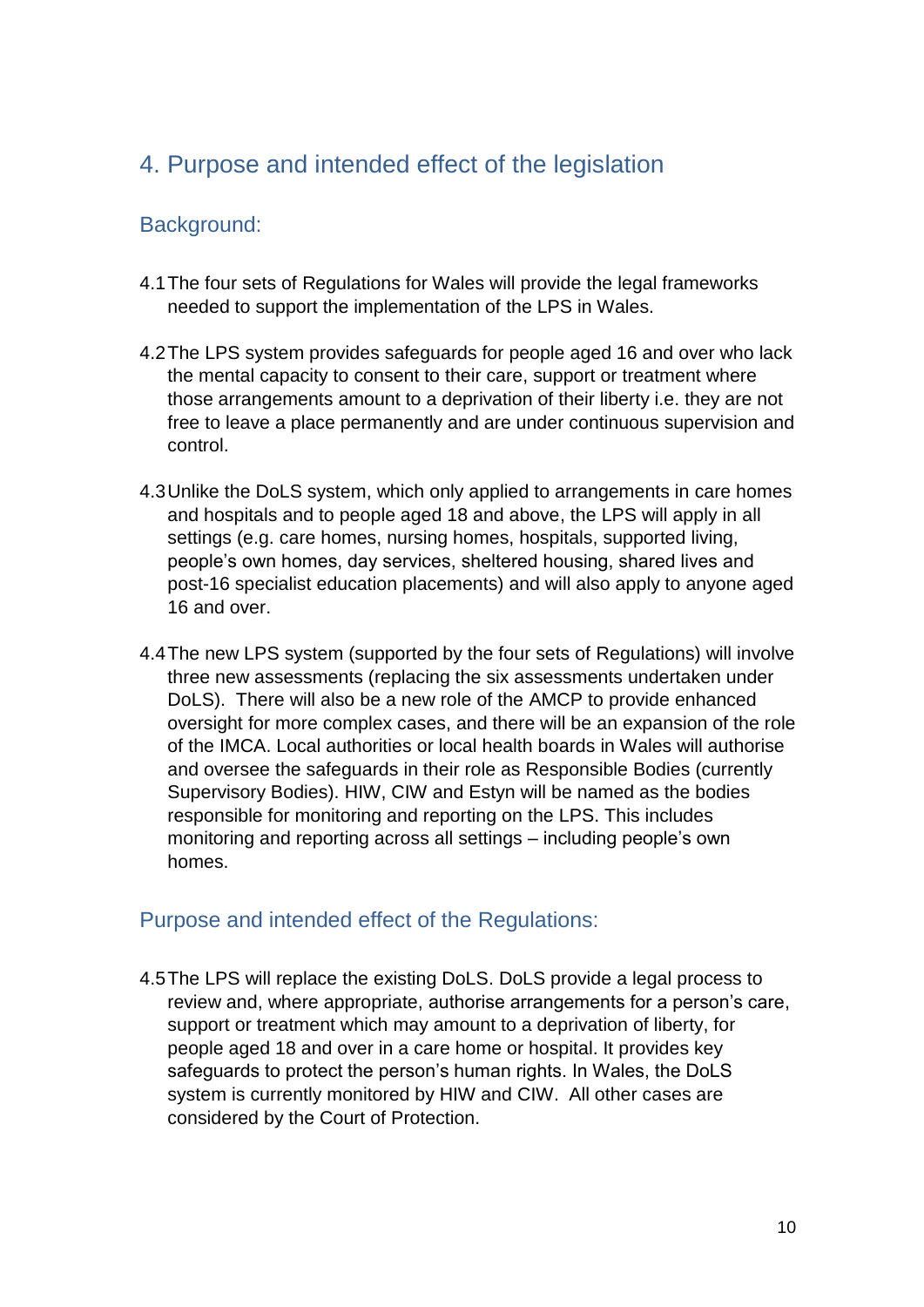- 4.6According to the UK Government Updated Impact Assessment on the Mental Capacity (Amendment) Act 2019, there are a number of key challenges with the DoLS system.<sup>1</sup> In particular, it is seen complex and overly bureaucratic. Furthermore, since DoLS was introduced, two court iudgements – Cheshire West<sup>2</sup> and Re  $D^3$  – gave a significantly wider definition of a deprivation of liberty than that which had been previously understood, resulting in the DoLS system being overwhelmed.<sup>4</sup>
- 4.7As set out the UK Government Updated Impact Assessment on the MC(A)A 2019: "The current legal framework fails to protect the rights of people and establishes a compelling case for reform…more than 120,000 people are being left without the protections they need and over 50,000 have been waiting more than one year for an authorisation. These figures only include individuals who have applications for DoLS and there could be many more in non-DoLS settings. This creates a situation where people are being deprived of their liberty without any oversight and can mean that overly restrictive practices are used which may interfere with their Article 5 human rights…Furthermore, inefficiencies in the administration of the DoLS authorisation process create wastage. It is important to ensure that the system is operating as efficiently as possible, particularly given wider pressures on the health and care sector caused by an ageing population and other factors." 5
- 4.8The UK Government's policy objectives and the intended effects of the MC(A)A 2019 are identified in the UK Government Updated Impact Assessment as being:
	- To create a new simplified legal framework which is accessible and clear to all affected parties.
	- To deliver improved outcomes for persons deprived of their liberty and their families / unpaid carers.

1

<sup>1</sup> Department of Health and Social Care Updated Impact Assessment on the Mental Capacity (Amendment) Act 2019.

<sup>2</sup> [Cheshire West Supreme Court Judgement](https://www.supremecourt.uk/cases/docs/uksc-2012-0068-judgment.pdf)

<sup>3</sup> [Re D Supreme Court Judgement](https://www.supremecourt.uk/cases/docs/uksc-2018-0064-judgment.pdf)

<sup>4</sup> For a further discussion of the challenges associated with the current DoLS system, see section 6.3 of this draft Regulatory Impact Assessment.

<sup>5</sup> Paragraphs 5.1 and 5.2: UK Government Updated Impact Assessment for the Mental Capacity (Amendment) Act 2019.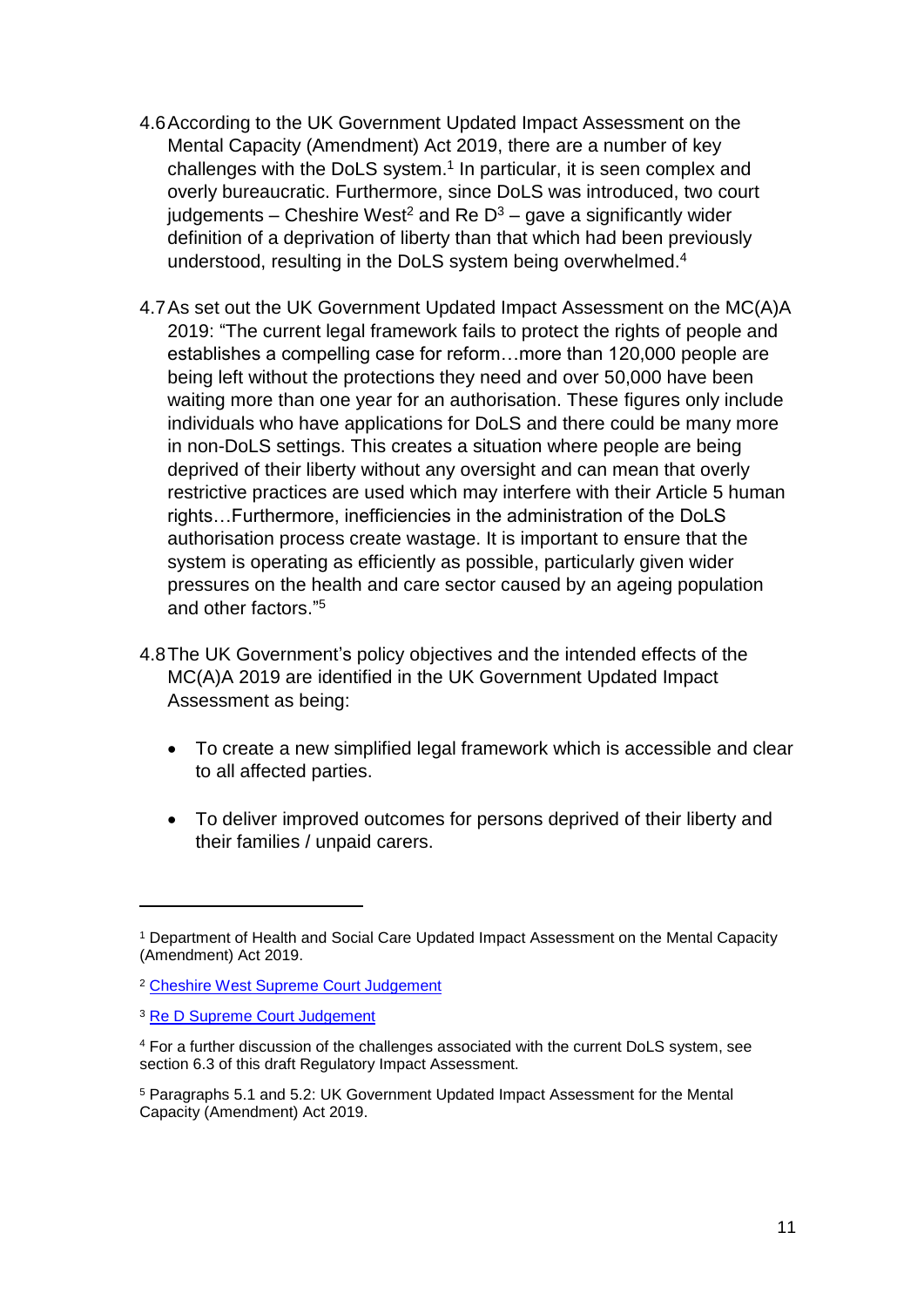- To provide a simplified authorisation process capable of operating effectively in all settings.
- To ensure that the Mental Capacity Act works as intended, by placing the person at the heart of decision-making and that it is compliant with Article 5 and 8 of the European Convention on Human Rights.
- To provide a comprehensive, proportionate and lawful mechanism by which deprivations of liberty for young people aged 16 and 17 can be authorised.<sup>6</sup>
- 4.9According to the UK Government Updated MC(A)A 2019 Impact Assessment: "The intended effects are to ensure increased compliance with the law, improve care and treatment for people lacking capacity and to provide a system of authorisation and robust safeguards in a cost-effective manner."7
- 4.10 While the MC(A)A 2019 and the LPS are UK Government legislation and policy, Welsh Government agrees with the reforms they will introduce. The four sets of Regulations that Welsh Government are consulting on will support the implementation of the LPS in Wales.

#### Regulations on IMCAs:

1

- 4.11 The role of the IMCA is an important safeguard to ensure that a person's voice and interests (i.e. those of the individual receiving care, support or treatment) is at the heart of key decision-making under the 2005 Act.
- 4.12 In Wales we have Regulations in place in relation to the appointment, role and functions of IMCAs, made under the 2005 Act (section 35) which reflect the role of the IMCAs under Schedule A1, and the DoLS system. The MC(A)A 2019 amends the 2005 Act to amend the functions of the IMCA role to reflect the replacement of DoLS with the LPS. Therefore, it follows that Regulations made under the MCA should also reflect the role and functions of IMCAs under the new LPS safeguards.

<sup>7</sup> UK Government Updated Impact Assessment for the Mental Capacity (Amendment) Act 2019

<sup>6</sup> UK Government Updated Impact Assessment for the Mental Capacity (Amendment) Act 2019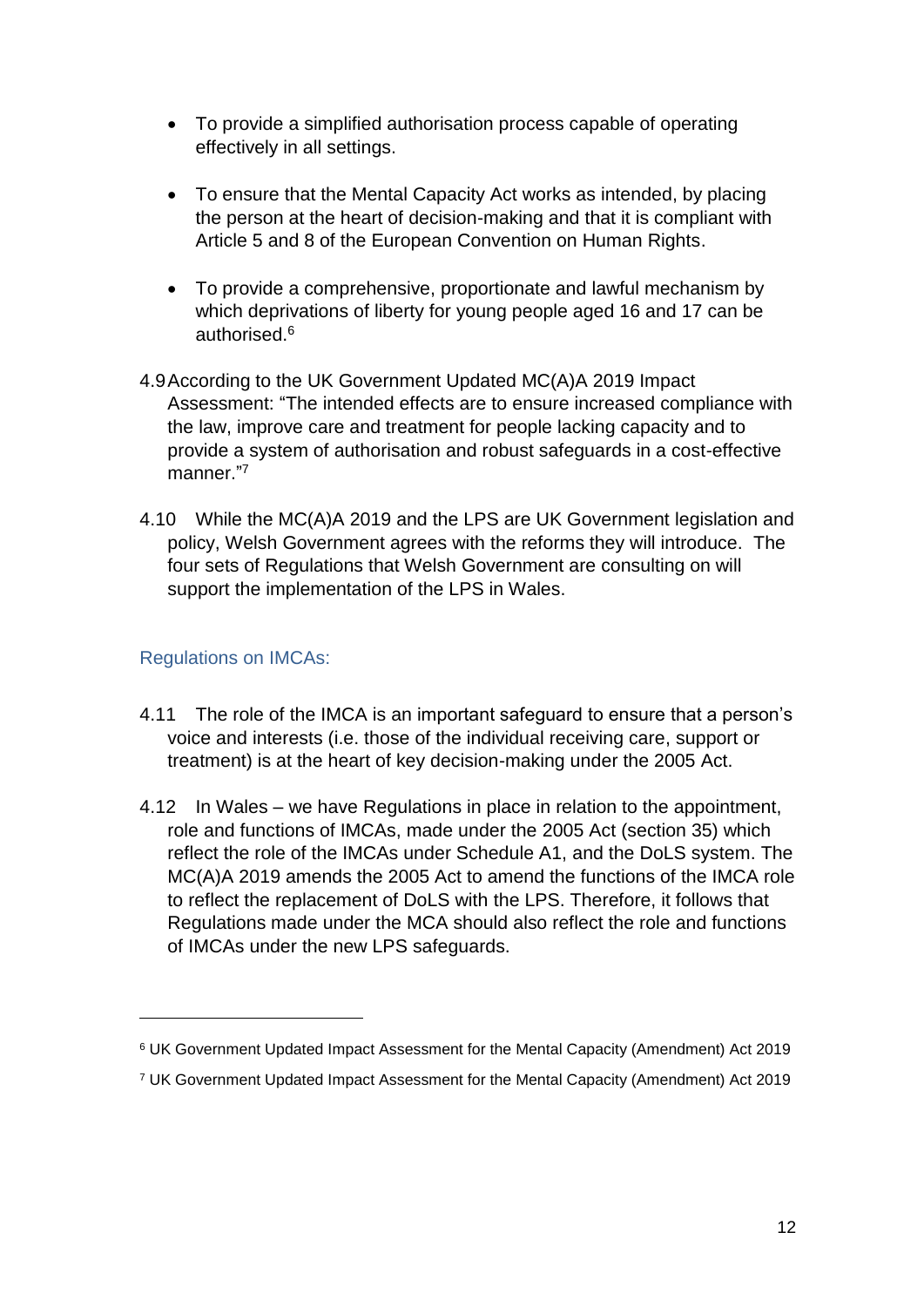- 4.13 The amendments to the 2005 Act made by the MC(A)A 2019 in relation to IMCAs are:
	- Section 35 The duty on the Welsh Ministers to make arrangements for IMCAs to be available is amended to include circumstances where an appointment is made under paragraph 42 (IMCA for the cared-for person) and paragraph 43 (IMCA for the Appropriate Person) of the LPS. Given that regulation-making powers for IMCAs are given under s.35, it follows that our Regulations should be updated to reflect the LPS.
	- Section 36 The regulation making power conferred on the Welsh Ministers relating to the functions of IMCAs is amended to included functions under the LPS, in particular where an IMCA is instructed to support an Appropriate Person.
	- Section 38 and Section 39 Provision of accommodation (by NHS body or local authority) are amended to state that an appointment of an IMCA under s.38 and s.39 does not apply if an IMCA is appointed under paragraph 42 of the LPS and that those arrangements include for the cared-for person to be accommodated in a hospital or a care home.
	- Amendments are also made to section 42 (Codes of Practice) stating that guidance for persons acting as IMCA for the cared-for person and an Appropriate Person will be given in the LPS Code of Practice for England and Wales.
- 4.14 The IMCA Regulations for Wales are a set of amending Regulations that will deliver the changes set out above. Without the amending Regulations, our current Regulations on the role of IMCAs would not reflect the legislative changes being introduced as a result of the MC(A)A 2019.
- 4.15 Welsh Government will make available a version of the 2007 Regulations showing the proposed amendments these Regulations make so as to ensure they are easily identifiable.

#### Regulations on monitoring and reporting:

4.16 Currently, the Welsh Ministers have regulation making powers to prescribe the bodies to monitor and report on the operation of the DoLS. While, as with the operation of all other legislation, all public bodies and services are responsible for their part and governance of the LPS, in many situations a person who is subject to an authorised deprivation of liberty is in a highly vulnerable situation. It is therefore important that "the state" knows about, monitors and seeks assurance that the legal safeguards are being engaged appropriately. With this in mind, it is intended the inspectorates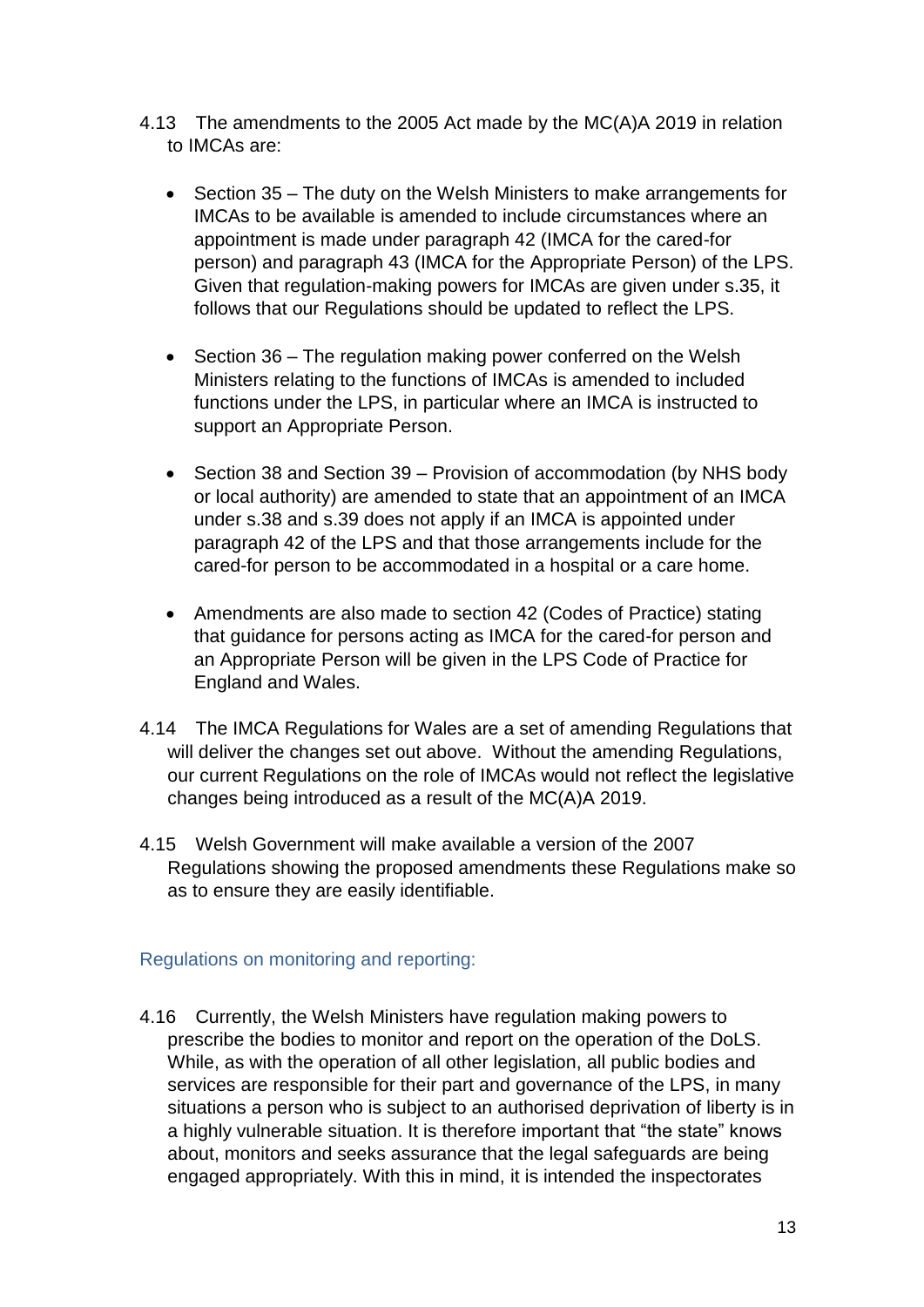and regulators in Wales have a role in the monitoring and reporting on the operation of the legal safeguards.

- 4.17 The proposed aims of the LPS monitoring and reporting system are:
	- To ensure deprivations of liberty are being authorised and reviewed properly.
	- To ensure authorisations are being carried out properly.
	- To prevent abuse (aligning with the Optional Protocol to the Convention Against Torture – OPCAT), including unauthorised deprivation of liberty in certain cases.
	- To oversee and identify national (Wales level) trends in the operation of the LPS.
	- To promote high standards.
- 4.18 Monitoring will include the following settings: NHS hospitals, independent hospitals, care homes, domiciliary care services, Shared Lives accommodation, out-patient health care settings, specialist education placements, CHC (continuing healthcare) funded packages of care in community settings, and private dwellings (e.g. domiciliary care in people's own homes).
- 4.19 HIW, CIW and Estyn are the most appropriate bodies to monitor and report on the operation of the LPS in Wales. It is a matter of public record already that they will have a key role in the implementation and operation of the new system. The Regulations being consulted on will give HIW, CIW and Estyn the power to:
	- A. Visit a setting where an authorised deprivation of liberty is being carried out.
	- B. Meet with cared-for persons (either in the settings where the authorised deprivation is happening or elsewhere).
	- C. Require records relating to the care and treatment / support / additional learning provision of that person, and to inspect those. Specifically, HIW / CIW / Estyn can request these records from a setting where an authorisation is in place before, when or after they visit the setting.
	- D. Issue an annual report on the operation of the LPS. It is anticipated that this will involve the publication of a tri-partite report – developed by CIW, HIW and Estyn.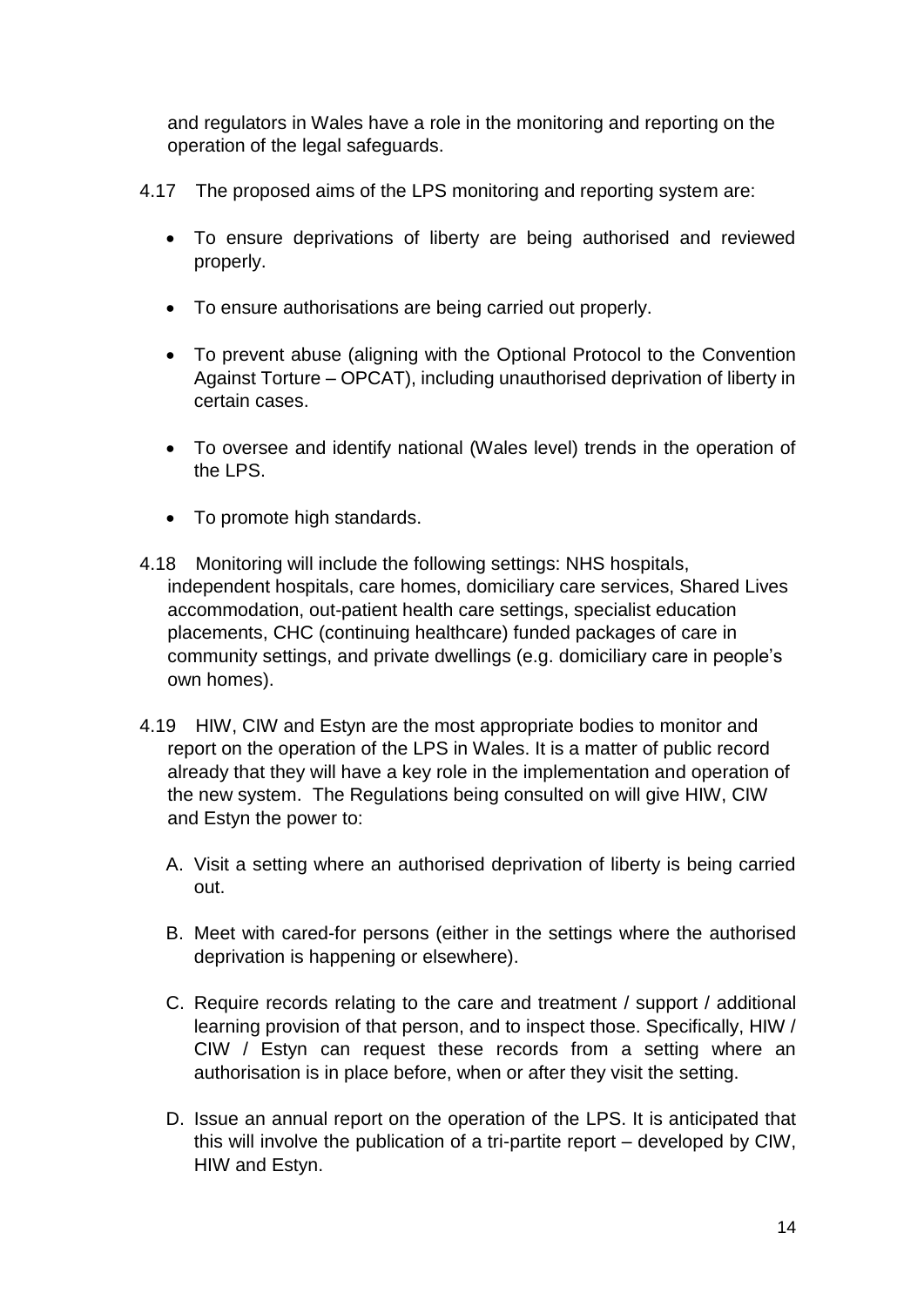- E. Request certain data from the Responsible Body for the purpose of carrying out its functions.
- 4.20 This is a limited set of regulation powers. The intention is that the monitoring and reporting Regulations will broadly empower the prescribed bodies to carry out the functions set out above. The Regulations will not specify how or to what extent the prescribed bodies utilise the powers granted by the Regulations. This needs to be worked through in partnership (between HIW, CIW and Estyn) and as part of a Monitoring and Reporting Strategy for the LPS in Wales.
- 4.21 The monitoring bodies will be able to visit those settings where an authorised deprivation of liberty is being carried out, as part of existing monitoring and inspection regimes. Given the wide scope of the LPS – CIW, HIW and Estyn will also be responsible for monitoring and reporting on authorised deprivations of liberty which may be occurring in private dwellings / people's own homes. The Regulations on monitoring and reporting include the provision that monitoring bodies must seek consent in relation to visiting a person in relation to monitoring and reporting in a private dwelling / a person's own home. The detail on how this will work in practice will be set out in the Monitoring and Reporting Strategy for Wales, which is currently being developed.
- 4.22 As public bodies, HIW, CIW and Estyn will comply with Article 8 rights when exercising their functions. Recognising that the interface between safeguarding Article 5 (right to liberty and security) and respecting Article 8 (right to privacy in your own home) will require a balanced approach, further detail on the monitoring and reporting arrangements in relation to people's own homes will be set out in the Monitoring and Reporting Strategy for Wales.
- 4.23 Without these Regulations, there will be no monitoring of the operation of the LPS in Wales which would be to the detriment of some of the most vulnerable individuals in Wales.

Regulations on who can undertake assessments and determinations:

4.24 The main purpose of the Regulations on who can undertake assessments and determinations is to provide the eligibility criteria on who may undertake the assessments under the LPS and make the decisions about the authorisation conditions. The authorisation conditions are the three conditions based on corresponding assessments which must be undertaken and which must be met before the Responsible Body can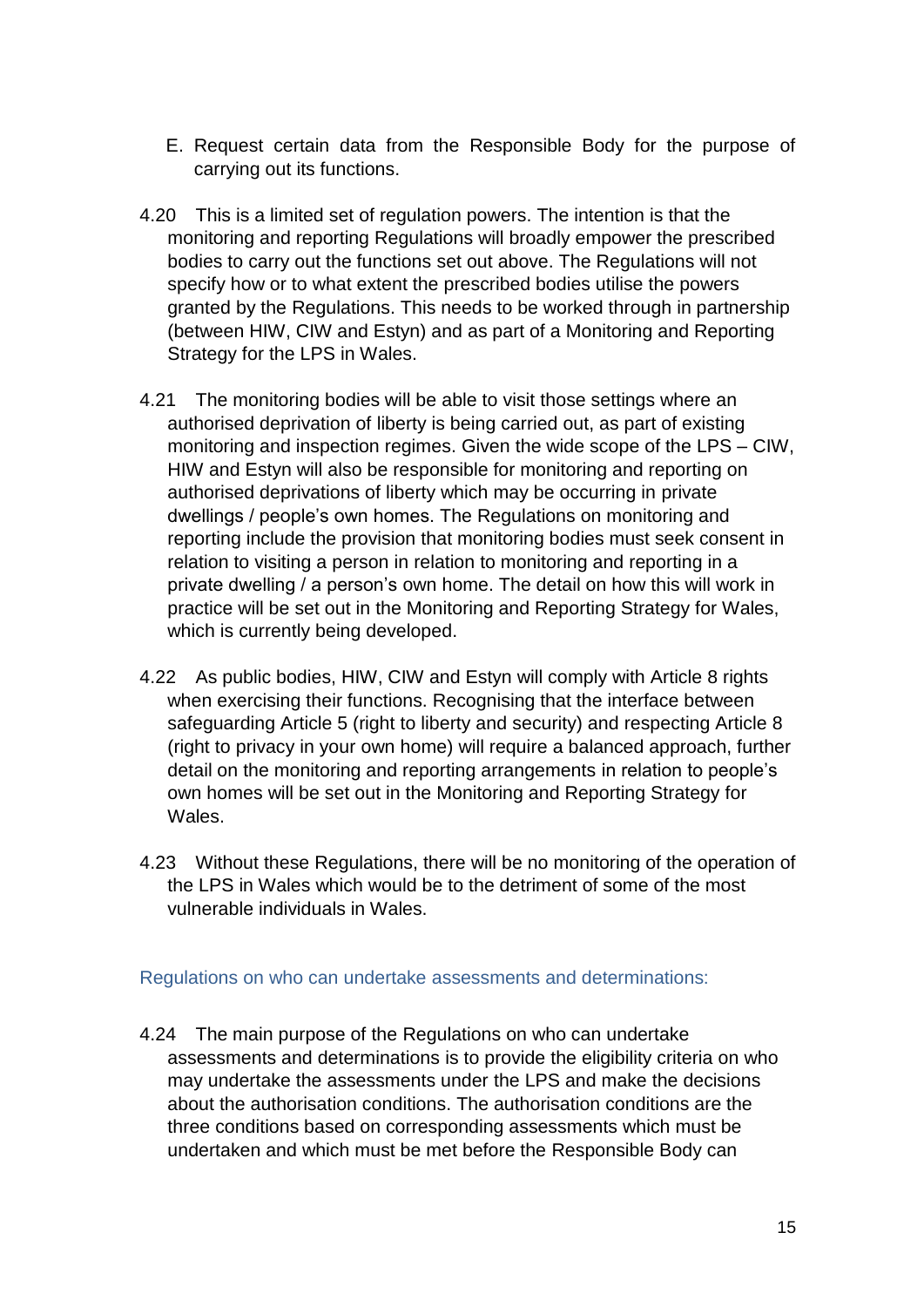authorise arrangements which would give rise a deprivation of liberty. These conditions are:

- The person lacks capacity to consent to the arrangements (care, support or and treatment) ("the capacity assessment").
- The person has a mental disorder ("the medical/diagnostic" assessment).
- The arrangements are necessary to prevent harm to the cared-for person and proportionate in relation to the likelihood and seriousness of harm to the cared-for persons (the "necessary and proportionate" assessment).
- 4.25 The identity of who can carry out these assessments and determinations to establish if the authorisation conditions are met is set out in Regulations. Specifically, the Regulations for Wales we are consulting on:
	- Prescribe the general eligibility requirements for a person to carry out a capacity assessment, a medical assessment or a necessary and proportionate assessment. They also prescribe the requirements that must be met for a person to be eligible to make a determination on such an assessment.
	- Specify further eligibility conditions for a person to carry out a capacity assessment and also provide that a person is eligible to make a determination on a capacity assessment if they are eligible to carry out a capacity assessment.
	- Specify further eligibility conditions for a person to carry out a medical assessment and provide that a person is eligible to make a determination on a medical assessment if they are eligible to carry out a medical assessment.
	- Specify further eligibility conditions that must be met for a person to carry out a necessary and proportionate assessment.
	- Provide that it is only the person who carried out the necessary and proportionate assessment who can make a determination on that assessment.
	- Prescribe the circumstances in which a person will have a connection with a care home, the effect being that such a person cannot carry out a pre-authorisation review. A pre-authorisation review is a review that must be carried out to determine whether the authorisation conditions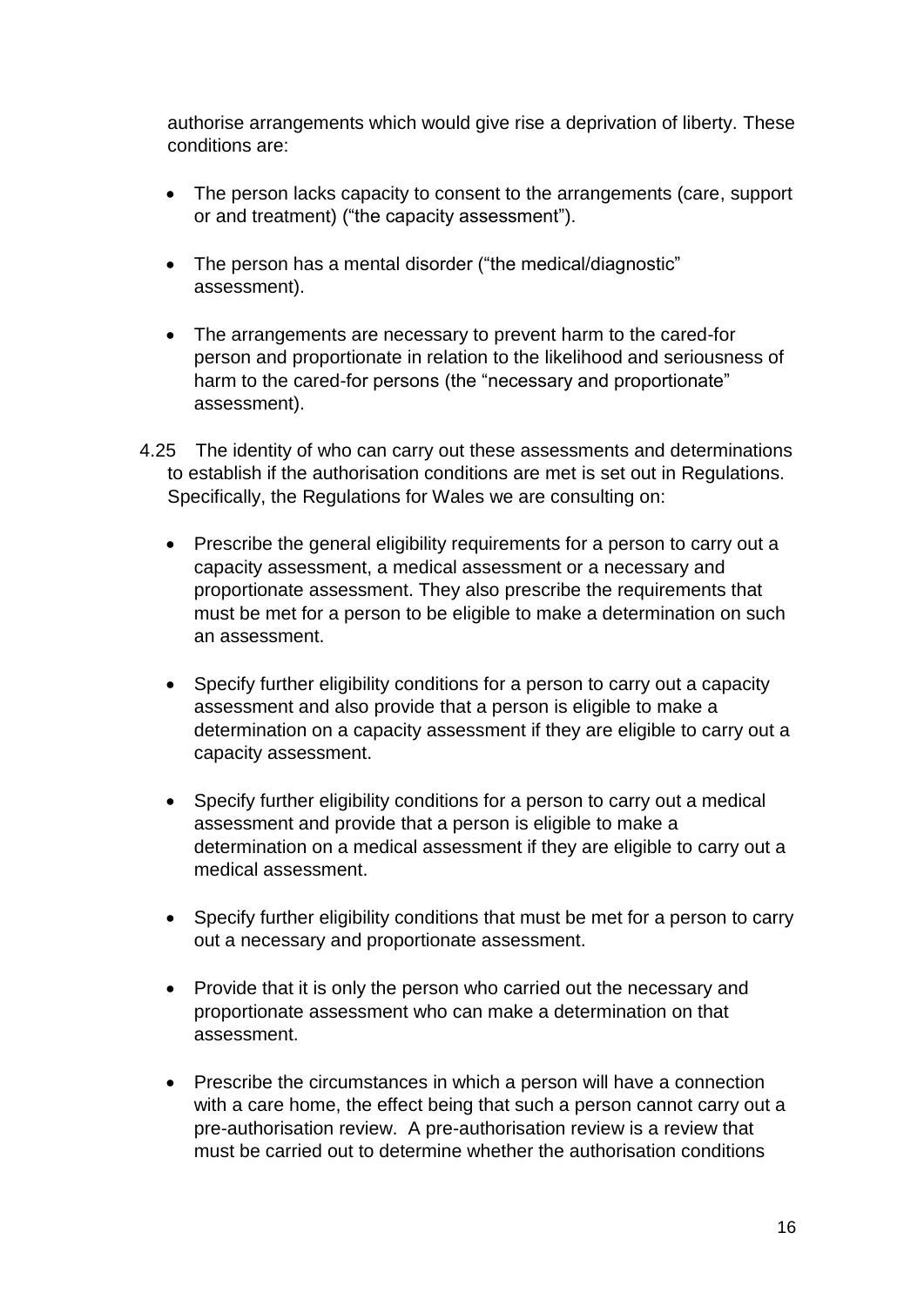are met in respect of proposed arrangements or whether it is reasonable for a body to conclude that the authorisation conditions are met.

4.26 Without these Regulations on who can undertake assessments and determinations, the legal frameworks needed to support the implementation of the LPS in Wales will not be in place.

#### Regulations on Approved Mental Capacity Professionals:

- 4.27 The AMCP is a new role within the LPS and the health and social care workforce. The AMCP replaces and develops the role of the Best Interest Assessor (BIA) under the DoLS and is loosely modelled on the Approved Mental Health Professional role under the Mental Health Act 1983.
- 4.28 The AMCP will be responsible for considering cases where a person either resides in an independent hospital, where an objection to the arrangements has been raised or in other relevant cases (which will be set out in the LPS Code of Practice for England and Wales).
- 4.29 Paragraph 40 of Schedule AA1 to the MC(A)A 2019 confers regulationmaking powers to the Welsh Ministers to:
	- Prescribe the eligibility criteria which must be met for someone to be approved to act as an AMCP.
	- Prescribe what a local authority must or may take into account when deciding whether to approve a person as an AMCP.
	- Provide for a prescribed body to approve training for persons who are or wish to become AMCPs.
- 4.30 The Regulations set out the criteria which must be met by a person to be eligible for approval by a local authority in Wales as an AMCP (stating that a person must be registered as one of a specific group of professions also mentioned in the Regulations).
- 4.31 They also specify the matters that a local authority may take into account before approving a person as an AMCP – and also set out training requirements (which relate to conversion, initial and further training). Costs associated with these different elements of the AMCP role and associated training are considered in this RIA.
- 4.32 Without these Regulations, the legal frameworks needed to support the implementation of the LPS in Wales in relation to the new role of the AMCP will not be in place.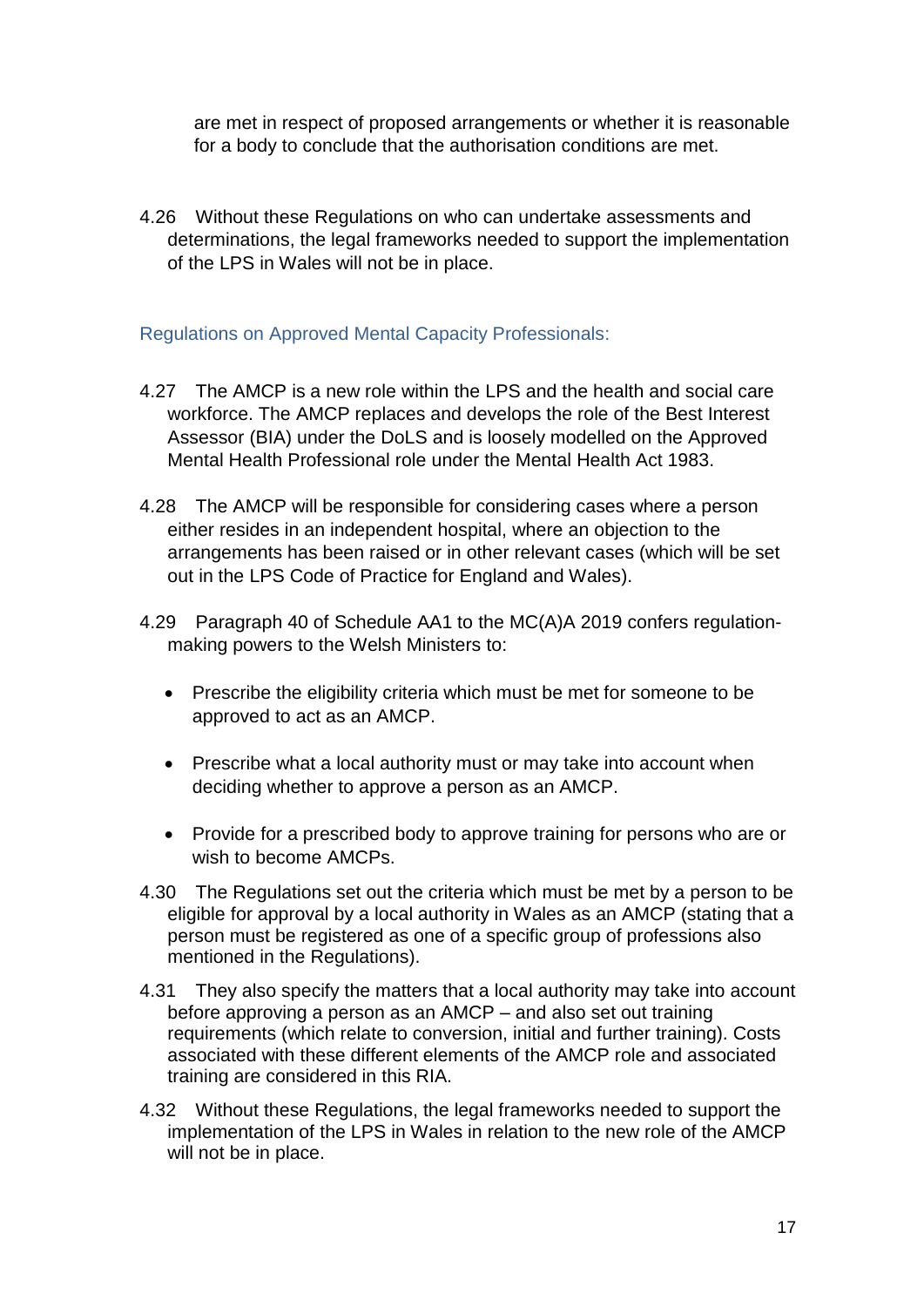# <span id="page-17-0"></span>5. Consultation

- 5.1The Welsh Government is consulting (for a period of 16 weeks) on the draft LPS Regulations for Wales. The consultation will be drawn to the attention of a wide audience of key stakeholders – reflecting the range of settings where the new safeguards will apply. This is an on-line consultation – supported by on-line events and also one to one meetings with stakeholders.<sup>8</sup> Plain English / Welsh and Easy Read versions of the Regulations are also available and have been published as part of the consultation. Welsh Government is also working with Children in Wales and Practice Solutions to engage with those with lived experience of current arrangements for authorising a deprivation of liberty (DoLS / application to the Court of Protection), as well as views on the new safeguards.<sup>9</sup>
- 5.2In addition to consulting on Regulations for Wales, Welsh Government is also consulting on a draft Regulatory Impact Assessment – which is set out in Part 2 of this document.
- 5.3Welsh Government is also working closely with stakeholders to develop an LPS Workforce Plan and Training Framework for Wales, and a new National Minimum Data Set on the LPS. A summary of the aims of the Workforce Plan and Training Framework is set out in Annex 2 of this RIA. Annex 3 sets out suggested data items for the National Minimum Data Set, which will be agreed over the coming months, with support from Digital Health and Care Wales and an LPS Working Group.
- 5.4Welsh Government will use the consultation to gather further evidence of impacts – particularly in terms of anticipated costs on health boards, local authorities, service providers and the Third Sector.
- 5.5In the lead up to the consultation, Welsh Government officials have been meeting with stakeholders to highlight the forthcoming consultation on the LPS Regulations for Wales. This has included meeting with representatives from Learning Disability Wales, Care Forum Wales, the Older People's Commissioner for Wales and the Children's Commissioner for Wales, the WCVA, members of the All Wales Parents and Carers Forum, and Age Alliance Wales – as well as ongoing engagement with the Dementia

1

<sup>8</sup> [Welsh Government Consultation Page on LPS](https://gov.wales/liberty-protection-safeguards)

<sup>9</sup> [Welsh Government Consultation Page on LPS](https://gov.wales/liberty-protection-safeguards)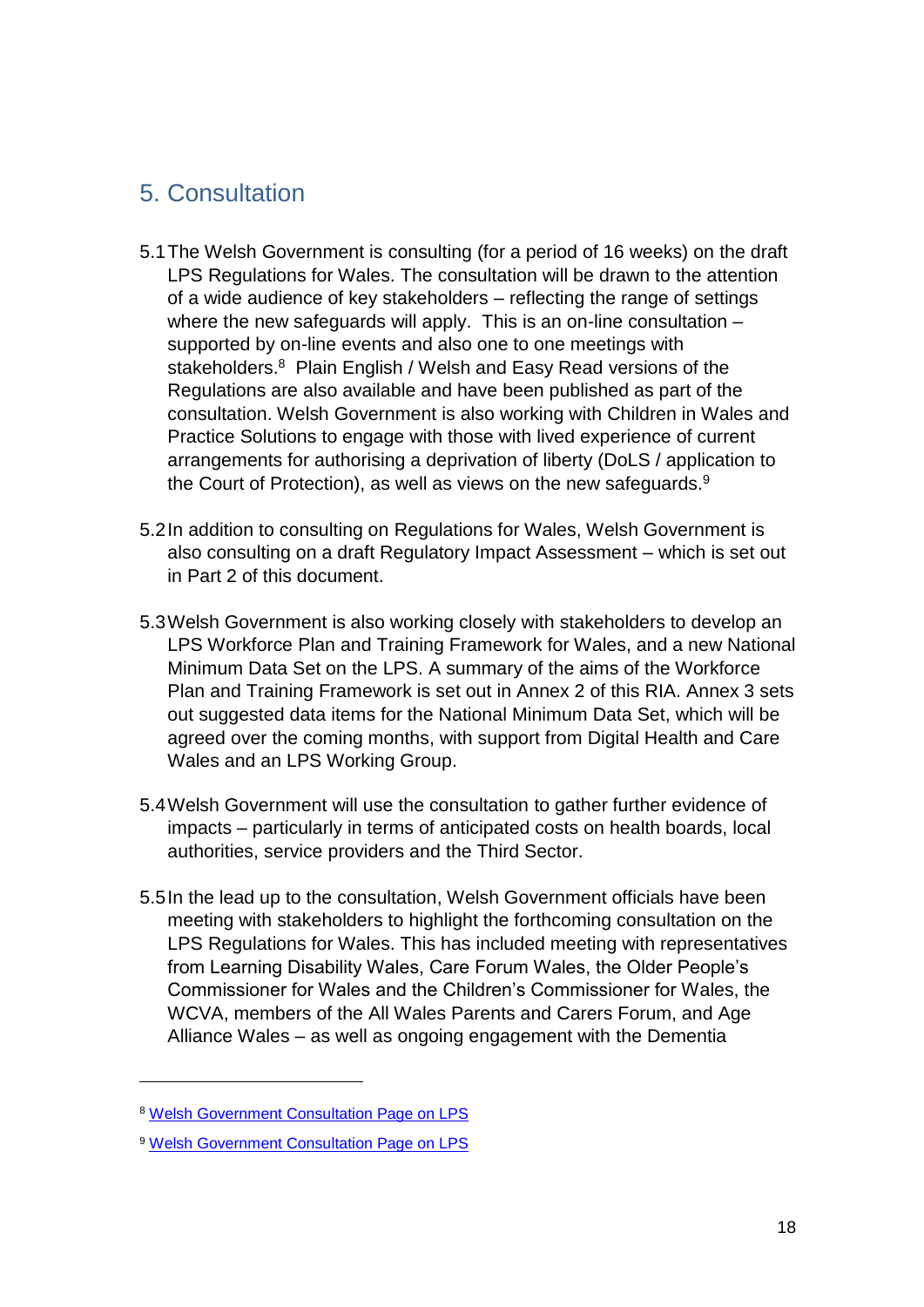Oversight of Implementation and Impact Group (DOIIG) <sup>10</sup> and the Mental Health Forum.<sup>11</sup>

5.6Officials have also had engagement with stakeholders through the LPS Implementation Steering Group for Wales (which first met in March 2020), and also with four working groups established to support implementation in Wales. These four working groups focussed on: monitoring and reporting; workforce and training; 16 and 17 year olds; and the transition from DoLS to the LPS. In terms of overall governance for this programme of legislation in Wales, there is an LPS work stream that reports directly to the recently established Mental Health Oversight Board, which is chaired by Welsh Ministers.

1

<sup>10</sup> [Dementia Oversight of Implementation and Impact Group](https://gov.wales/dementia-oversight-implementation-and-impact-group)

<sup>11</sup> [Mental Health Forum Wales](https://www.practicesolutions-ltd.co.uk/en/page/mental-health-forum)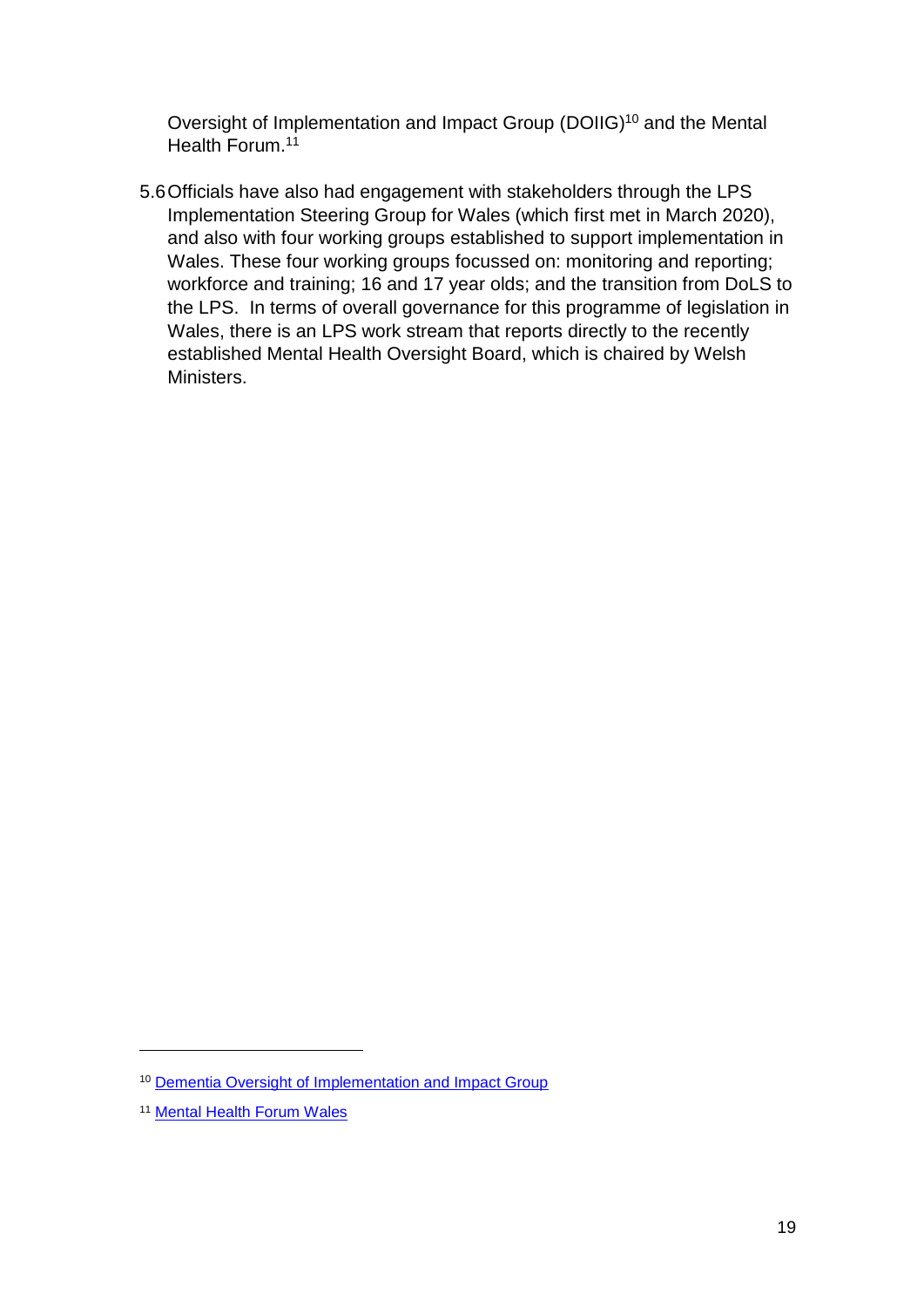## <span id="page-19-0"></span>**RIA – LPS REGULATIONS FOR WALES**

This is a combined draft Regulatory Impact Assessment (RIA) for the four sets of Regulations (the Regulations) being developed to support the implementation of the LPS in Wales. It sets out the impacts associated with the Regulations on the new role of Approved Mental Capacity Professionals (AMCPs); who can undertake assessments; monitoring and reporting; and the role of Independent Mental Capacity Advocates (IMCAs).

It draws on the UK Government analysis of the impacts of the LPS set out most recently in the Updated Impact Assessment for the Mental Capacity (Amendment) Act 2019 – published as part of the UK Government consultation on Regulations for England and the Code of Practice for England and Wales.<sup>12</sup> This impact assessment included costs for England and Wales. For the purposes of this draft Impact Assessment – we have assumed that costs for Wales would amount to 5.36% of the total England and Wales costs – using a population based approach.

This draft RIA has also been informed by a baseline evidence collection exercise undertaken with health boards and local authorities in Wales, regarding the current DoLS workforce and existing capacity, skills and competencies – including in relation to advocacy, undertaking assessments and determinations. Welsh Government wrote to 22 local authorities and 7 health boards in March 2021 to develop a greater understanding of the current workforce context in Wales, and current costs associated with training.<sup>13</sup> This exercise focussed on the roles where there is a clear link to roles under DoLS, to ensure that evidence provided was as accurate as possible. The exercise indicated that the costs identified in the UK Government Updated Impact Assessment for the MC(A)A 2019 were potentially an underestimate of the likely costs of the new system in Wales.

We recognise that the UK Government IA and the initial baseline exercise alone do not provide a sufficient estimate of the likely impacts of the LPS in Wales, and we intend to use the consultation period to gather further evidence from stakeholders.. As part of the consultation document – we

**.** 

<sup>&</sup>lt;sup>12</sup> UK Government Updated Impact Assessment for the Mental Capacity (Amendment) Act 2019.

<sup>&</sup>lt;sup>13</sup> A summary of the information collected through this baseline exercise is included in Annex 1 of this Impact Assessment.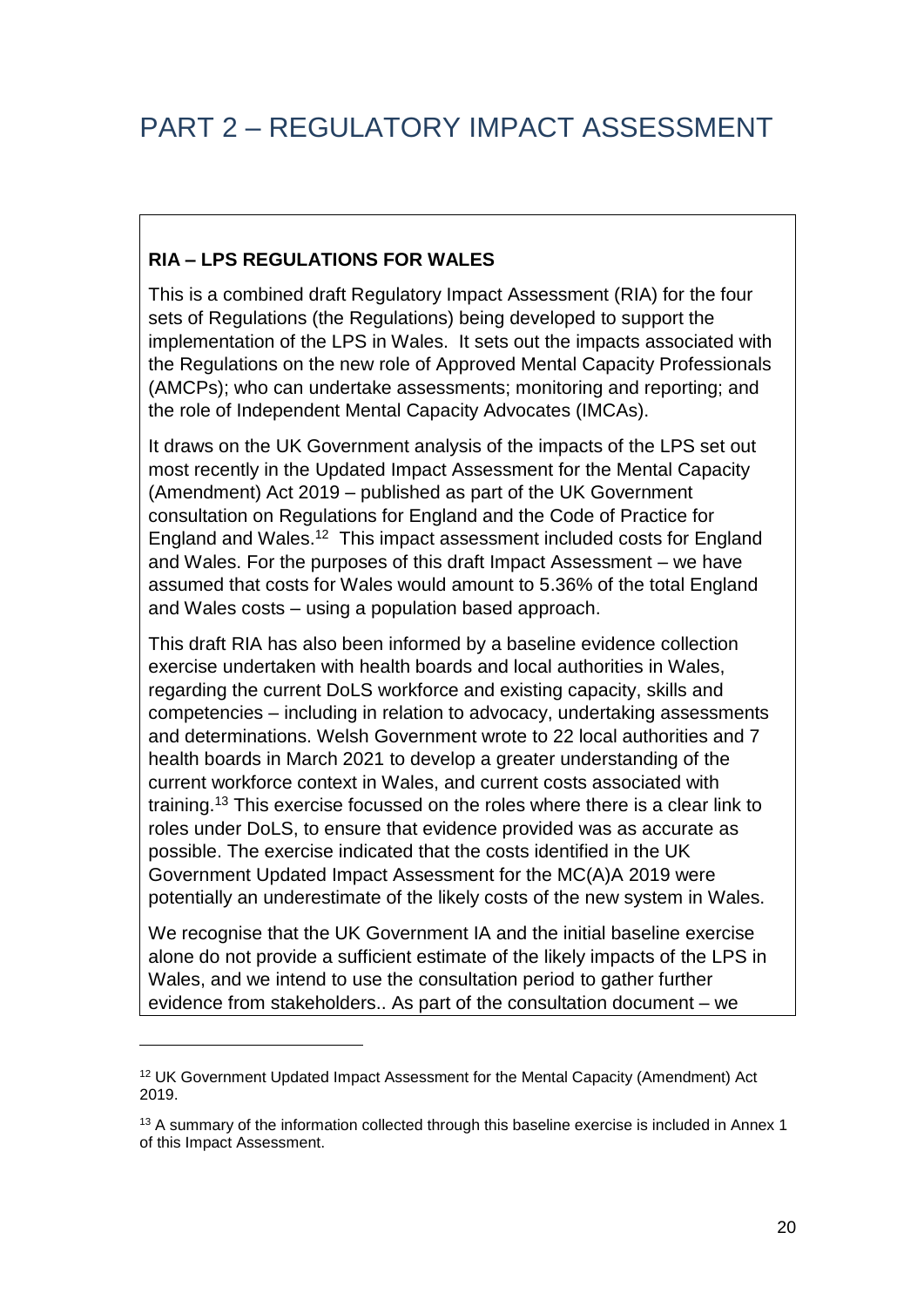include a specific question on the draft RIA and ask stakeholders to submit further evidence to help inform the position for Wales.<sup>14</sup> In addition, further baseline data will be sought from local authorities and health boards on the new roles set out within the Regulations and the UK Government Code of Practice.

1

<sup>14</sup> [Welsh Government Consultation Page on LPS](https://gov.wales/liberty-protection-safeguards)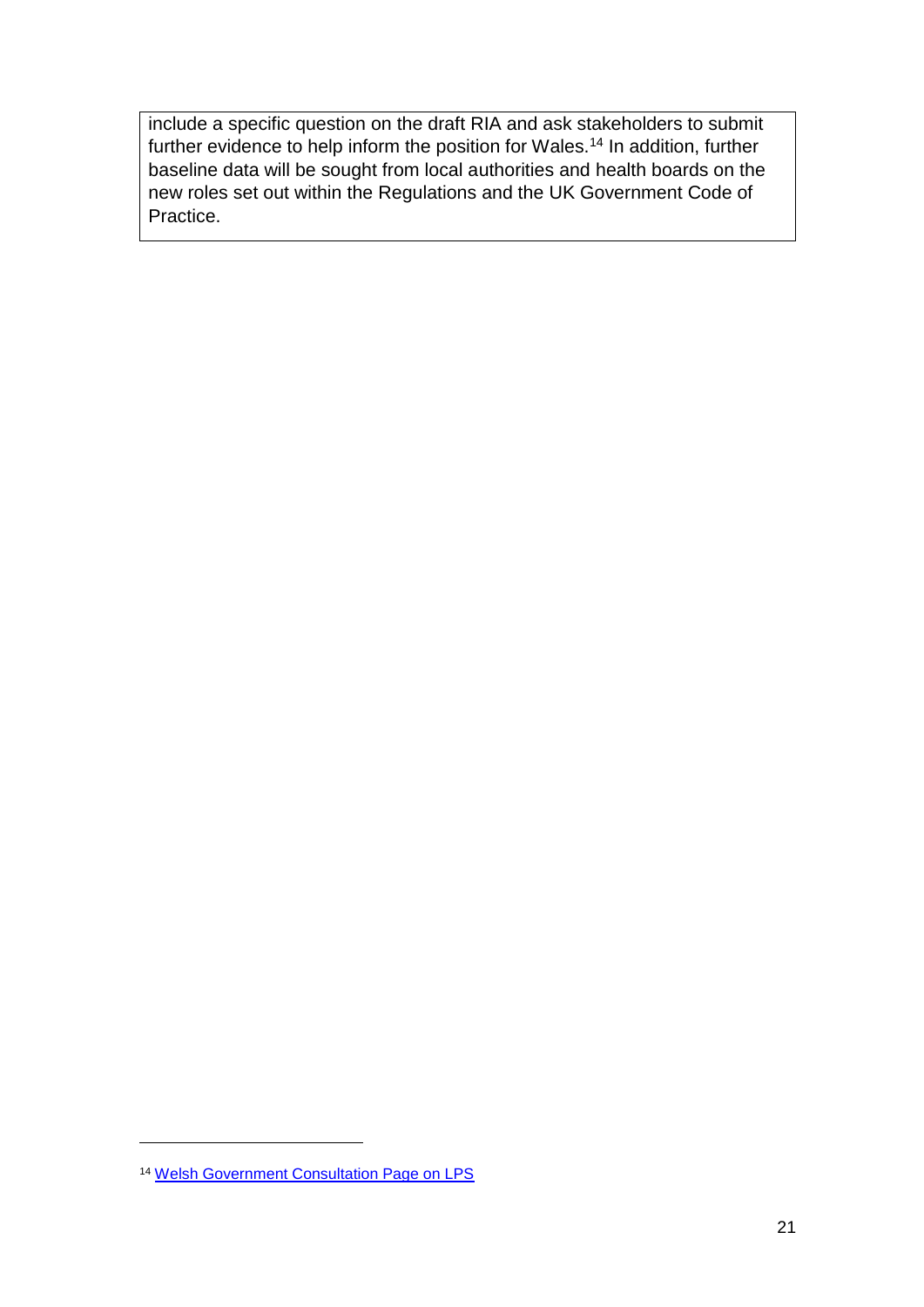# <span id="page-21-0"></span>6. Options

**.** 

# <span id="page-21-1"></span>Option 1 – DO NOTHING:

- 6.1This is not a viable option. These Regulations are being introduced in order to implement UK Government legislation – the MC(A)A 2019. Without these Regulations, the legal frameworks needed to support the implementation of the LPS in Wales will not be in place.
- 6.2As set out in the UK Government Updated Impact Assessment on the MC(A)A 2019 and the UK Government Updated Impact Assessment published as part of their consultation on the draft Regulations for England and the draft Code of Practice for England and Wales: "The current system cannot keep pace with the high demand for DoLS authorisations and not all deprivations of liberty in community settings are being authorised through the CoP, meaning there has been subsequent non-compliance with the law and potential breaches of human rights."<sup>15</sup>
- 6.3The UK Government's Impact assessment for the MC(A)A 2019<sup>16</sup> and the UK Government Updated Impact Assessment published as part of their consultation on the draft Regulations for England and the draft MCA Code of Practice for England and Wales identifies the following key features of DoLS and associated problems:
	- Limited in scope and not cost effective: The DoLS only apply to people over the age of 18 in care homes and hospitals. This means the authorisation of deprivations of liberty outside these settings, such as in supported living and private and domestic settings, must be dealt with by the Court of Protection. This is also the only route for authorisations for 16/17 year olds who are not covered by DoLS, although they are covered by other provisions within the MCA. This is a more expensive process for local authorities and NHS bodies (compared to authorisations under the DoLS) and can result in delay and increased stress for the person concerned, and their family or unpaid carers. The Law Commission concluded that cases are frequently not taken to Court when they should be, meaning people are not accessing vital safeguards and are deprived of their liberty unlawfully.

<sup>15</sup> Page 2 UK Government Updated Impact Assessment for the Mental Capacity (Amendment) Act 2019 published for the consultation.

<sup>&</sup>lt;sup>16</sup> Paragraphs 4.2 to 4.8 UK Government Updated Impact Assessment for the Mental Capacity (Amendment) Act 2019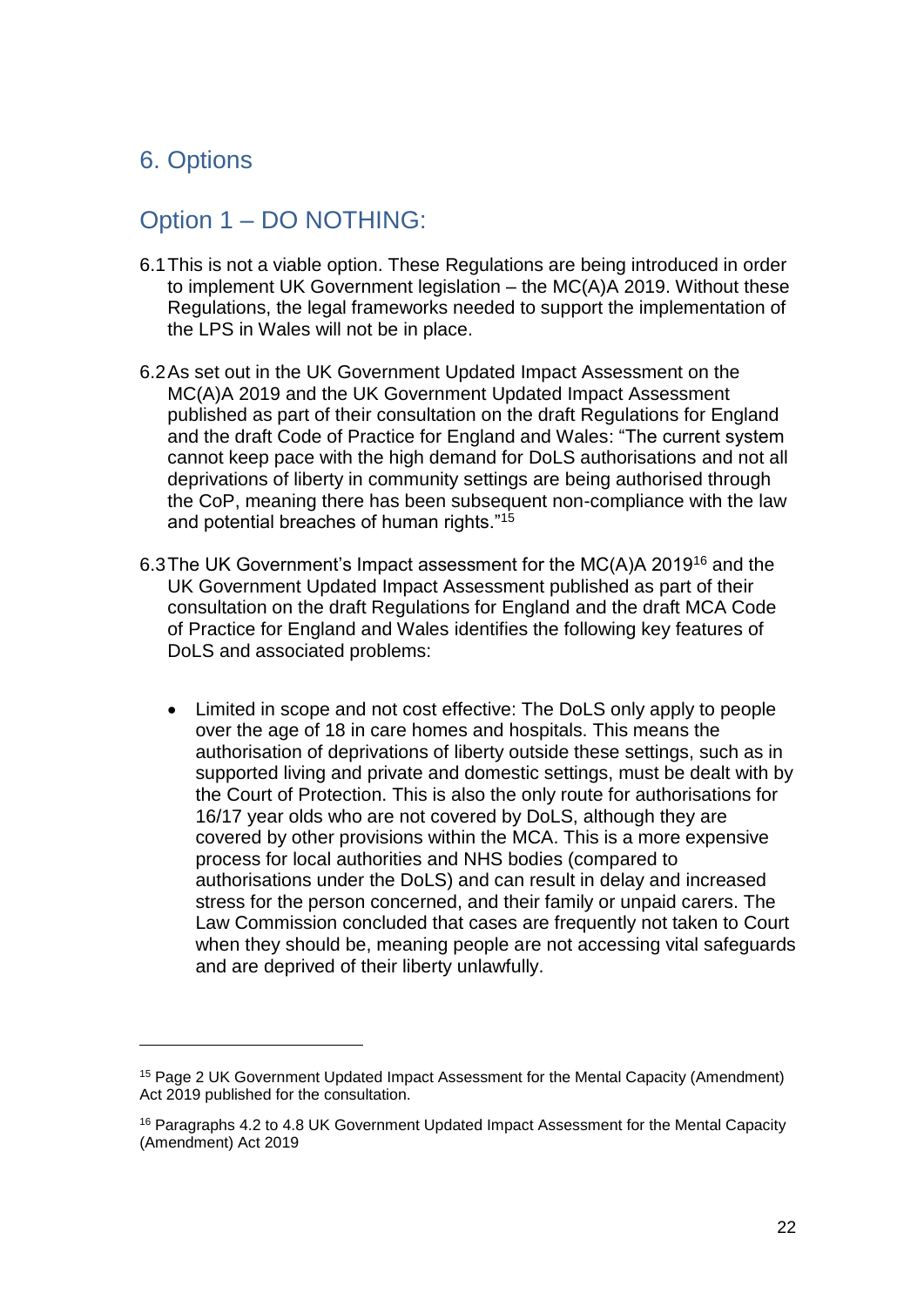- Overly complex system: The legislation which set up the DoLS has been described as "tortuous and complex". The current DoLS system requires six separate assessments to be carried out for each application and every application needs to be approved by a Best Interests Assessor (BIA). An authorisation of an application can last up to one year in a single location. A new and separate application also needs to be completed when care is received in a different location. This means people who receive respite care or have a planned hospital admission are likely to end up with multiple applications, which place an unnecessary burden on individuals and their families, as well as the DoLS system and budget. Mr Justice Charles, Vice President of the Court of Protection, described the experience of writing a judgment in a case involving the DoLS as feeling "as if you have been in a washing machine and spin dryer".
- Ill-suited and outdated terminology: The terminology used in the DoLS including terms such as "standard authorisations"– has been criticised as cumbersome and failing to reflect modern health and social care functions. The Law Commission found in their engagement that the label "Deprivation of Liberty Safeguards" is also seen as stigmatising and may make care providers reluctant to seek authorisations.
- Scale of the problem: The Government's original impact assessment, completed in 2008, considered that very few people who lack capacity would need to be deprived of liberty, with expected cases beginning at 5,000 in the first year but dropping to 1,700 in the following years. Their worst-case scenario assumed that a total of only 21,000 people in England and Wales would be subject to the DoLS. In fact, the number of cases was initially higher than expected, with 7,157 in 2009/10. This number then rose to 11,887 in 2012/13. Since the Cheshire West judgment there has been a significant increase in DoLS applications. In 2019/20, there were 263,940 applications in England, which is over ten times the number of applications the DoLS system was expected to need to process in the worst-case scenario. Approximately two million people are thought to lack the capacity to make certain decisions for themselves, so the number of people subject to DoLS could grow even further. The DoLS were designed with a relatively small number of cases in mind and were not intended to deal efficiently with the present levels of demand. Lack of workforce capacity means there is a building but ever-changing 'backlog' of pending applications not completed within the year they are received by local authorities and health boards.
- Individuals left without safeguards: In England in 2019/20, the number of cases that were not completed as at year end was 124,195. Of these just under 40% (49,500) had a duration of over one year (according to Mental Capacity Act (2005) Deprivation of Liberty Safeguards, (England) 2019/20, Official Statistics). The volume of cases pending approval by local authorities means that individuals are often left without safeguards for an extended period of time. This means that individuals may be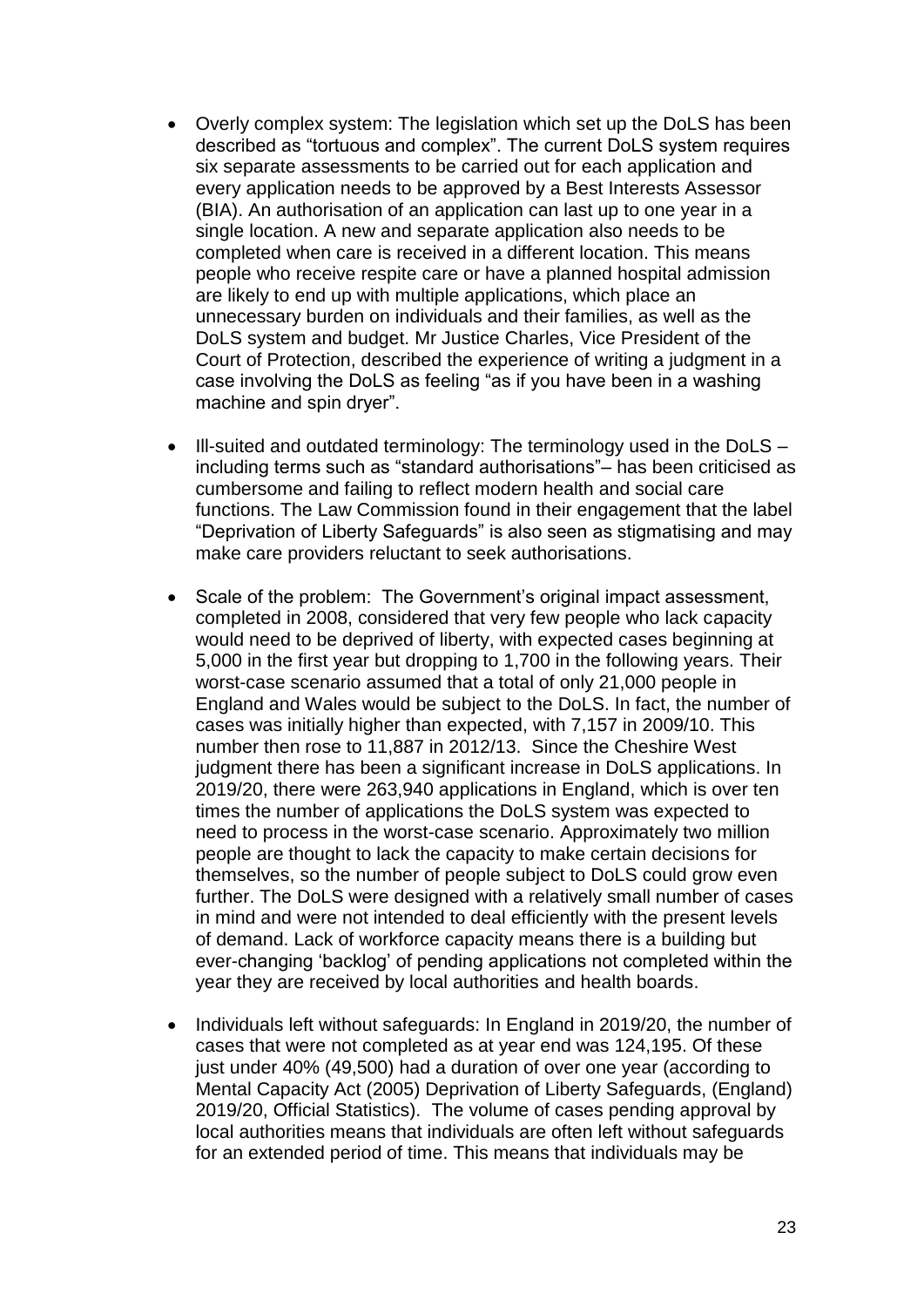receiving inappropriate care and that local authorities are not meeting their statutory duties.

• DoLS in Wales: According to the most recent Annual Monitoring Report on the Deprivation of Liberty Safeguards<sup>17</sup> a total of 6,486 new and further DoLS applications were received by health boards in 2019-20. This means the number of applications to health boards increased by 28%, from 5,070 in the previous year. This was a substantial increase in demand on health boards. In addition, at the end of the 2019-20 financial year, a total of 10,402 DoLS applications were received by local authorities across Wales. Data for 2019/20 show that across Wales, fewer than half of applications were completed within the statutory timeframes. In addition: health boards and local authorities continued to propose very different durations for their authorisations, with health boards proposing considerably shorter durations than local authorities. Over half of applications had not been assessed within 28 days, suggesting supervisory bodies were unable to assure themselves that people's human rights were not being breached by being deprived of their liberty unlawfully.

# <span id="page-23-0"></span>Option 2: Introduce new Regulations for Wales to support the implementation of the MC(A) Act 2019 and the Liberty Protection Safeguards

- 6.4According to the UK Government's Impact Assessment on the MC(A) Bill published in 2019: "The Liberty Protection Safeguards aim to provide a system able to cope with the significant numbers of people deprived of liberty, in a manner that minimises costs. The new system will make significant savings for local authorities to reinvest into care and in the long term will reduce the funding pressure across the system. By reducing the bureaucracy associated with the DoLS system we also ensure that health and social care staff are not diverted away unnecessarily from delivering frontline care." 18
- 6.5The UK Government's revised Impact Assessment for the Mental Capacity (Amendment) Act 2019 (published in January 2021) and the UK Government Updated Impact Assessment published as part of the consultation on the draft Regulations for England – reiterates these anticipated impacts.

**.** 

<sup>&</sup>lt;sup>17</sup> Deprivation of Liberty Safeguards Annual Monitoring Report for Health and Social Care 2019 [to 2020](https://hiw.org.uk/sites/default/files/2021-03/210324dols2019-20en.pdf)

<sup>&</sup>lt;sup>18</sup> Paragraph 9.5: Department of Health and Social Care Impact Assessment: Mental Capacity [\(Amendment\) Bill](https://publications.parliament.uk/pa/bills/cbill/2017-2019/0323/MCAB%20Impact%20Assessment%20FINAL.rtf%20SIGNED.pdf)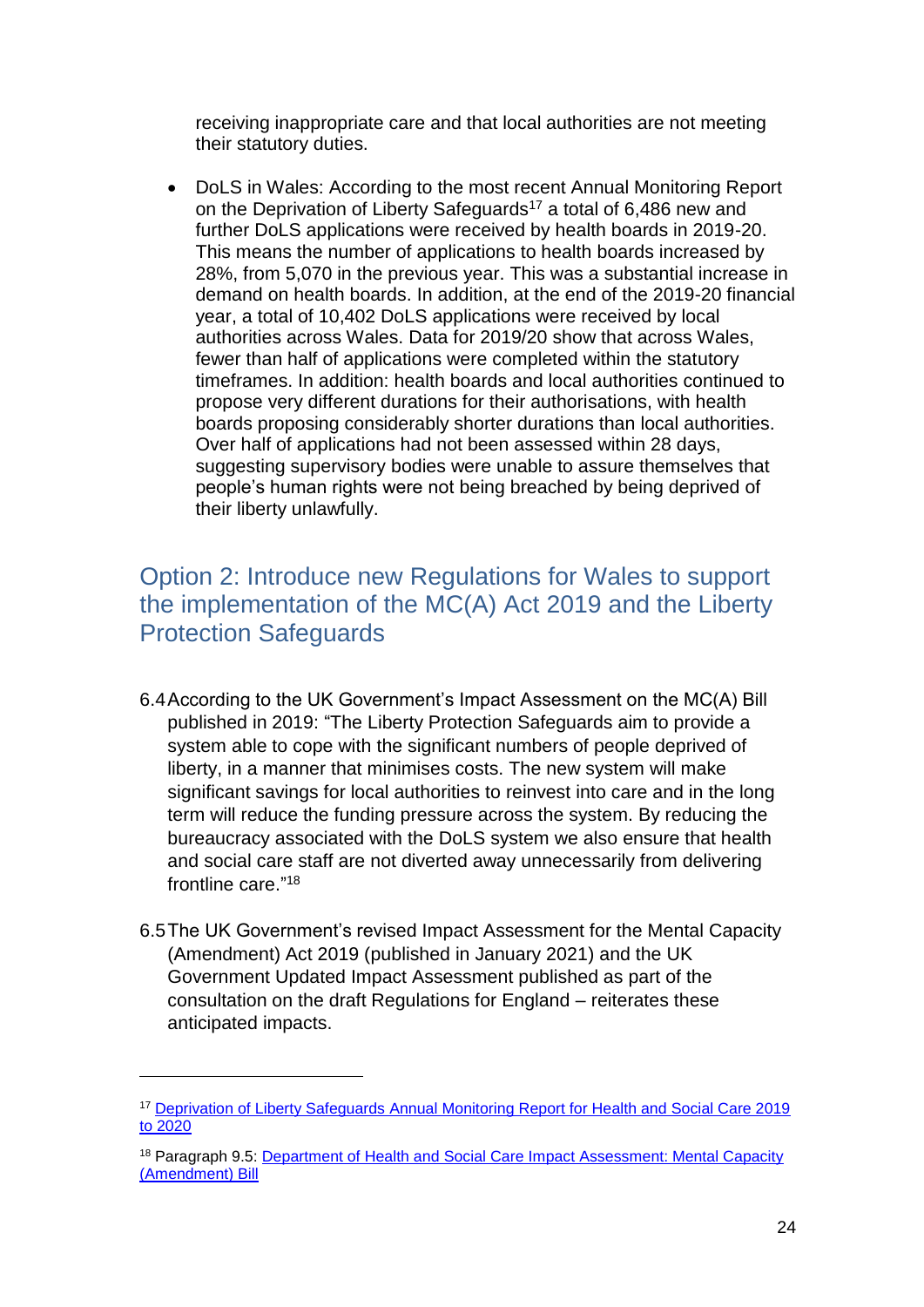6.6As highlighted in the Explanatory Memorandum to the Regulations, there are four sets of Regulations for Wales which support the implementation of the new safeguards. A summary of each of the Regulations for Wales is set out in the Explanatory Memorandum.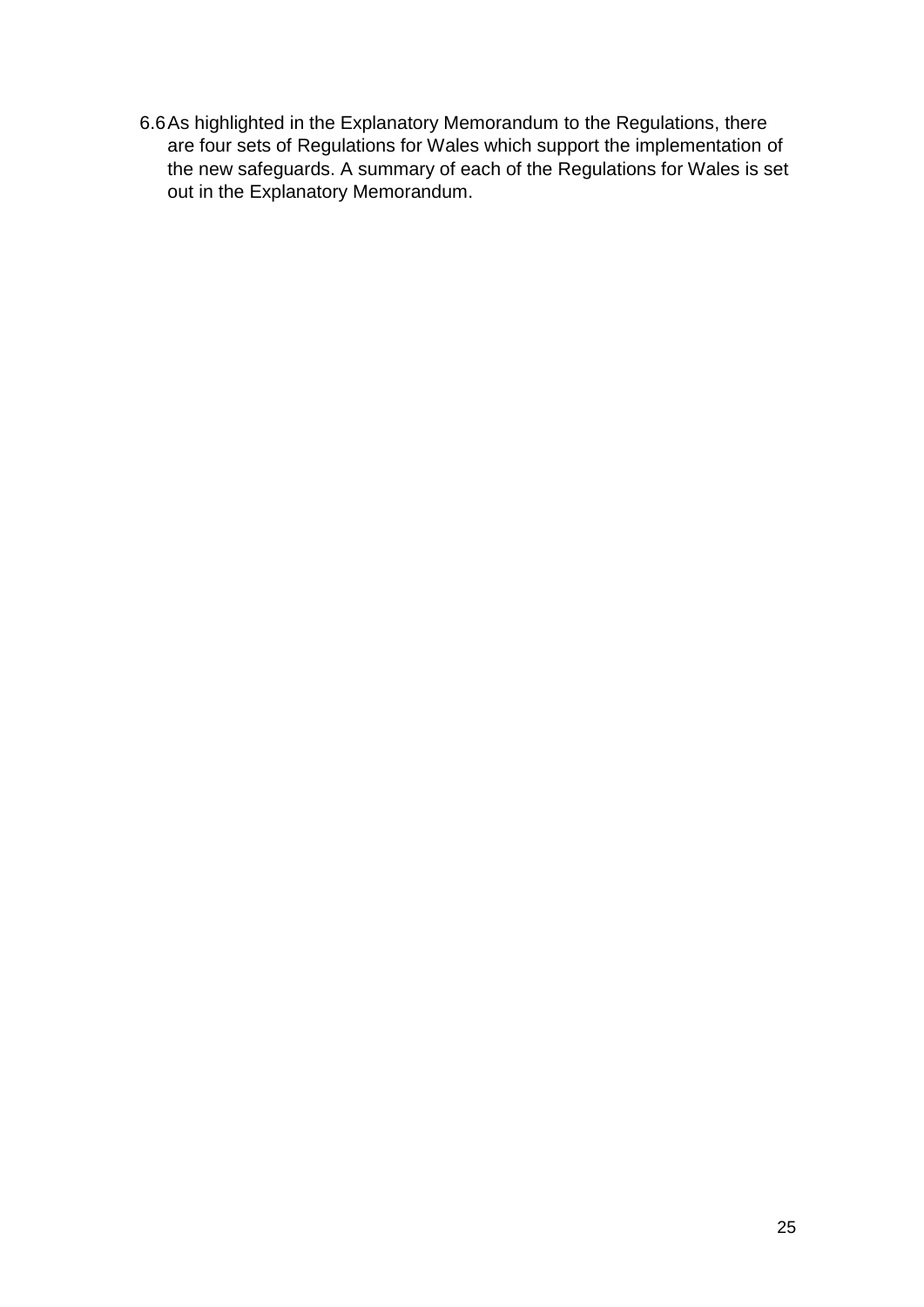# <span id="page-25-0"></span>7. Costs and benefits

# <span id="page-25-1"></span>OPTION 1 – DO NOTHING – COSTS

# <span id="page-25-2"></span>TOTAL COSTS FOR DoLS CONTINUATION

- 7.1The UK Government Updated Impact Assessment published to inform the consultation on the draft Regulations for England, and the draft Code of Practice for England and Wales, sets out the estimated cost of DoLS as it operates currently (i.e. using current authorisation volumes) in England and Wales. Best estimate costs associated with the current DoLS system included in the UK Government's Impact Assessment<sup>19</sup> are:
	- Costs of authorising DoLS which fall on supervisory bodies: **£395.27million**
	- Costs of authorisations for deprivations of liberty outside of DoLS settings: **£42.96million**
	- Legal costs: This includes the cost to the courts, legal aid, Official Solicitor and people who lack the relevant mental capacity and their families or carers: **£79.10million**
	- Costs to regulatory bodies: The Care Quality Commission, Care Inspectorate Wales and Healthcare Inspectorate Wales currently incur costs in monitoring and reporting on the DoLS: **£9.4million**.
	- Ongoing training costs: **£0.45million**

**.** 

- 7.2Total per annum costs of the status quo are therefore estimated to be **£527.18million for England and Wales**.
- 7.3Using a population based approach and the assumption that costs for Wales amount to 5.36% of total costs for England and Wales, the estimated costs for continuing DoLS in Wales would be **£28.26million per year**.
- 7.4As stated above at paragraph 6.3, the current lack of workforce capacity means there is a building but ever-changing 'backlog' of pending applications not completed within the year they are received by local

<sup>19</sup> Paragraph 13.2: Updated UK Government Impact Assessment for the Mental Capacity (Amendment) Act 2019 published as part of the consultation on the draft Regulations for England.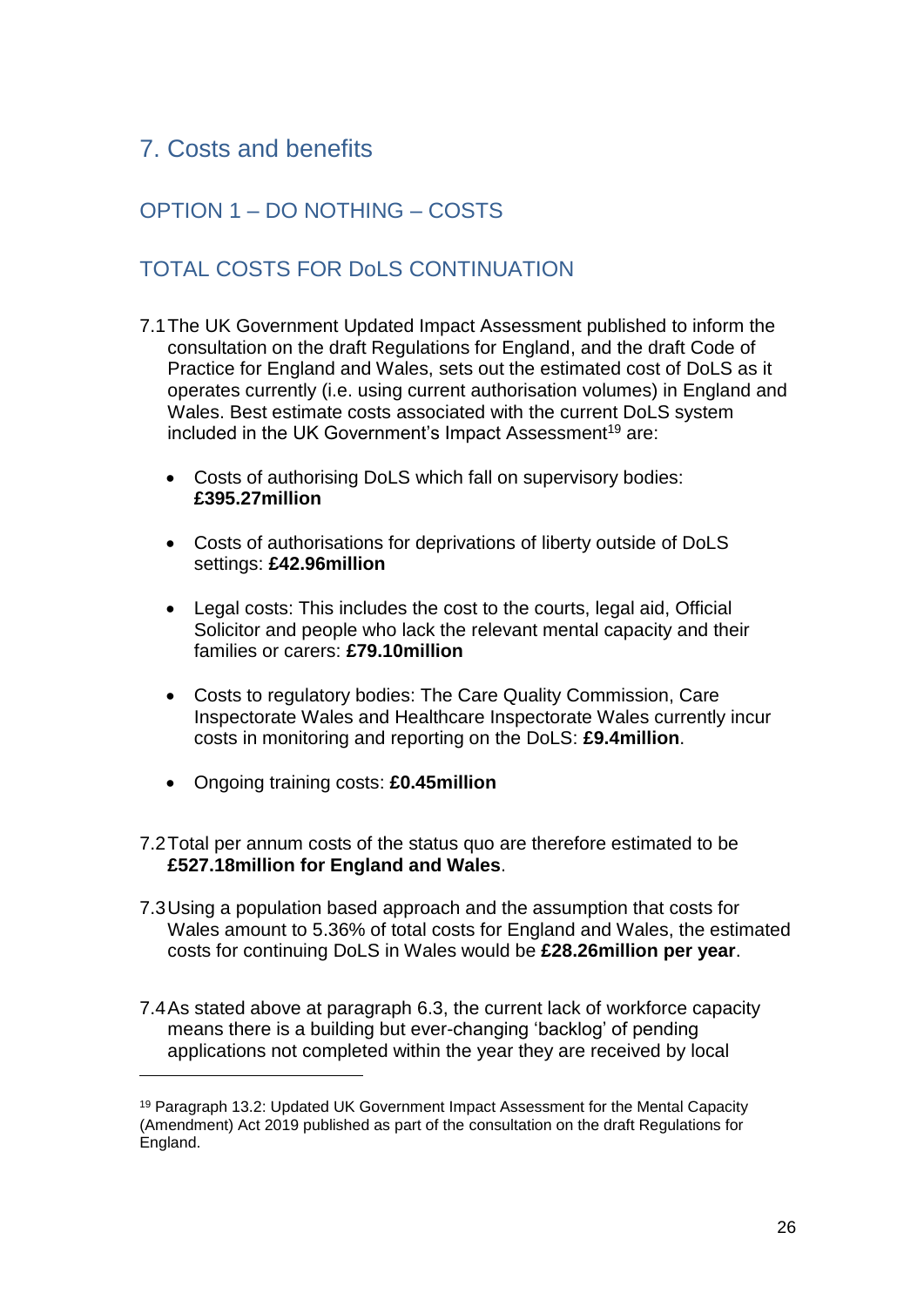authorities and health boards. In order to address this backlog an additional £3.3m was made available in 2021 to support local authorities and local health boards to manage cases. If no changes were made to the DoLS system, it is highly likely that similar backlog funding exercises would be required in future years.

<span id="page-26-0"></span>OPTION 2 – Introduce the LPS in Wales – Supported by the Regulations on IMCAs / AMCPs / Monitoring and Reporting / Who can undertake assessments, determinations and pre-authorisation reviews

# <span id="page-26-1"></span>TOTAL COSTS FOR LPS IMPLMENTATION BASED ON THE UK GOVERNMENT IMPACT ASSESSMENT

- 7.5The UK Government Impact Assessment published as part of the consultation on the draft Regulations for England sets out the low estimate, best estimate and high estimate costs for the implementation of the LPS in England and Wales.
- 7.6Best estimate total per annum costs associated with implementing the new LPS in England and Wales are estimated to be **£318.5million**. This includes costs of authorisations, costs of admin and desk top reviews, total costs of advocacy, total cost of AMCP approval, total legal system costs, costs to the Responsible Body from CoP reviews, and ongoing regulation, monitoring and reporting. In addition, there are transitional costs of **£85.74million** (including training, recruitment and familiarisation costs. These best estimate costs are summarised in the table below.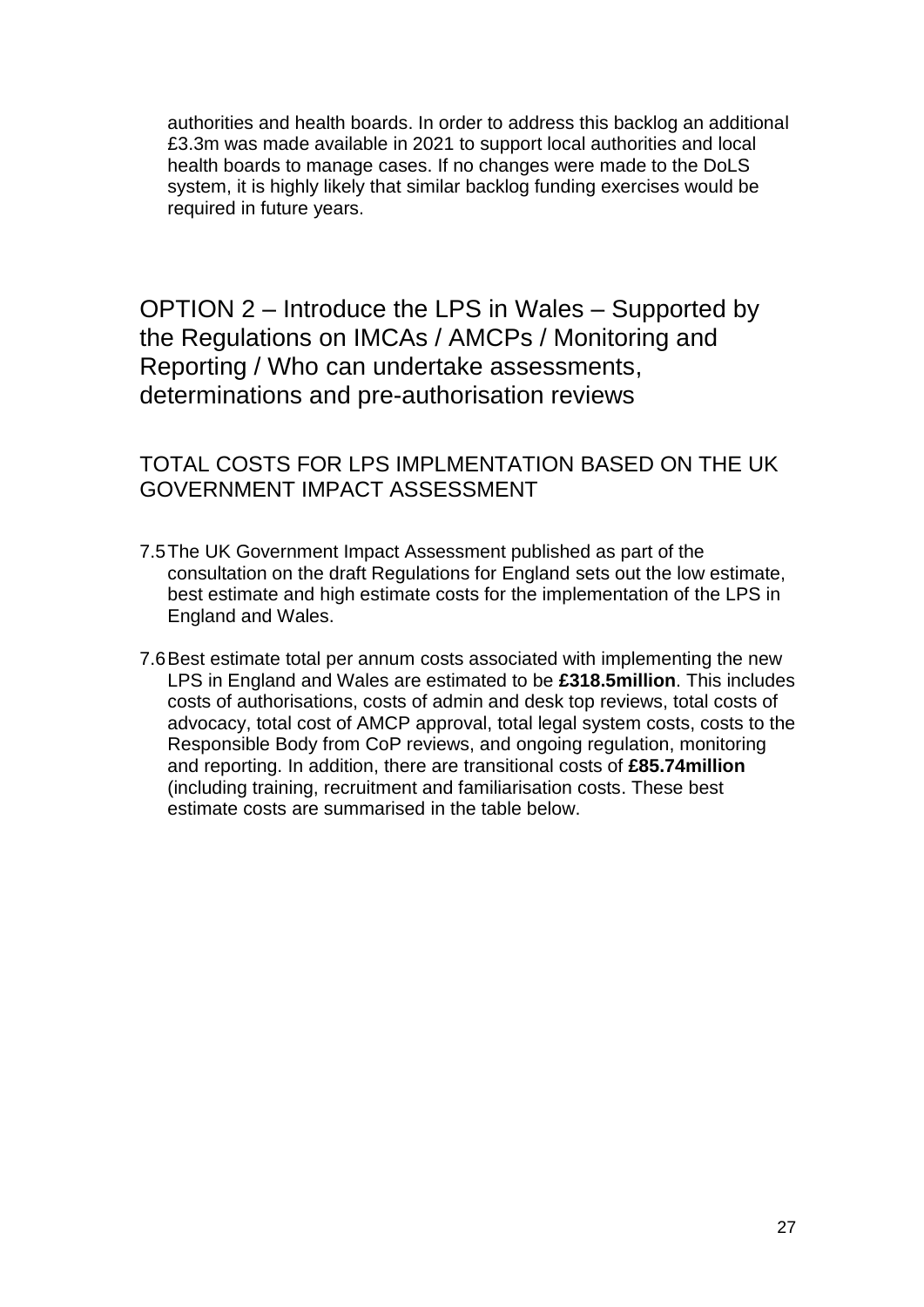#### **TABLE 1: Summary of Total LPS Best Estimate Costs for England and Wales**

| <b>Total Costs</b>                                                                                                                                                                                                                                                                      | <b>Best Estimate Costs for</b><br>the LPS for England and<br>Wales | <b>Best estimate</b><br>cost for Wales<br>based on 5.36%<br>calculation |
|-----------------------------------------------------------------------------------------------------------------------------------------------------------------------------------------------------------------------------------------------------------------------------------------|--------------------------------------------------------------------|-------------------------------------------------------------------------|
| <b>Transitional</b>                                                                                                                                                                                                                                                                     |                                                                    |                                                                         |
| Training costs (including<br><b>BIA conversion to AMCPs,</b><br>training for IMCAs, key<br>professionals (such as<br>nurses and other<br>professionals) and wider<br>awareness raising $-$ in line<br>with the groups identified in<br>the "training triangle"<br>(Figure 1 of Annex 2) | £76.32m                                                            | £4.09m                                                                  |
| Data implementation costs<br>(e.g. to support the<br>development of new data<br>reporting systems)                                                                                                                                                                                      | £6.57m                                                             | £0.35 $m^{20}$                                                          |
| Other implementation<br>costs (for regulators to<br>prepare for their new roles)                                                                                                                                                                                                        | £2.85m                                                             | £0.15m                                                                  |
| <b>Total transitional costs</b>                                                                                                                                                                                                                                                         | $£85.74$ million                                                   | £4.6million<br>transitional<br>costs for Wales                          |
|                                                                                                                                                                                                                                                                                         |                                                                    |                                                                         |
| Ongoing                                                                                                                                                                                                                                                                                 |                                                                    |                                                                         |
| Cost of admin (desktop<br>reviews)                                                                                                                                                                                                                                                      | £46.74m                                                            | £2.51m                                                                  |
| Cost of new assessments                                                                                                                                                                                                                                                                 | £52.43m                                                            | £2.81m                                                                  |

 $20$  For Wales – this would include £10K for each local authority and health board to support reporting systems locally on the LPS (£290K), plus £32K for an SEO post for six months to support the development of the LPS National Minimum Data Set for Wales. See paragraph 7.65 of the RIA.

1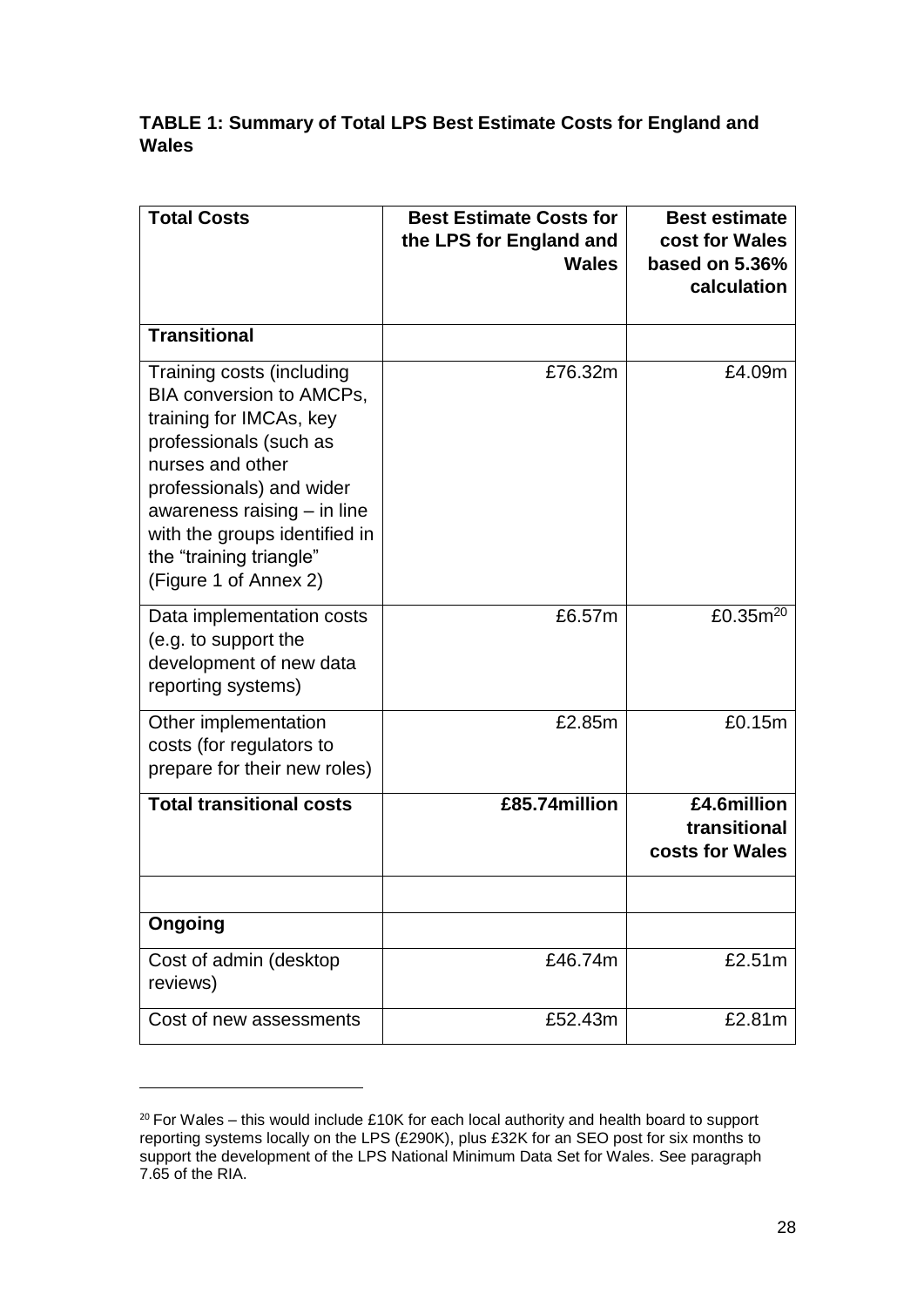| <b>Total Costs</b>                                                | <b>Best Estimate Costs for</b><br>the LPS for England and<br><b>Wales</b> | <b>Best estimate</b><br>cost for Wales<br>based on $5.36\%$<br>calculation |
|-------------------------------------------------------------------|---------------------------------------------------------------------------|----------------------------------------------------------------------------|
| Total cost of advocacy                                            | £141.30m                                                                  | £7.57m                                                                     |
| <b>Total cost of AMCP</b><br>approval                             | £27.45m                                                                   | £1.47m                                                                     |
| Total legal system costs                                          | £18.99m                                                                   | £1.02m                                                                     |
| Costs to supervisory body<br>from CoP reviews                     | £17.1m                                                                    | £0.92m                                                                     |
| Regulation                                                        | £14.90m                                                                   | £0.8m                                                                      |
| <b>Total ongoing costs (per</b><br>annum) in England and<br>Wales | £318.5million                                                             | £17.07million<br>ongoing costs<br>for Wales                                |

- 7.7As highlighted in the table above, using a population based approach and the assumption that costs for Wales amount to 5.36% of total costs for England and Wales, the estimated costs for implementing the LPS in Wales – based on the updated UK Government Impact Assessment for the MC(A)A 2019 (published for the consultation on the draft Regulations for England) – would be just over **£17million per year.** In addition, there are an estimated **£4.6million transitional costs** for Wales**.** These result in potential ongoing cost-savings of **£11.19million** per year in Wales (see paragraph 7.3 of this RIA), relative to the annual estimated costs for DoLS.
- 7.8Findings from the baseline exercise carried out by Welsh Government have been highlighted in relation to the relevant Regulations below. As highlighted in the introduction to the draft RIA (page 20), we recognise that this alone does not provide a sufficient estimate of the likely impacts of the LPS in Wales, and we intend to use the consultation period to gather further evidence from stakeholders to inform the Impact Assessments to be laid in the Senedd. As part of the consultation document, we include a specific question on the draft RIA and ask stakeholders to submit further evidence to help inform the position for Wales.
- 7.9The total costs incurred as a result of the implementation of the LPS include costs from legislative changes on an England and Wales level. In the sections below, we have set out an estimate of the costs resulting specifically from changes brought into effect by Regulations made in Wales.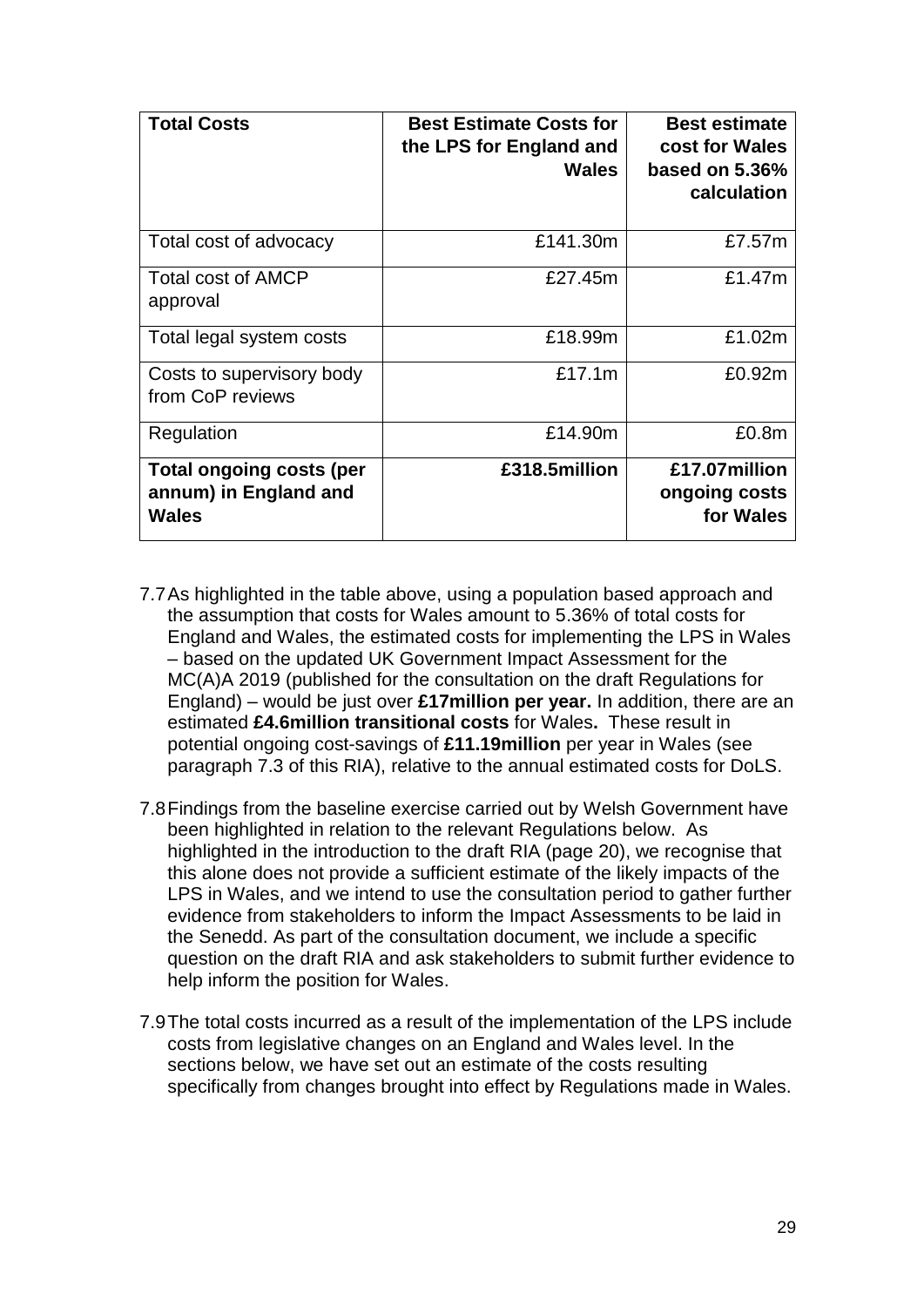# <span id="page-29-0"></span>ESTIMATED COSTS: IMCA REGULATIONS FOR WALES

- 7.10 The draft Mental Capacity Act 2005 (Independent Mental Capacity Advocates) (Wales) (Amendment) Regulations 2022 are amending Regulations to take account of the role of IMCAs within the new LPS system.
- 7.11 Every person subject to the new safeguards will have ongoing representation and support from either an 'Appropriate Person' or an IMCA, unless this is not in their best interests.
- 7.12 Local authorities will be responsible for ensuring there are enough advocates available, but they will be appointed by the Responsible Body. It is the duty of the Responsible Body (a health board or the local authority in Wales) to ensure that there is an Appropriate Person or IMCA provided as soon as an application is made.

Advocacy costs for health boards and local authorities

- 7.13 The UK Government updated Impact Assessment for the MC(A)A 2019 calculates total advocacy costs by summing the cost of direct IMCA support to persons subject to an LPS authorisation and the cost of IMCA support to Appropriate Persons.<sup>21</sup>
- 7.14 In relation to estimated costs for advocacy for England and Wales, the updated UK Government Impact Assessment states the following:
	- Paragraph 23.65: For the purposes of this impact assessment, we have calculated this cost by summing the cost of direct IMCA support to persons subject to an LPS authorisation and the cost of IMCA support to Appropriate Persons. Our calculations consider the different advocacy needs of a person subject to an LPS authorisation and an Appropriate Person. Voiceability (an advocacy provider) estimates that 95% of firsttime applicants require some form of representation and support. Applying this to the **number of (first time) applications (278,646)** gives an estimate of **264,714 applications per year** requiring some form of representation and support**.**
	- Paragraph 23.66: We have calculated the **cost of direct IMCA support to persons subject to an LPS authorisation** by assuming that, of individuals requiring some form of representation and support, **25% have**

**.** 

<sup>21</sup> Paragraph 22.65: UK Government Updated Impact Assessment for the Mental Capacity (Amendment) Act 2019 published as part of the consultation on the draft Regulations for England.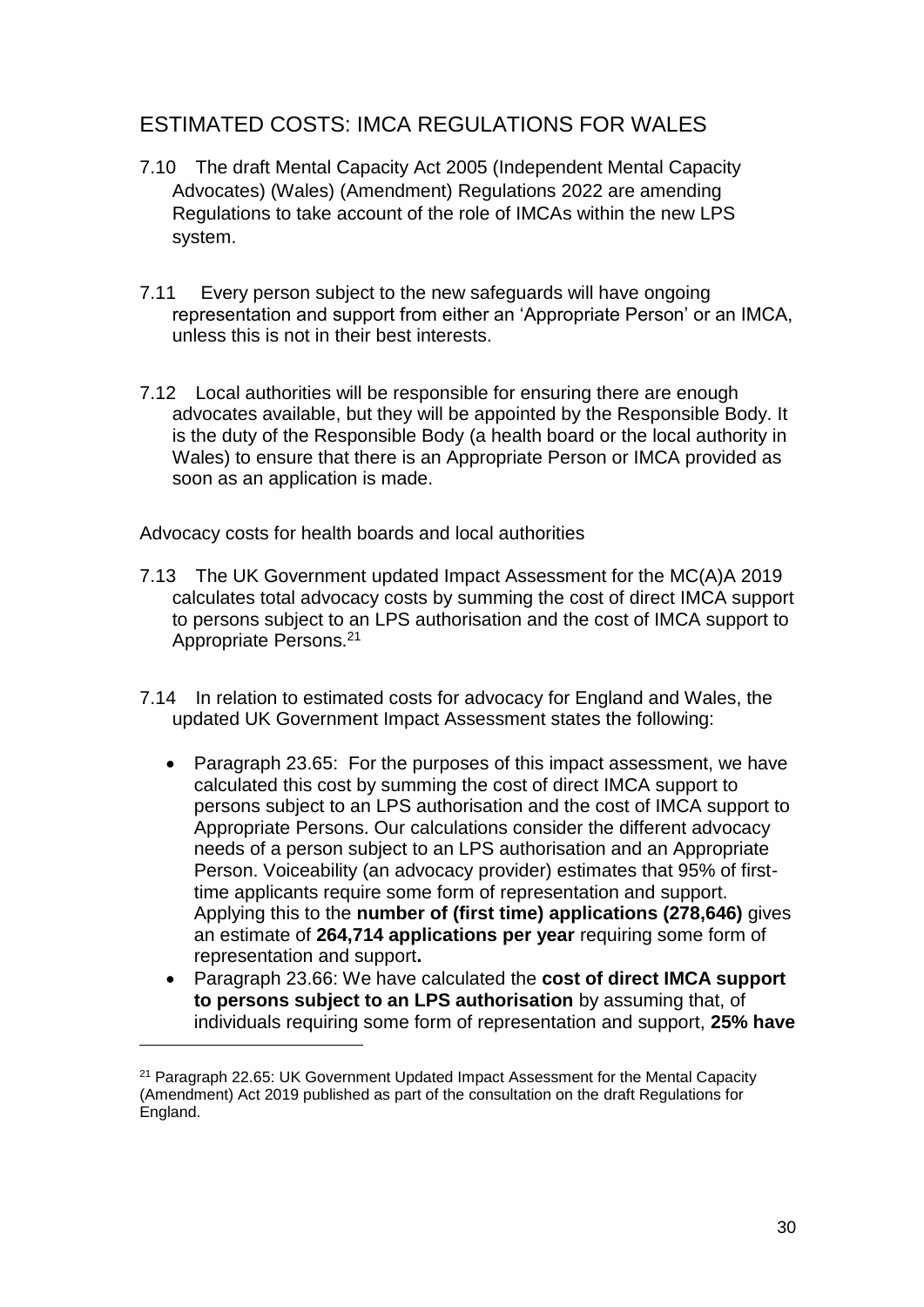**direct IMCA support** (**66,178**) and that an IMCA provides **38 hours of direct support per client**. The cost of IMCA support is roughly **£37 per hour.** These figures are devised by Voiceability and are used as a best estimate. There is a great deal of variation in the number of hours per client; PohWER Advocacy have indicated that this can range between 9 and 81 hours in an individual case. Multiplying together gives a cost of **£91.94m.**

- Paragraph 23.67: **Cost of IMCA support for Appropriate Persons** is calculated by assuming that **75%** of people requiring some form of representation and support have an Appropriate Person, and **40%** of Appropriate Persons have an IMCA. Therefore, **79,414 Appropriate Persons require IMCA support.** An IMCA provides **17 hours of support** to an Appropriate Person at a cost of **£37 per hour**. Multiplying gives a cost of **£49.36m.**
- Paragraph 23.68: Adding gives a total annual cost of advocacy of **£141.30m**.
- 7.15 Applying a population based proportion, and assuming that costs for Wales amount to 5.36% of total costs for England and Wales, would mean that advocacy costs for Wales would be in the region of **£7.57million.**

IMCA training costs for health boards and local authorities

- 7.16 In addition to costs associated with providing advocacy support, there are also costs associated with providing training for IMCAs as part of the new LPS system.
- 7.17 The updated UK Government's Impact Assessment for the LPS includes estimates for IMCA training costs:
	- Paragraph 23.44: training is needed for 11,451 new IMCAs. This figure is comprised of 7,451 IMCAs to provide direct support and 4,000 IMCAs to support Appropriate Persons. The calculations imply that each IMCA can support 36 direct support cases per annum (1,350 working hours per annum divided by 38 hours per case) or 79 Appropriate Person support cases per annum (1,350 working hours per annum divided by 17 hours per case).
	- Paragraph 23.45: The training cost for each new IMCA is £1,933. This is based on City and Guild course prices and uplifted to 2020/21 prices. It is assumed that the training cost under the new scheme will be equivalent to the cost of training a person as a DoLS advocate.
	- Paragraph 23.46: The total advocate training cost is calculated by multiplying the number of advocates needed (11,451) by the advocate training cost (£1,933), giving £22.1m.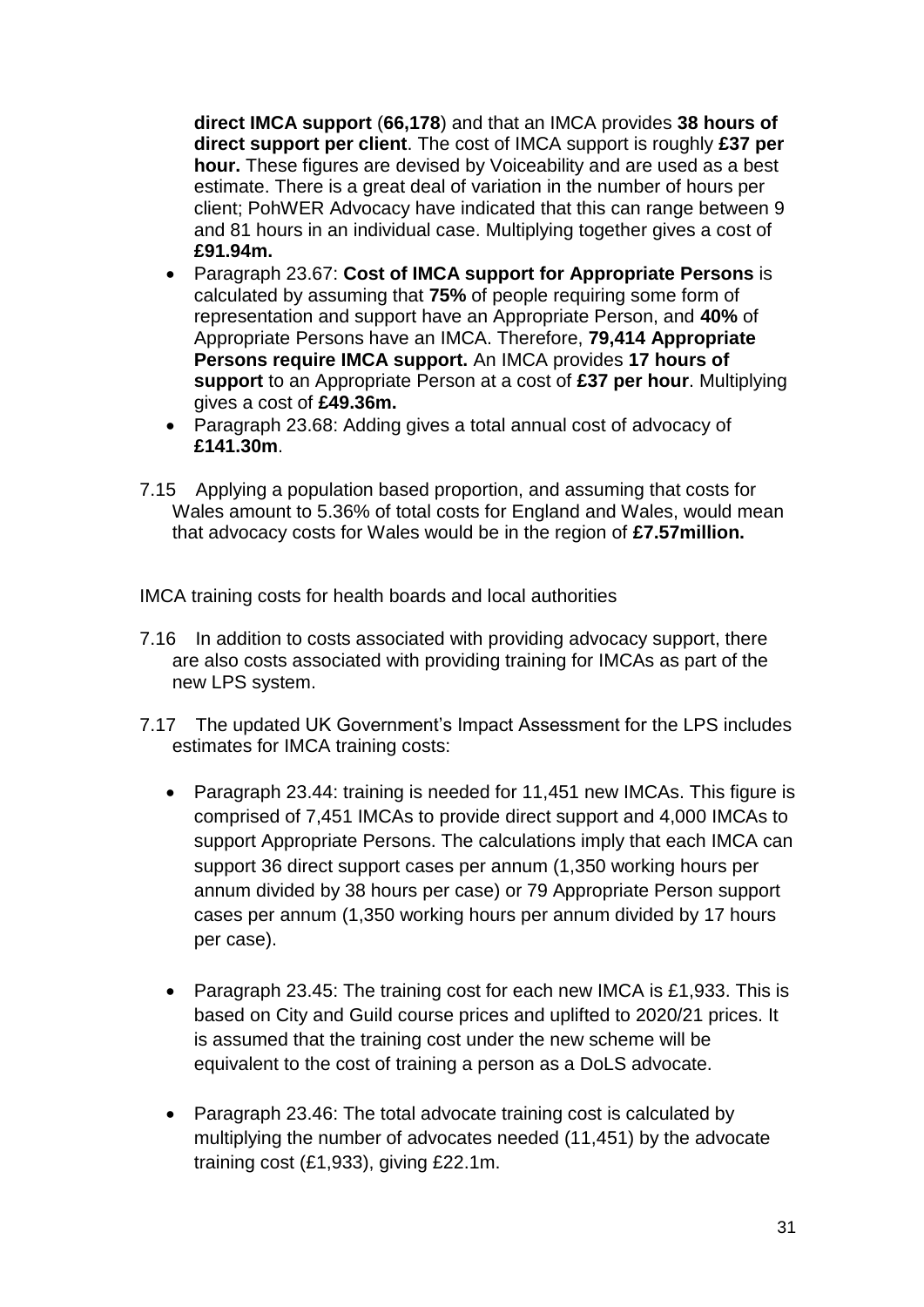7.18 Applying a population based proportion, and assuming that costs for Wales amount to 5.36% of total costs for England and Wales, would mean that total advocate training costs for Wales would be in the region of **£1.18million.**

Revised estimated advocacy and training costs – using baseline data on IMCAs for Wales

- 7.19 With the view to informing estimates of total advocacy costs for Wales, and training costs for IMCAs in Wales, Welsh Government wrote to all local authorities and health boards to collect baseline data on the number of IMCAs currently in place and anticipated training needs.
- 7.20 IMCA services are predominantly commissioned by health boards. Some health boards undertake collective commissioning. The total annual spending by health boards on IMCAs is approximately £773k p/a. This is then supplemented with additional commissioning by health boards and local authorities. Whilst some areas indicated they were able to meet current demand, other areas highlighted that this level of funding was either currently insufficient for their area, or there was a risk that changes to the safeguards would mean that current funding is insufficient.
- 7.21 Given the gap between current resourcing and potential need under the LPS, it is likely that initial recruitment and training costs will be greater for Wales than estimated in the UK estimate for England and Wales.
- 7.22 The HIW and CIW Deprivation of Liberty Safeguards Annual Monitoring Report for Health and Social Care 2019-20 set out that current use of IMCAs varied considerably between health boards, depending on the approaches used locally.<sup>22</sup>
- 7.23 Under DoLS: All applications require that the individual has a nominated representative. The majority of these are a family member or friend. However, when there is no one independent of services, such as a family member or friend, to represent the person, an IMCA or a paid representative is instructed. The IMCA or paid representative role is to support and represent the person in the decision-making process and make sure that the Mental Capacity Act 2005 is being followed.
- 7.24 There are three roles for IMCAs in cases of deprivation of liberty as set out in the different sections of the Mental Capacity Act:

**.** 

<sup>&</sup>lt;sup>22</sup> Deprivation of Liberty Safeguards Annual Monitoring Report for Health and Social Care 2019 [to 2020](https://hiw.org.uk/sites/default/files/2021-03/210324dols2019-20en.pdf)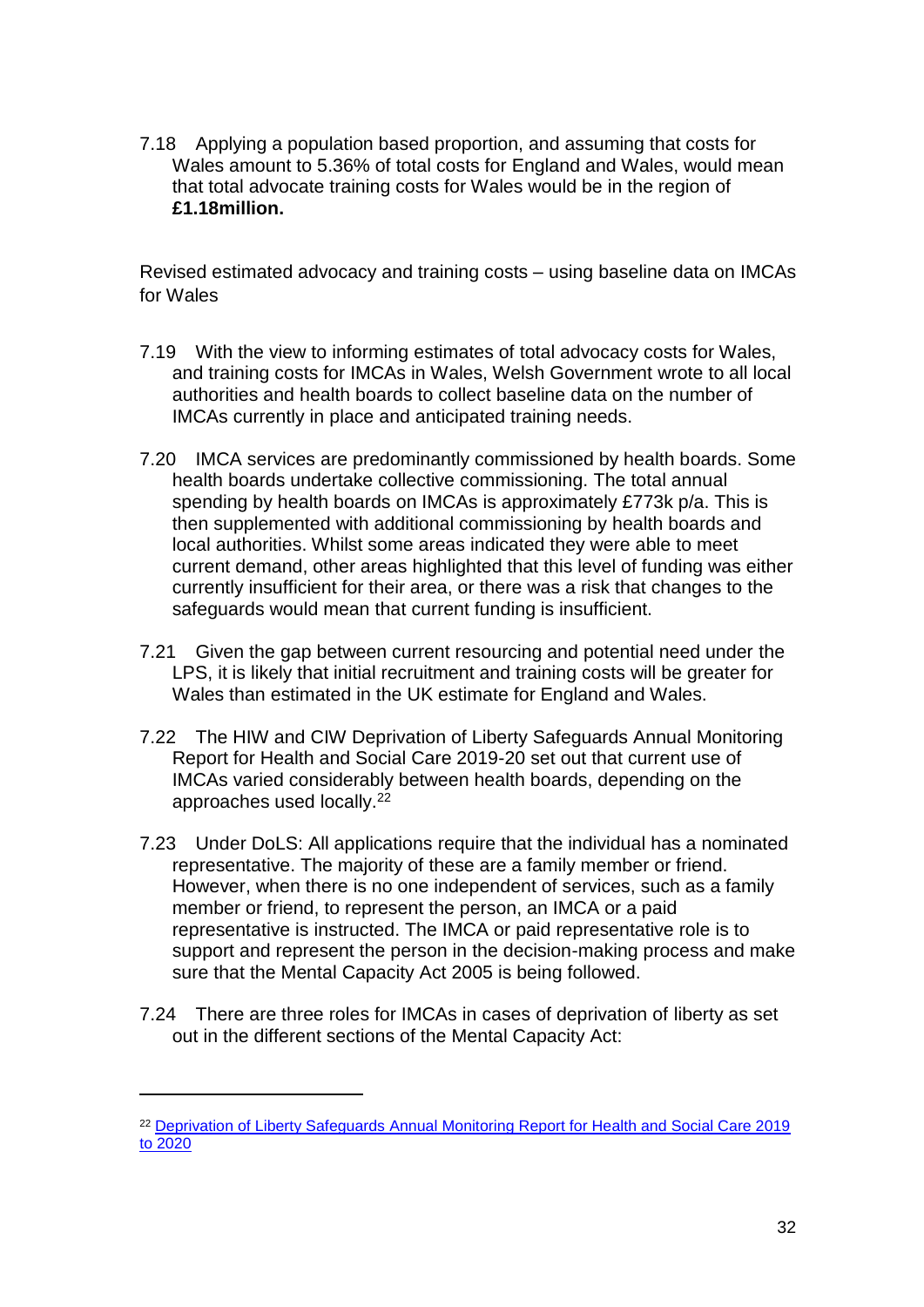- IMCAs are appointed under Section 39A when the individual has no one to consult.
- IMCAs are appointed under Section 39C when the individual's representative is temporarily or suddenly no longer able to represent them.
- IMCAs are appointed under Section 39D to support the individual's representative, if that representative is unpaid (e.g. family member), and it is believed by the supervisory body is in need of support.
- 7.25 According to the CIW and HIW Deprivation of Liberty Safeguards Annual Monitoring Report Health and Social Care 2019-20: Of all health board authorised applications, 60 made use of an IMCA appointed under Section 39A, 155 an IMCA appointed under Section 39D and 8 made use of an IMCA appointed under Section 39C. This was considerably higher than the previous year, with over three times as many IMCA 39A appointments. Of all local authority authorised applications, 285 made use of an IMCA appointed under Section 39A, 112 appointed under Section 39D and none made use of an IMCA appointed under Section 39C.
- 7.26 In terms of IMCA services delivered in Welsh: The baseline data collected from health boards and local authorities in April 2021 demonstrates significant regional variance. Three local authorities reported between 5-35% of all IMCA services being requested in the medium of Welsh. The remaining local authorities and health boards indicated there are currently approximately 10-20 cases requiring IMCA services to be delivered in Welsh each year across these areas.
- 7.27 There will be a need to consider the demand for IMCAs in Wales in more detail during the formal consultation, with an assessment of likely demand for IMCAs based on projected case load for Wales.

# <span id="page-32-0"></span>ESTIMATED COSTS: APPROVED MENTAL CAPACITY PROFESSIONAL (AMCP) REGULATIONS FOR WALES

- 7.28 The draft Mental Capacity (Deprivation of Liberty: Training and Criteria for Approval as an Approved Mental Capacity Professional) (Wales) Regulations 2022 set out provisions regarding the role and appointment of AMCPs.
- 7.29 The role of the Approved Mental Capacity Professional (AMCP) is a new role – both within the LPS and the health and social care workforce. It replaces and develops the role of the Best Interest Assessor (BIA) under the DoLS.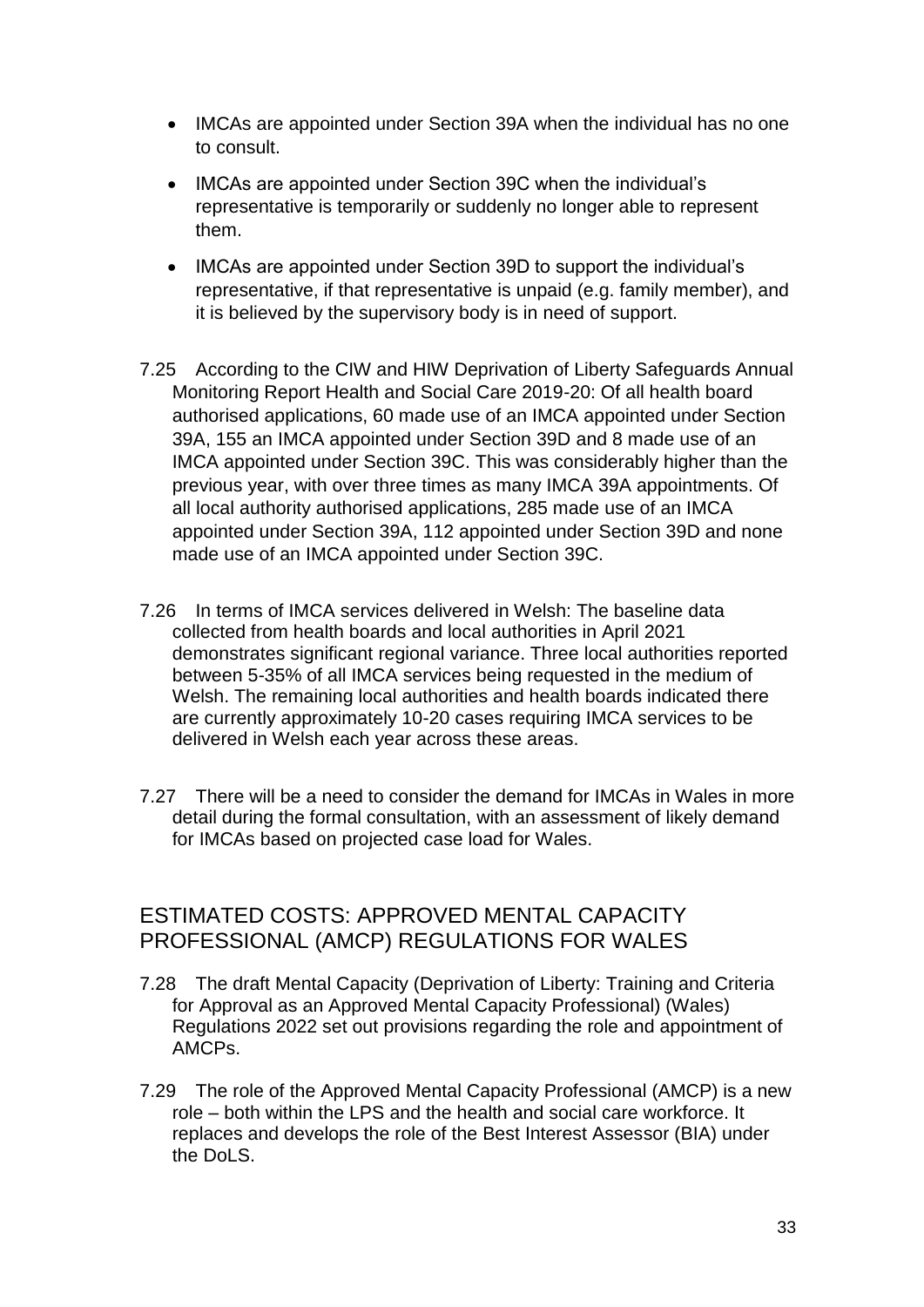- 7.30 The new Schedule AA1 to the 2005 Act (as inserted by the MC(A)A 2019) contains the new administrative scheme for the authorisation of arrangements which amount to a deprivation of liberty. Before the arrangements can be authorised, a pre-authorisation review must be carried out to determine whether the authorisation conditions are met in respect of the arrangements or whether it is reasonable for a body to conclude that the authorisation conditions are met. In certain circumstances, this pre-authorisation review must be carried out by an AMCP. AMCPs are only required to approve authorisation in specific cases where the relevant skills are most needed. By focussing skills, the system will be more efficient.
- 7.31 Following assessments and consultation, a pre-authorisation review is completed by the Responsible Body. In cases where a person resides in an independent hospital, has raised an objection to the arrangements, or has particularly complex circumstances, the pre-authorisation review will be completed by an AMCP. This will mean that objections to the proposed arrangements can be considered by someone not involved directly in the person's care, support or treatment.
- 7.32 According to the UK Government Updated Impact Assessment on the MC(A)A 2019: "…the Responsible Body will arrange an independent preauthorisation review for every referral. As reported by the Law Commission, most authorisations should be straightforward, so we do not expect this to be burdensome on local authorities, NHS Trusts and CCGs (in England), or local health boards (in Wales). In a small number of other cases (for example, if the person does not wish to reside in the place where the arrangements are carried out), an AMCP will be brought in to ensure that the assessments have been done to the highest standard. This means that resources are used efficiently, and skills are focused where they are most needed. In many cases under the current system, the arrangements proposed for the person are reasonable and no changes are needed, but the BIA is required to approve every application. By redefining the role of BIAs into AMCPs we are able to make the system much more efficient by focusing skills in the right places."<sup>23</sup>

Cost of approval of cases by AMCPs

**.** 

- 7.33 In the UK Government Updated Impact Assessment of the MC(A)A 2019, the sum ongoing cost of approval by AMCPs is comprised of AMCP costs for all cases requiring their approval, the cost of repeat assessments, and the cost of refresher courses (18 hours of further training) for AMCPs.
- 7.34 Paragraph 23.75 of the UK Government Updated Impact Assessment

<sup>&</sup>lt;sup>23</sup> Paragraph 9.10: UK Government Updated Impact Assessment for the Mental Capacity (Amendment) Act 2019 published as part of the consultation on the draft Regulations for England.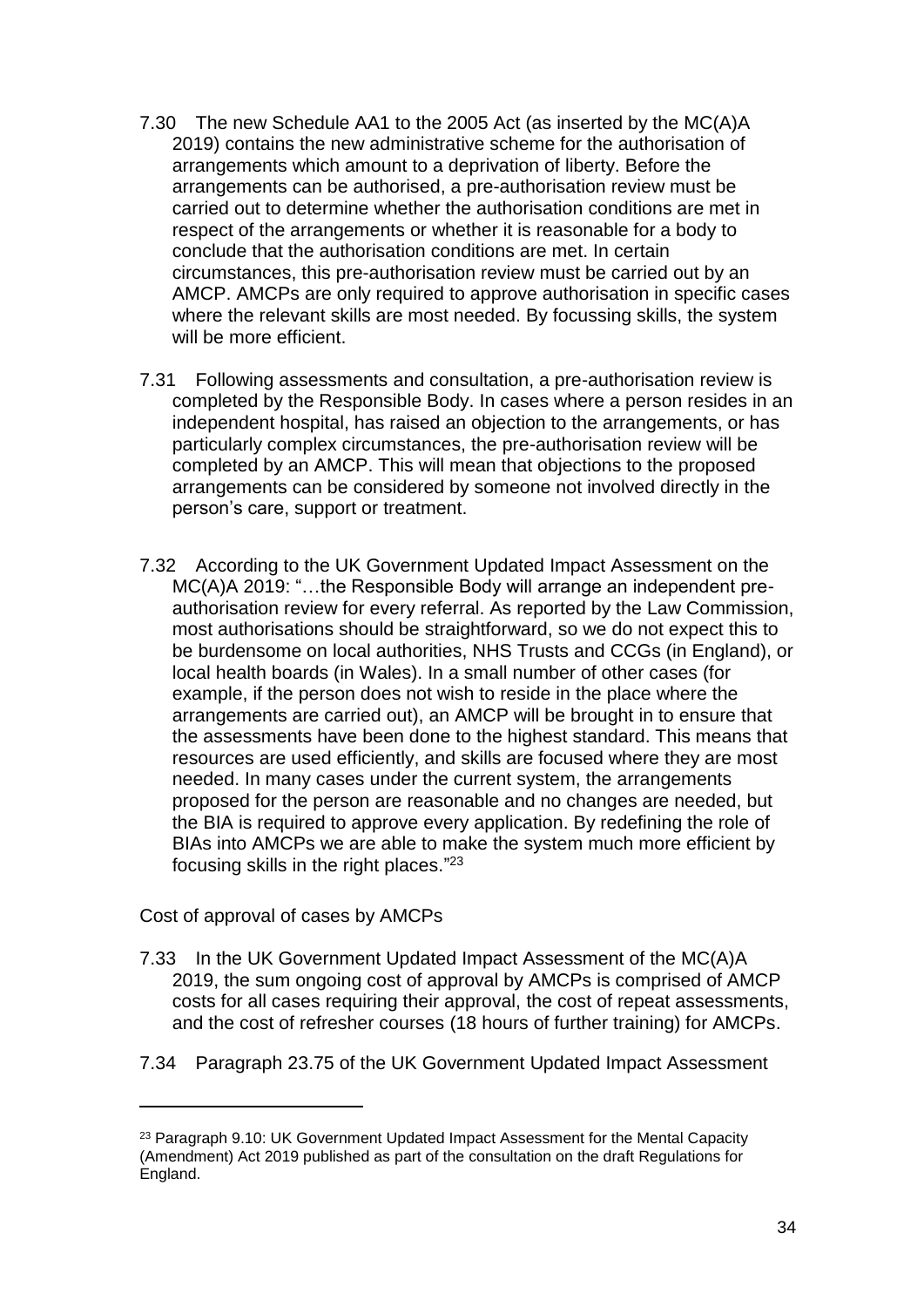states: **AMCP cost for all cases requiring their approval** is calculated by multiplying the number of cases requiring an AMCP (between 11% and 41% of the 278,646 applications per annum, with a central estimate of 26%, giving 72,500 cases) by the AMCP cost per approval (£131 more than the £227 standard cost of administration and pre-authorisation review, giving £358)), taken from the Law Commission. This gives a cost of £25.91m.

- 7.35 Applying a population based proportion, and assuming that costs for Wales amount to 5.36% of total costs for England and Wales, this would be an **estimated £1.39million for Wales**.
- 7.36 Paragraph 23.76 of the UK Government Updated Impact Assessment states: If the AMCP is not satisfied with existing assessments, they can choose to do their own. **Cost of repeat assessments** is calculated by using the Law Commission assumptions and multiplying the number of cases subject to AMCP approval above, the cost per repeat assessment (£53) and an assumption on the repeat assessment rate (5%). This gives a cost of £0.19m.
- 7.37 Applying a population based proportion, and assuming that costs for Wales amount to 5.36% of total costs for England and Wales, this would be an estimated **£10K for Wales**.

Training costs for AMCP: Conversion training / new training / refresher (further) training

- 7.38 A range of staff across the health and care sectors, including children's services and local authorities, will require training on the new LPS system, and this includes training for AMCPs.
- **7.39** The UK Government Updated Impact Assessment states the following for the costs of AMCP conversion:
	- **Paragraph 23.49:** The cost of conversion is the cost of converting BIAs to AMCPs. BIAs already perform a similar role to AMCPs, so the cost of conversion is lower than training a new AMCP. Furthermore, since DHSC is supporting the cost of the development of the training materials, the cost of each course will include only the time taken to undertake this training which we expect will be between 8-16 hours. We will take the centre of this range, 12 hours. Using the £30 per hour unit cost of an AMCP trainee's time, this gives a total time cost of £360.
	- **Paragraph 23.50:** The Law Commission estimated that 90% of AMCPs would be existing BIAs. We have therefore multiplied the number of AMCPs converted from BIAs (90%, giving 1,043), by the unit cost of a BIA to AMCP conversion course (£360), and added the one-time course materials price. This gives a cost of £0.38m.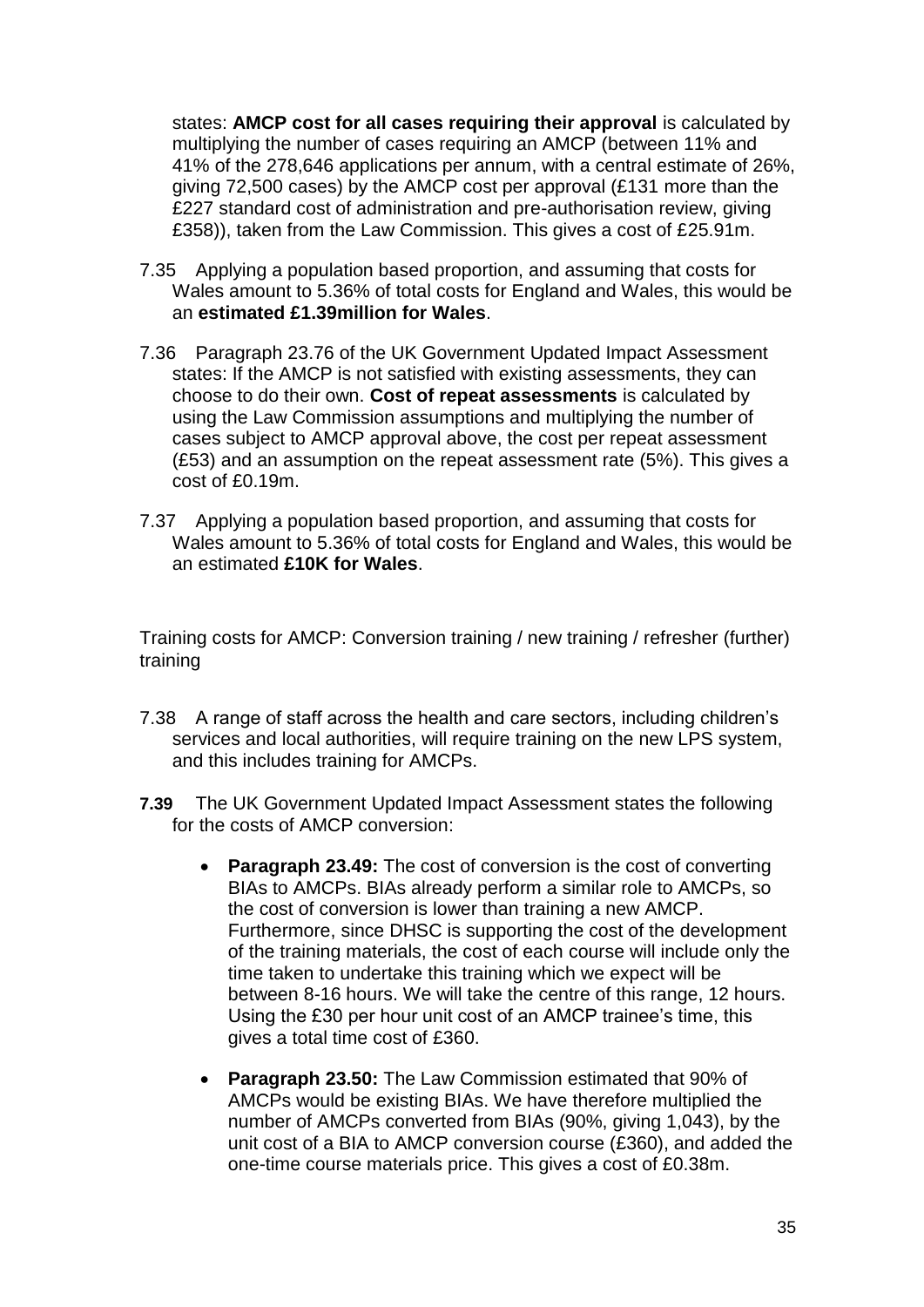- 7.40 Applying a population based proportion, and assuming that costs for Wales amount to 5.36% of total costs for England and Wales, would mean that total conversion training costs for Wales would be in the region of **£20K. This would be a one off implementation cost, as the conversion course will only be available to support the implementation period.**
- 7.41 The UK Government Updated Impact Assessment states the following in relation to training for new AMCPs who are not currently undertaking BIA functions.
	- **Paragraph 23.48:** The training cost for each new AMCP comprises a course fee and the cost of time. The unit cost of an AMCP trainee's time is estimated to be £30<sup>24</sup> per hour - we have used the social worker hourly cost for estimation purposes since social workers are the largest group that perform the BIA role under DoLS. The course will be worth 60 credits and will be longer than the 30 credit, 48 hour course BIAs currently undertake. On the basis that the course is worth twice the credits, we assume it will be twice as long, i.e. 96 hours, giving a total time cost of £2,883. We also assume it will cost twice as much as the £1,581 estimated by the Law Commission, giving £3,162. **The total cost of AMCP upfront training** is calculated by multiplying the number of AMCPs who need training (116) by the combined unit cost of the AMCP upfront training course (£6,045), giving a cost of £0.7m.
- 7.42 Applying a population based proportion, and assuming that costs for Wales amount to 5.36% of total costs for England and Wales, would mean that total initial training courses costs for Wales would be in the region of **£38K. However, these costs will vary based on the details of new AMCP training for AMCPs operating in Wales, and estimates will be revised following consultation.**
- 7.43 It is also anticipated that AMCPs will be required to undertake 18 hours of **further training** per year (referred to as refresher training in the UK Government Impact Assessment).
- 7.44 Within the UK Government Updated Impact Assessment, the cost of refresher training is assumed to be £1,159 per AMCP per year, accounting for course and time costs. This includes the Law Commission's estimate of a conversion course multiplied by 18/8 to reflect a longer expected course length of 18 hours (versus 8 hours in previous version of the IA), and uplifted to 2020/21 prices (£23). The unit cost of an AMCP time is

1

<sup>24</sup> [Personal Social Services Research Unit 2020](https://www.pssru.ac.uk/project-pages/unit-costs/unit-costs-2020/)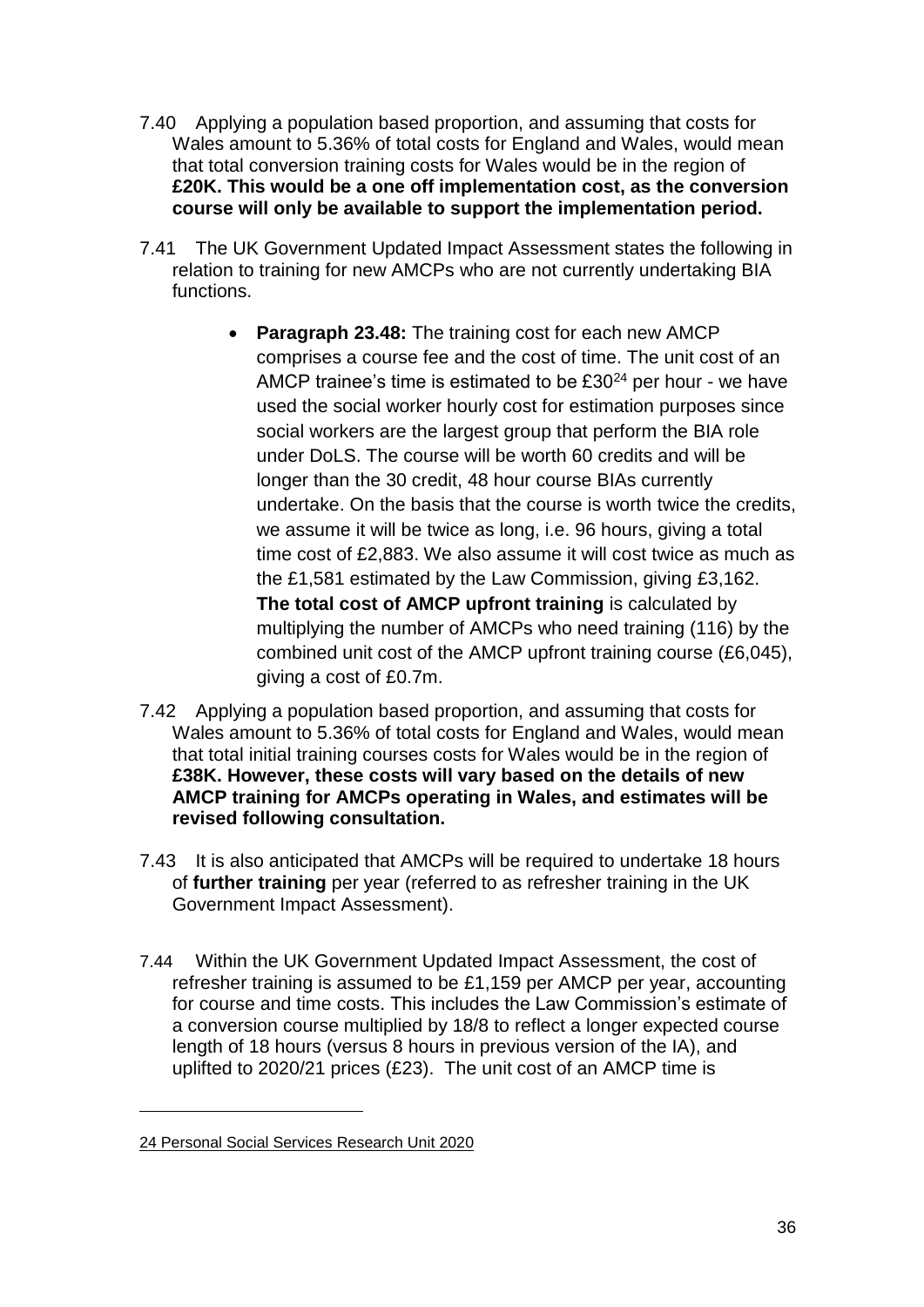assumed to be similar to that of existing Best Interests Assessors (who can be a social worker, nurse, occupational therapist or registered psychologist by law) and is estimated to be £30 per hour (uplifted to 2020/21 prices) - we have used the social worker hourly cost as a proxy for estimation purposes as it falls in the middle. This gives a time cost per course of £541. Multiplying the number of AMCPs (1,159) by the total cost of per refresher training (£1,159), gives a cost per annum of £1.34m.

- 7.45 Applying a population based proportion, and assuming that costs for Wales amount to 5.36% of total costs for England and Wales, would mean that total further training courses costs for Wales would be in the region of **£0.072million.**
- 7.46 A summary of the estimated training costs for Wales based on the UK Government Updated Impact Assessment for the Mental Capacity (Amendment) Act 2019 is set out in the table below.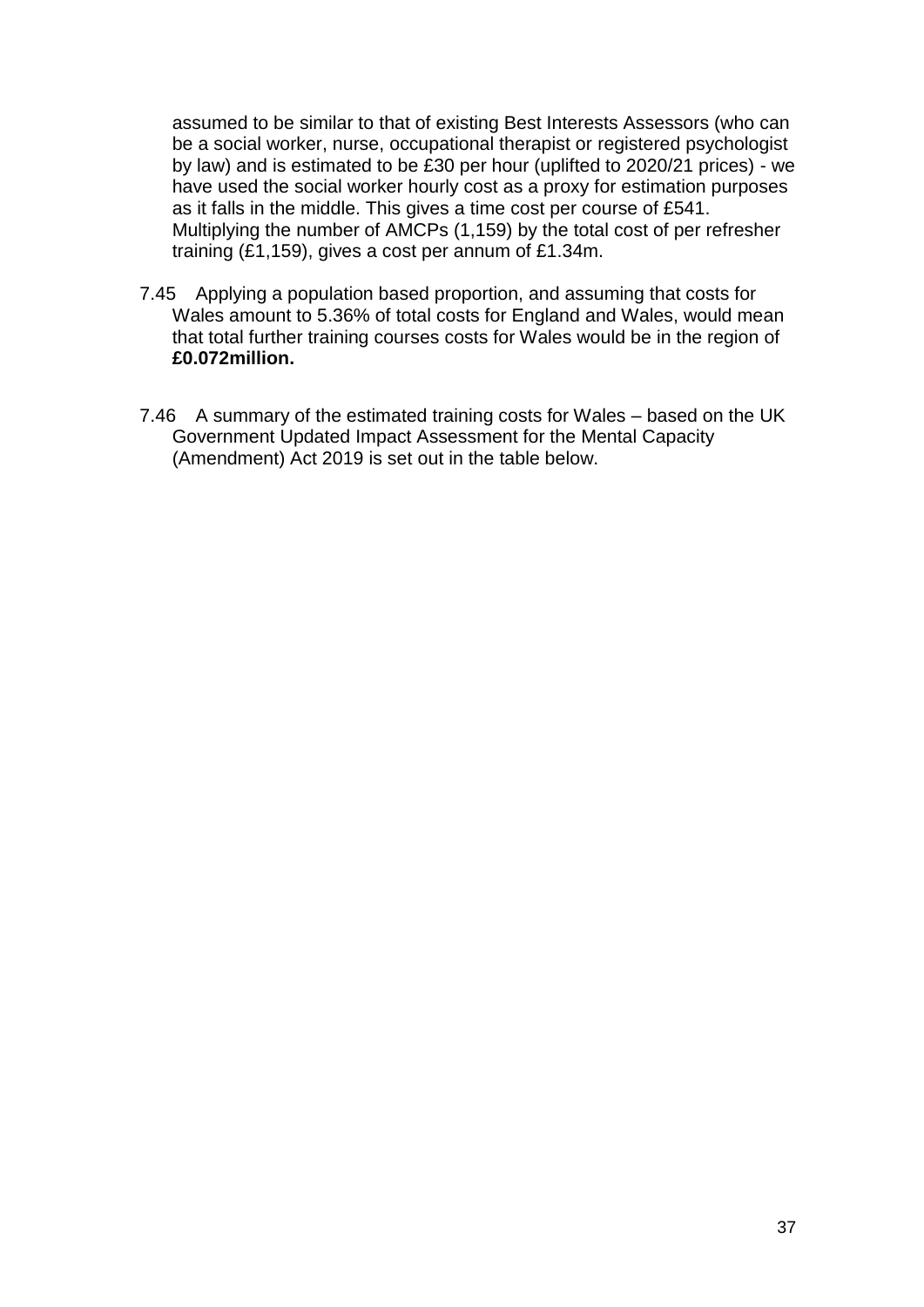**TABLE 2: Summary of costs for AMCPs in Wales – based on the updated UK Government Impact Assessment for the MC(A)A 2019**

| <b>Costs - AMCP Role:</b>                                              | <b>Best Estimate – Using updated UK</b><br><b>Government Impact Assessment:</b><br>estimated costs for Wales |
|------------------------------------------------------------------------|--------------------------------------------------------------------------------------------------------------|
| <b>Transition costs</b>                                                |                                                                                                              |
| <b>Training</b>                                                        |                                                                                                              |
| <b>Conversion Training for BIAs</b>                                    | £20K                                                                                                         |
| New (Initial) Training for AMCPs                                       | £38K                                                                                                         |
| <b>Ongoing Annual Costs</b>                                            |                                                                                                              |
| <b>Training</b>                                                        |                                                                                                              |
| Refresher Training (18 hours per<br>year of further training per AMCP) | £72K                                                                                                         |
| <b>AMCP approval of cases costs</b>                                    |                                                                                                              |
| AMCP costs for all cases requiring<br>their approval                   | £1.39m                                                                                                       |
| Repeat assessments                                                     | £10K                                                                                                         |
| <b>TOTAL ANNUAL COSTS:</b>                                             | £1.47million                                                                                                 |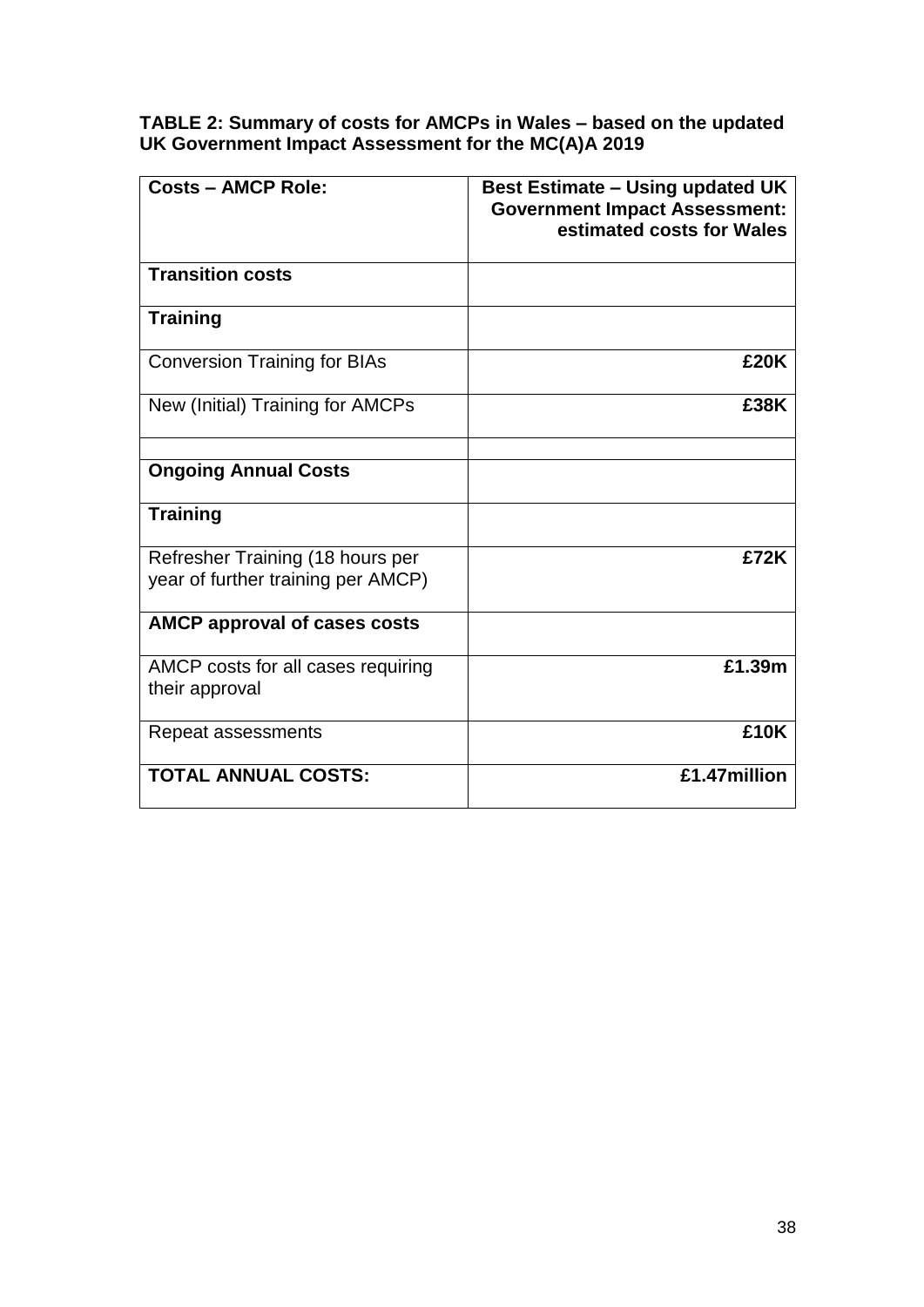Revised estimated advocacy and training costs – using baseline data on Best Interest Assessors / AMCPs for Wales

7.47 With the view to informing estimates of AMCP costs for Wales relating to AMCPs and approval, as well as workforce development, training and recruitment, Welsh Government wrote to all local authorities and health boards to collect baseline data. A summary of key findings is set out in Annex 1.

#### **Workforce**

- 7.48 The UK Government Updated Impact Assessment estimates that 26% of LPS cases will require an AMCP. Baseline data for Wales suggests that Responsible Bodies anticipate a greater proportion of cases requiring an AMCP. There is a need to further develop this data, but estimates for the number of cases which would be classed as complex / objecting ranged from 27% to 65% for some localities.<sup>25</sup> This would result in a higher number of AMCPs being required.
- 7.49 This is reflected in the estimates provided by Responsible Bodies as to the number of individuals that would require conversion training. Through the baseline data collection, all areas reported not currently having enough BIAs to handle current DoLS case load. The LPS Workforce Plan will provide planning tools to Responsible Bodies to allow them to make more accurate estimates of required workforce capacity. However, initial estimates indicated that most regions anticipated most of the current BIA workforce would require conversion training to the AMCP role.
- 7.50 The figures provided as part of the baseline exercise indicate there are approximately 192 staff currently undertaking Best Interest Assessments in Wales, with local authorities and local health boards estimating they would look to convert around 140 BIAs. Although this is an initial estimate and further workforce planning will be required, this would suggest a greater initial spend on conversion training than currently provided for within the 5% allocation.

#### **Training**

**.** 

7.51 Feedback from stakeholders has demonstrated support for training for new AMCPs following a similar approach to AMHP training. The cost in Wales to deliver AMHP training is currently approximately £5,350. This is

<sup>&</sup>lt;sup>25</sup> This is based on the baseline evidence collection exercise in Wales where LAs and LHBs were asked to estimate the proportion of current DoLS cases which would be considered complex or objecting.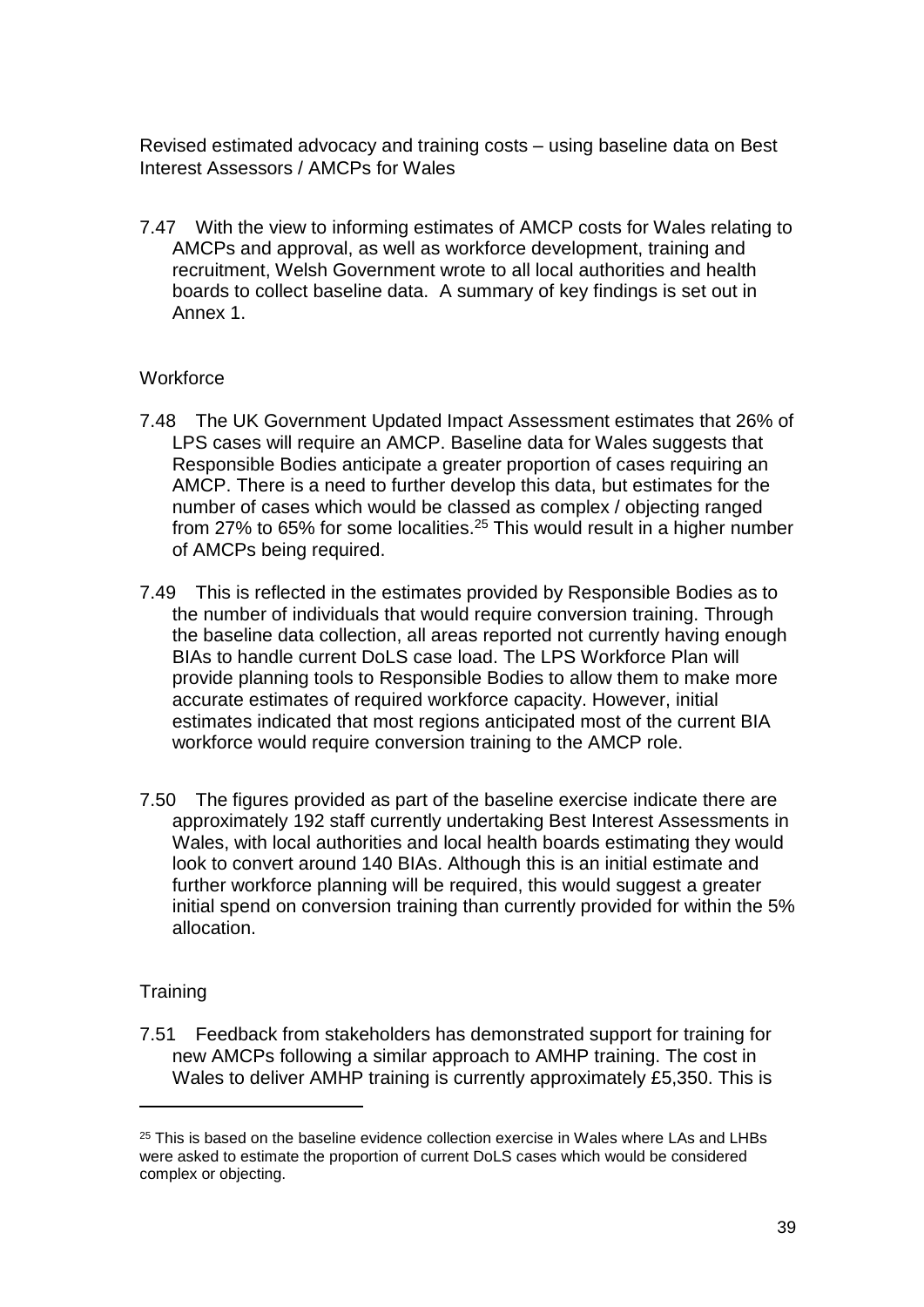an increase on the England and Wales estimate of £3,693. Whilst final costs of courses are still to be established, it is likely that the cost of training in Wales may be greater than the cost of training in England.

- 7.52 Greater detail is also required on the anticipated number of individuals that will require training to develop 1WTE AMCP. UK Government have estimated that due to the AMCP role regularly forming one part of an individual's wider role, four AMCPs will need to be trained in order to provide 1 WTE. The baseline data exercise has demonstrated a very mixed approach to the blend of full time and part time AMCPs, and further work is needed to inform the likely transitional training costs.
- 7.53 Alongside the draft Regulations for Wales, Welsh Government is also engaging with stakeholders on the development of a Workforce Plan and Training Framework. A summary of the aims of the Workforce Plan and Training Framework is set out in Annex 2.

# <span id="page-39-0"></span>ESTIMATED COSTS: MONITORING AND REPORTING REGULATIONS FOR WALES

- 7.54 The LPS will provide an authorisation process and review scheme that is Article 5 compliant. It also gives effect to rights under Article 8 of the ECHR, a right to respect for a person's private and family life, and other relevant international human rights law, such as the United Nations Convention on the Rights of People with Disabilities. This will be complimented by a comprehensive monitoring system, which will ensure that no one is unfairly treated while deprived of their liberty, in line with the requirements of the Optional Protocol to the Convention of against Torture.
- 7.55 The draft Mental Capacity (Deprivation of Liberty: Monitoring and Reporting) (Wales) Regulations 2022 define a "monitoring body" as being either Care Inspectorate Wales (CIW), Health Inspectorate Wales (HIW) or Estyn in Wales. The monitoring bodies must monitor and report on the Liberty Protection Safeguards in relation to Wales. The relevant monitoring body in the case of a person in a social care setting will most likely be CIW and in a health care setting it will most likely be HIW. If the person is aged 16 or 17 or in receipt of educational provision under the Additional Learning Needs and Education Act 2018, the relevant monitoring body will most likely be Chief Inspector of Education and Training in Wales (Estyn).
- 7.56 HIW, CIW and Estyn may work together to meet their duties to monitor the operation of the Liberty Protection Safeguards.
- 7.57 The Regulations will confer certain powers on the monitoring body in connection with their monitoring and reporting duties. These powers will enable the monitoring body to visit any place where an authorised arrangement is being carried out; meet with a cared-for person; require the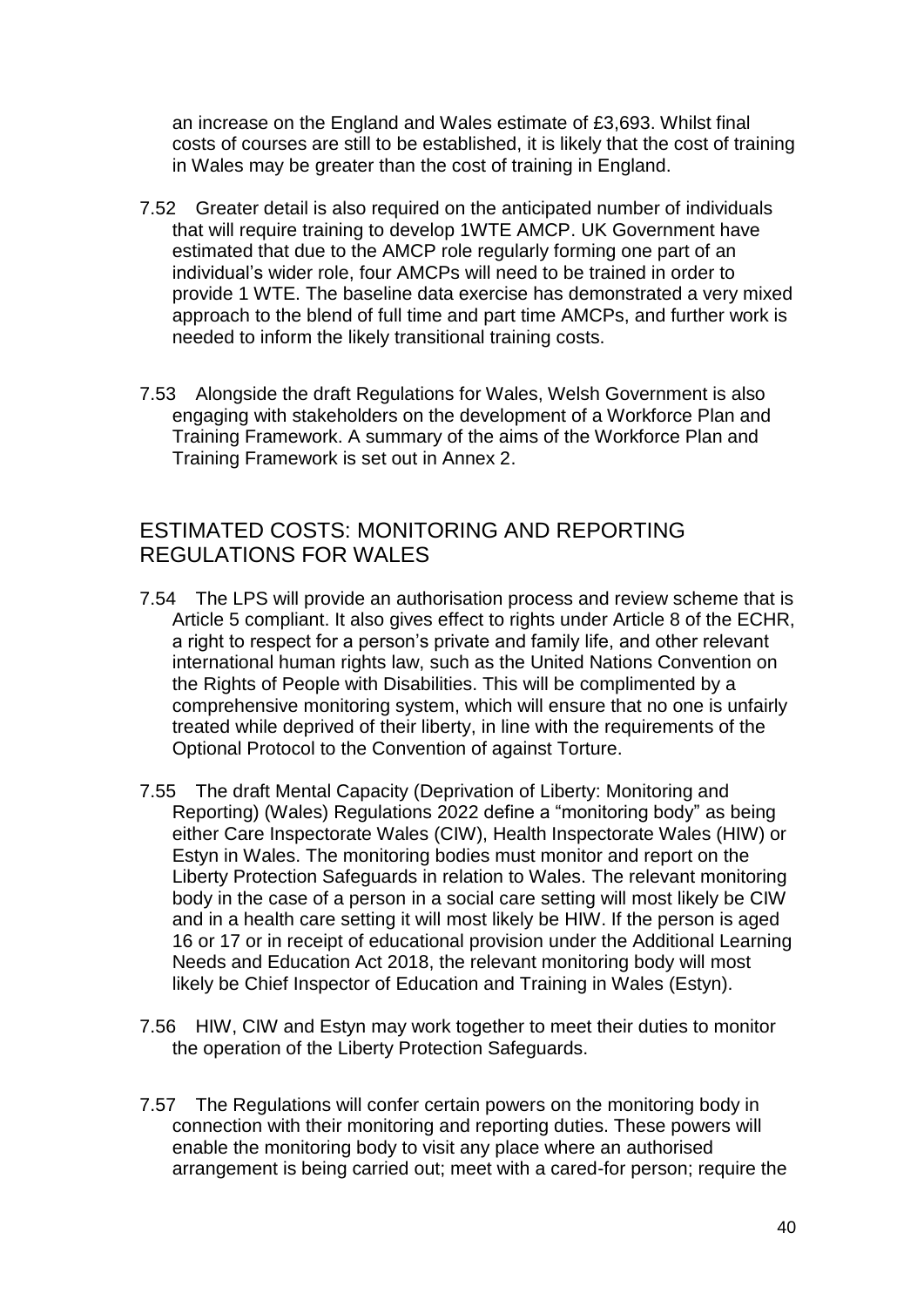production of, and inspect, records relating to the care or treatment of a cared-for person; and also meet with a person engaged in caring for a cared-for person or a person interested in a cared-for person's welfare. In respect of the power to visit a person's own home, the Regulations we are consulting on make it clear that relevant monitoring bodies will be reliant on consent in order to visit. The detail on how this will work in practice will be included in a Monitoring and Reporting Strategy for Wales, currently being developed.

Costs to monitoring and reporting bodies

- 7.58 In Wales, there will be ongoing costs for Welsh Government related to annual reporting, as well as case tracking and ongoing performance review and monitoring meetings. It is anticipated that the monitoring bodies (HIW / CIW / Estyn) will work together to publish an **annual report** on the operation and outcome of the LPS (using the LPS National Minimum Data Set). There will also be costs associated with the design, translation and publication of the annual report (which will also include an accessible version).
- 7.59 The UK Government Updated Impact Assessment for the MC(A)A 2019 states the following in relation to monitoring and reporting costs:
	- Paragraph 19.11: Based on data provided by CQC, current CQC costs under the existing DoLS system are around £9.4m per year.
	- Paragraph 23.92: The cost of CQC regulation for the LPS has been estimated at **£13.5m** per annum once DoLS is no longer in operation. These figures are based on initial analysis done by the CQC team.
	- Paragraph 23.93: Initial analysis by Ofsted suggests a cost of around **£600,000** per annum.
	- Paragraph 23.94: We [UK Government] do not have estimations of specific costs for the Welsh monitoring bodies, so have added an additional 5.7% to cover these costs. **This gives a total combined regulation cost of £14.90m per annum.**
- 7.60 Applying a population based proportion, and assuming that costs for Wales amount to 5.36% of total costs for England and Wales, would mean that total monitoring and reporting costs for the LPS in Wales for HIW and CIW would be in the region of **£0.72million per annum** – and for Estyn, they would be in the region of **£32K per annum.**
- 7.61 As we engage with stakeholders on the development of the LPS Monitoring and Reporting Strategy for Wales, we will give further consideration to anticipated costs for monitoring and reporting – for both Welsh Government and Responsible Bodies.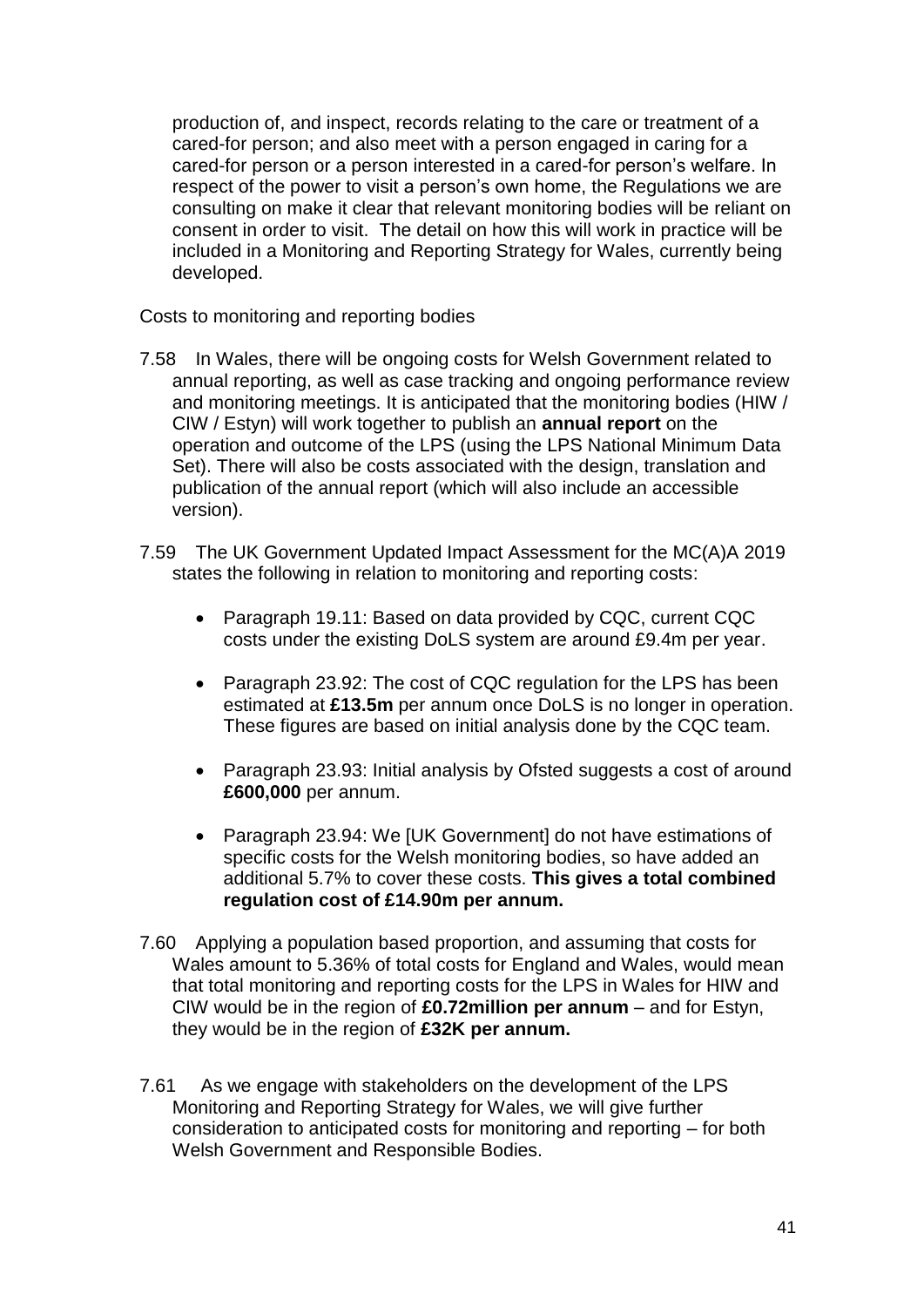Costs to Welsh Government – Development of a National Minimum Data Set (NMDS) on the LPS

- 7.62 Welsh Government has been working with stakeholders to develop a National Minimum Data Set (NMDS) for the LPS in Wales. The UK Government has led on the development of a NMDS for England. This NMDS has been considered by the Monitoring and Reporting Sub Group for the LPS in Wales – and has been amended to reflect the position for Wales.
- 7.63 With the view to agreeing the data set for Wales, Welsh Government officials have submitted a data development proposal to the NHS Digital Health and Care Wales. The proposal has been considered by the Welsh Information Development Group of the Welsh Information Standards Board (WISB). The NHS Digital Health and Care Wales has been leading discussions with the health boards and local authorities – with the view to getting agreement to each of the data items included in the NMDS and its future collection. A series of workshops have been held with key stakeholders, and health boards and local authorities have completed Impact Assessments on the proposed NMDS. A full data proposal will be submitted to WISB when the NMDS is finalised. The data will then be collected by the Responsible Bodies (health boards and local authorities).
- 7.64 Estimated costs for the development of the NMDS and working with DHCW for Welsh Government are: 1 full time SEO post for 6 months at a cost of £32,150. 26
- 7.65 The updated UK Government Impact Assessment for the MC(A)A 2019 states the following in relation to the development of the data set and supporting data systems:
	- Paragraphs 23.52 and 23.53: It is important that there is a reliable and detailed data set regarding the LPS to enable appropriate monitoring of the effectiveness of the system, and to spot any trends that may need to be addressed. The monitoring bodies (CQC and Ofsted in England) also have a vital role in ensuring that the system is being delivered fairly and the rights of people impacted by it are protected. Responsible Bodies will be required to notify the monitoring bodies of every authorisation, in line with a national minimum data set, to allow the bodies to plan inspections and report appropriately on the data. In order for this to work, data systems at a national and local level need to be in place. The national level data system will collect data from Responsible Bodies and feed it

**.** 

<sup>&</sup>lt;sup>26</sup> This is based on Welsh Government Annual Average Gross Pay Costs for 2020-21. These costs are captured in Table 1.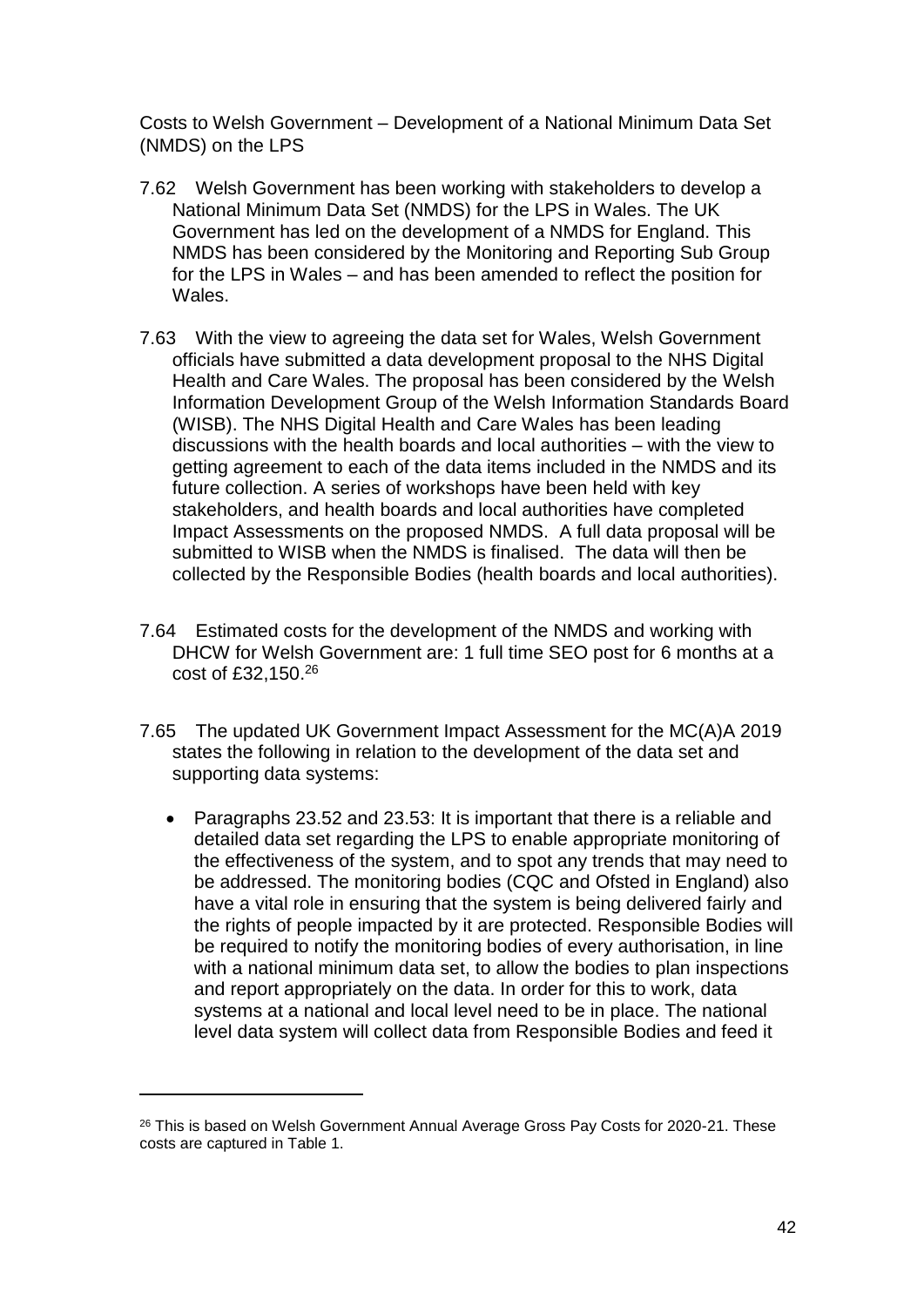into the monitoring bodies. The details of the development of this system is estimated to cost **£1.5million**.

- Paragraph 23.54: At a local level, local authorities will already have systems in place from their role under DoLS. These systems will need updating to align with the LPS process and to work with the national system. However, NHS bodies (Clinical Commissioning Groups and NHS Trusts in England, Health Boards and NHS Trusts in Wales) have a new role that they did not have under DoLS. They do not currently have systems in place and will therefore need to develop entirely new systems. DHSC currently has limited information about these potential costs so, for the purposes of this Impact Assessment, we estimate that each Responsible Body will need to spend on average around £10k on data implementation, across LAs and NHS bodies. This means that data systems for Responsible Bodies would cost around £5.1m.
- 7.66 Health boards and local authorities in Wales have started to identify the potential costs associated with making changes to local systems to enable the future collection of the NMDS. However, the recent Impact Assessments completed by health boards and local authorities on the LPS NMDS (as part of the WISB process for agreeing the NMDS) have highlighted that it is difficult to estimate costs at this point. Further discussions are currently taken place regarding the changes needed to local data systems to enable ongoing future monitoring and reporting on the LPS NMDS, and estimates of costs will be informed by these conversations. There may also be training costs associated with the development of new data collection systems. There will also be costs associated with making changes to national systems (such as WCCIS / Once for Wales) to reflect and embed the new LPS NMDS.
- 7.67 Applying a population based proportion, and assuming that costs for Wales amount to 5.36% of total costs for England and Wales, would mean that data implementation costs for Wales would be in the region of **£0.35m**. It is expected that WG would provide £10K to each Responsible Body to ensure local systems are updated to align with the LPS process, amounting to £290K of this total (22 local authorities and 7 health boards).

Ongoing costs to health boards and local authorities – monitoring and reporting on the LPS

7.68 Annual costs of monitoring and reporting on the LPS for health boards and local authorities in Wales are not yet known. Ongoing local monitoring and reporting and costs will be explored further through the consultation.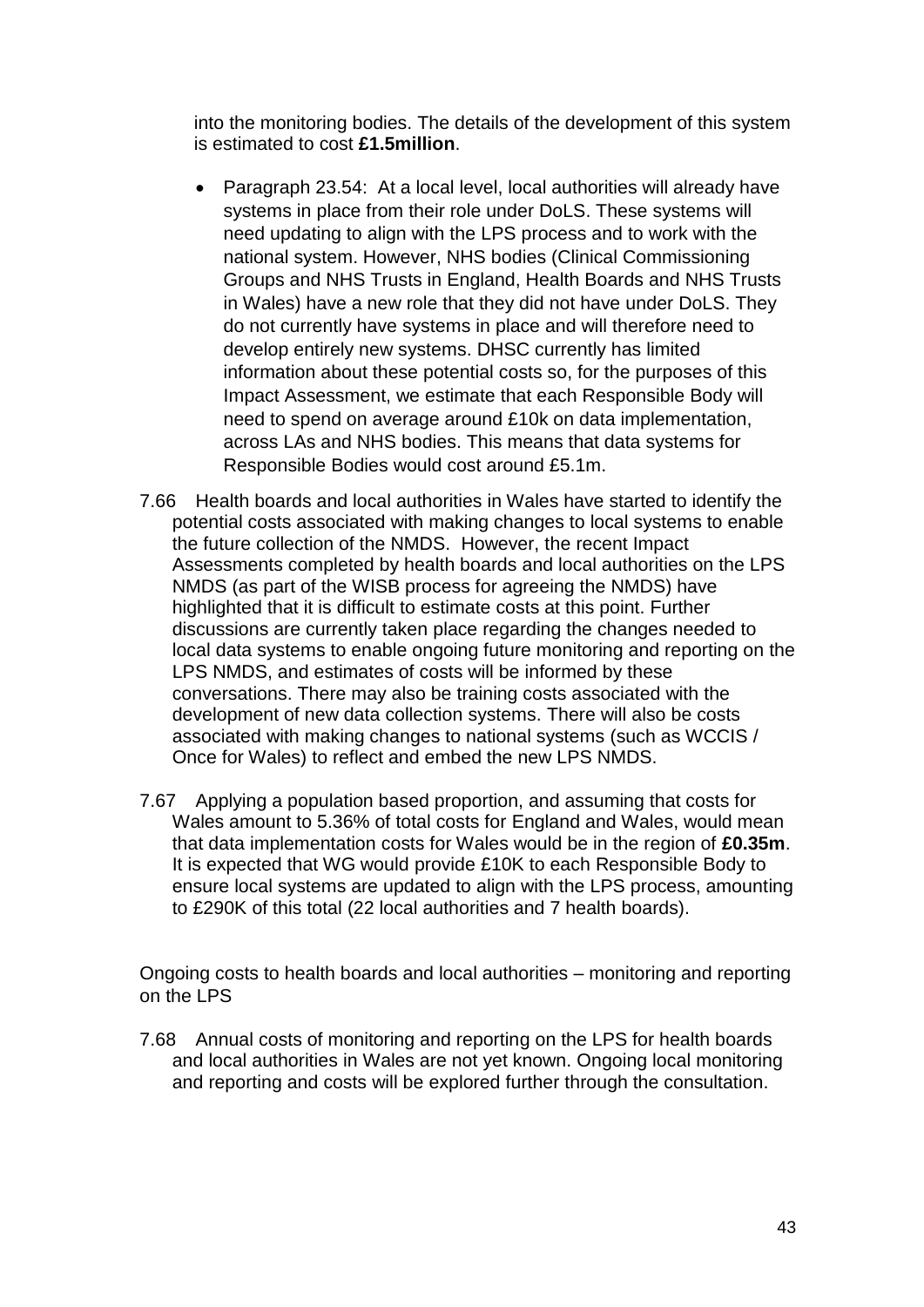# <span id="page-43-0"></span>ESTIMATED COSTS: WHO CAN UNDERTAKE ASSESSMENTS AND DETERMINATIONS REGULATIONS FOR WALES

- 7.69 The draft Mental Capacity (Deprivation of Liberty: Eligibility to Carry out Assessments, Make Determinations and Carry out Pre-Authorisation Reviews) (Wales) Regulations 2022 set out the eligibility requirements for a person to carry out the following assessments:
	- an assessment as to whether a person lacks capacity to consent to the arrangements ("a capacity assessment");
	- an assessment as to whether a person has a mental disorder ("a medical assessment"); and
	- an assessment that the arrangements are necessary to prevent harm to the person and are proportionate in relation to the likelihood and seriousness of harm to the person ("a necessary and proportionate assessment").
- 7.70 Once all three assessments are complete, a person who is not involved in the day-to-day care of, or in providing any treatment to, the person, and who does not have a prescribed connection with a care home, must carry out a pre-authorisation review. A pre-authorisation review is a review that must be carried out to determine whether the authorisation conditions are met in respect of proposed arrangements or whether it is reasonable for a body to conclude that the authorisation conditions are met in order to authorise the deprivation of liberty as lawful.
- 7.71 In cases where a person resides in an independent hospital, has raised an objection to the arrangements, or has particularly complex circumstances, the pre-authorisation review will be completed by an Approved Mental Capacity Professional (AMCP). This will mean that objections to the proposed arrangements can be considered by someone not involved directly in the person's care, support or treatment.
- 7.72 The Regulations on who can undertake assessments and determinations also prescribe the circumstances in which a person will have a connection to a care home for the purpose of a pre-authorisation review. A person who has a prescribed connection to a care home cannot undertake a pre-authorisation review. A connection to a care home includes where they work at that care home (or a company connected with that care home), are a member of the governing body of that care home, or have a financial interest in that care home.

#### Undertaking assessments

7.73 The cost of the new LPS assessments is expected to be met by the Responsible Body.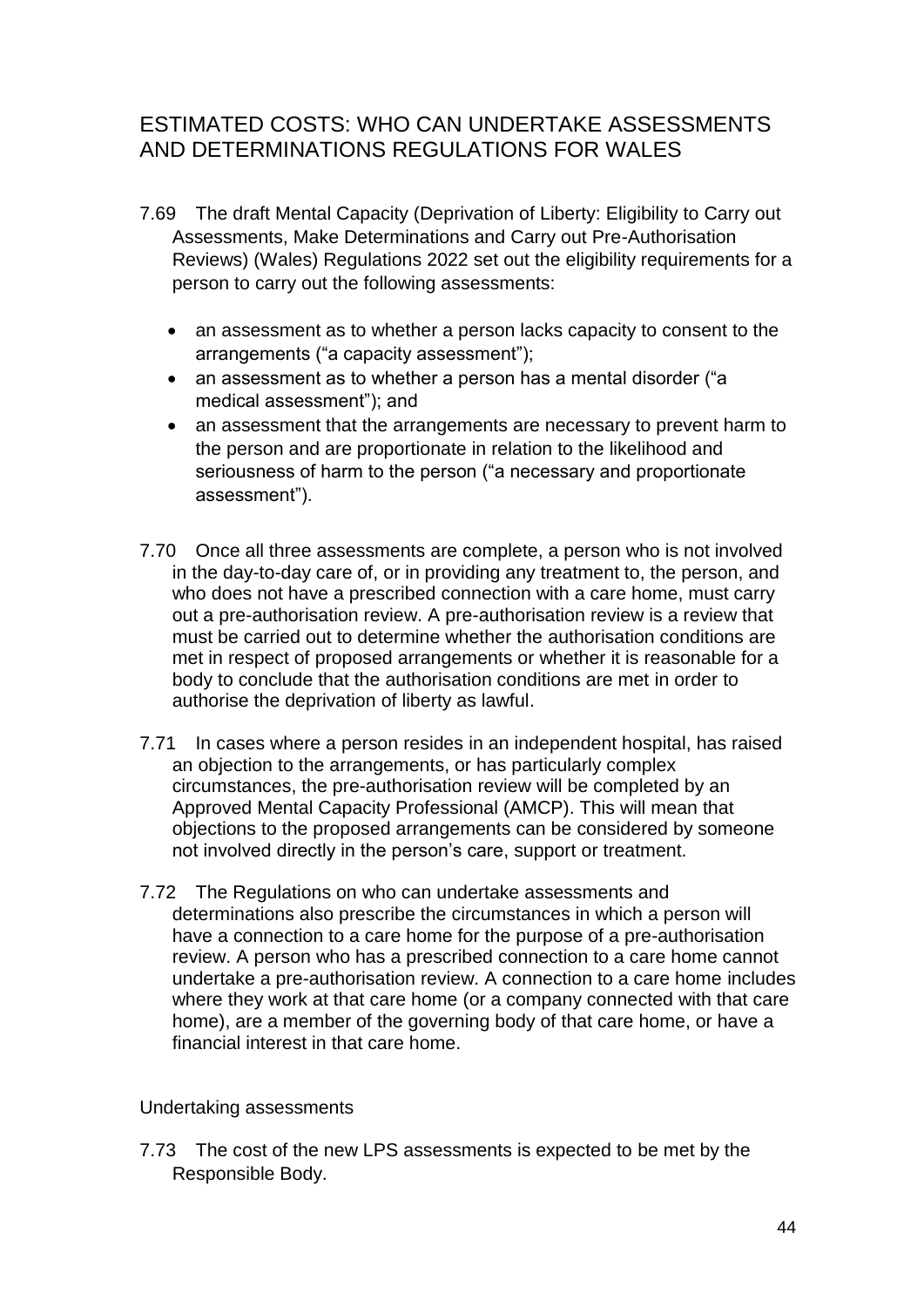- 7.74 The UK Government Updated Impact Assessment for the MC(A)A 2019 states that costs associated with the new assessments under the LPS are estimated to be **£52.46million**.
- 7.75 Specifically, updated the UK Government Impact Assessment states the following:

Medical and capacity assessments

- Paragraph 23.58: In many cases, capacity and medical assessments will already be available for the purposes of a Liberty Protection Safeguards authorisation. For example, if someone has a diagnosis of dementia that is still valid, this can be used for the purposes of an assessment for mental disorder. Similarly, if a capacity assessment is carried out for another purpose, such as hospital discharge, and it is still valid, this capacity assessment might be used.
- Paragraph 23.59: The Law Commission estimated that a medical assessment will already have been completed in 85% of cases. This means a new medical assessment will be required in 15% of cases. Using this as a basis and uplifting slightly to consider applications concerning 16/17-year olds which are likely to be first time authorisations, we estimate that new medical assessments will need to be completed in 20% of cases. The medical assessment under the LPS system will not need to cover the level of detail of those completed in the current DoLS by Section 12 doctors. It is therefore difficult to establish the cost of a medical assessment, so we have used £121 per medical assessment as a best estimate, inflated from the 2011/12 Law Commission cost of £102.
- Paragraph 23.60: There is limited information available to establish how many capacity assessments will be required. However, stakeholders have indicated that a new capacity assessment will be needed more often than a new medical assessment. Using this as a basis and allowing for 16/17-year olds as above, a new capacity assessment will be needed in 40% of cases at a cost of £170 per capacity assessment (inflated from the Law Commission estimate).

Necessary and proportionate assessments

 Paragraph 23.61: New necessary and proportionate assessments will be needed in every new case. However, for those who have a care plan under the Care Act 2014, Continuing Healthcare arrangements, or other statutory health or care planning, the necessary and proportionate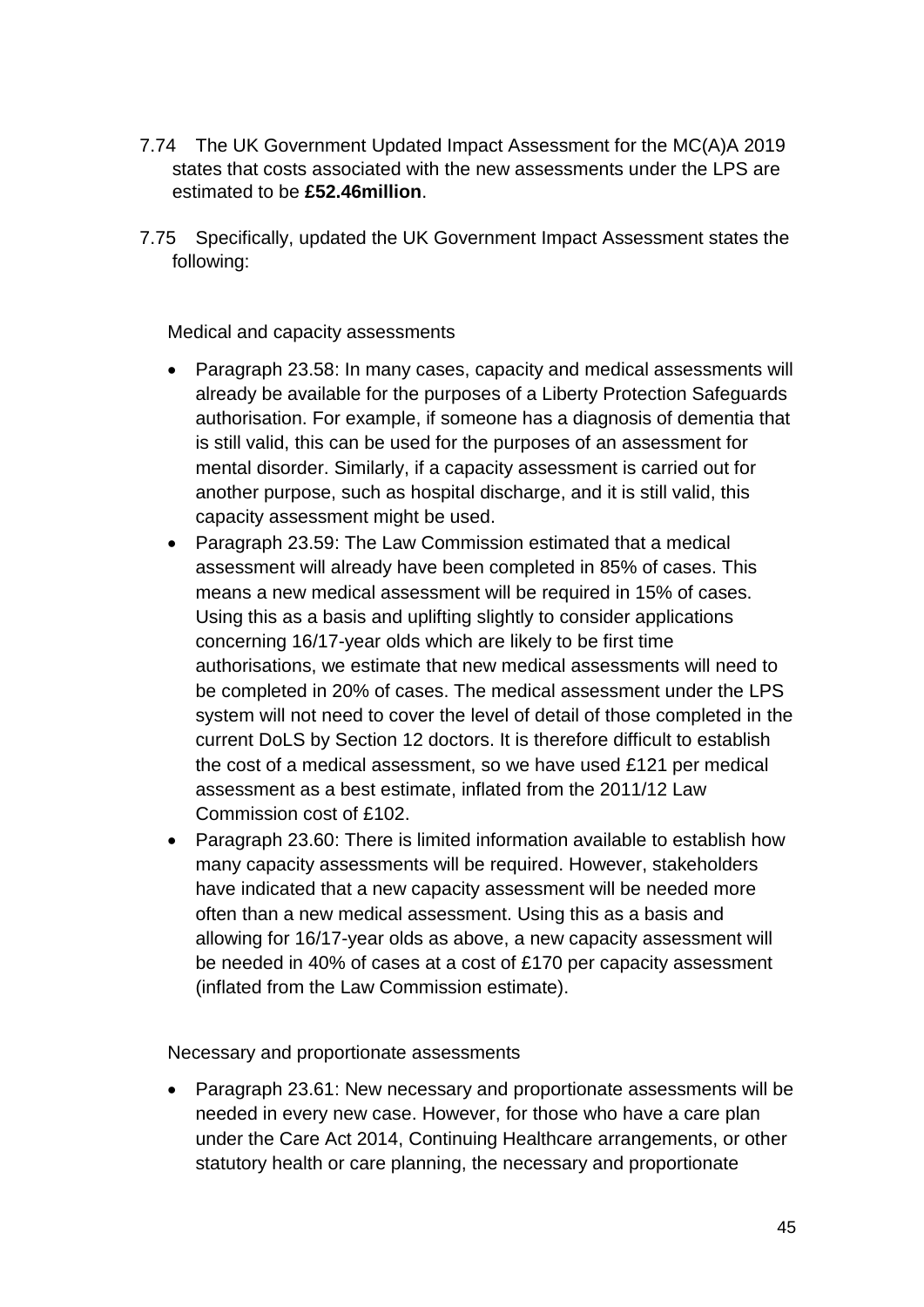assessment can be completed alongside the care planning for this. Approximately 50% of those subject to the LPS will have such a plan. For these people we estimate that the cost of completing the necessary and proportionate assessment alongside this care planning will be 20% of the standard cost of completing a new standalone necessary and proportionate assessment. The cost for these individuals is therefore equal to 139,300 assessments (50% of all expected applications under the LPS) at a cost of £32 per assessment (20% of the full standalone 'necessary and proportionate' assessment cost of £160 each).

- Paragraph 23.62: The remaining 50% (139,300) will not have such a care plan and they will all require standalone 'necessary and proportionate' assessments, at a cost of £160 each.
- 7.76 Applying a population based proportion, and assuming that costs for Wales amount to 5.36% of total costs for England and Wales, would mean that total costs associated with undertaking the LPS assessments in Wales are estimated to be **£2.81million**.

Training costs for competency groups B, C and D (see figure 1 in Annex 2)

- 7.77 Work undertaken by the LPS Workforce and Training Sub Group for Wales has highlighted a significant range of roles that will require training to support work under the LPS. This includes training for a wide range of roles who will be able to undertake assessments, including social workers and nursing staff.
- 7.78 The updated UK Government Impact Assessment for the MC(A)A 2019 now includes those costs and states the following in relation to training for staff across the health and care sectors:

Paragraph 23.4: A range of staff across the health and care sectors, including children's services and local authorities, will require training on the new LPS system.

Paragraph 23.5 The previous iteration of the Impact Assessment focused solely on the key roles requiring significant levels of training – doctors, social workers, AMCPs and advocates. We have expanded our analysis to include other core healthcare staff (such as nurses) and other staffing groups who may support or look after young people aged 16 & 17 (e.g. special education staff). This is by no means an exhaustive list, and we expect that some staff in NHS Trusts and Responsible Bodies, for example, will have to undertake training in order to carry out their responsibilities as part of the LPS process.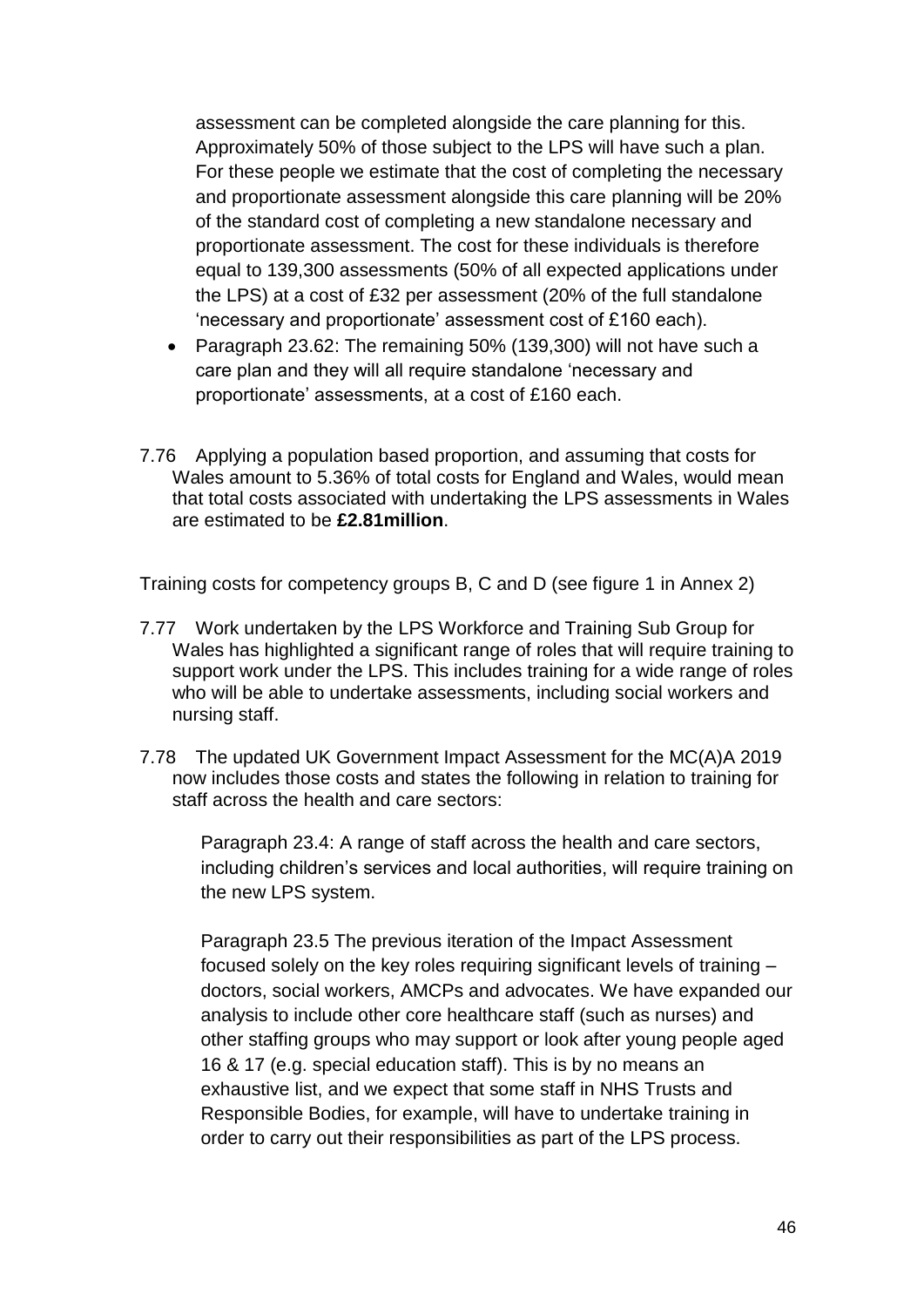However, it is difficult to identify these individuals and to quantify the impact.

7.79 The UK Government Updated Impact Assessment now includes estimates for training of Doctors, Nurses, Social Workers, care home managers and Special School Staff. The Impact Assessment estimates that training costs for these groups to be £53.1million for England and Wales. Estimates for Wales have been calculated based on the 5.36% figure, and are estimated to be £2.8million. These costs are included within the estimate of transitional training costs. They will be updated in line with more accurate estimates of staff numbers in Wales following further engagement with local health boards and local authorities on the development of local workforce plans.

# <span id="page-46-0"></span>ADDITIONAL COSTS:

#### **Transition**

- 7.80 Consideration is being given to the transition from DoLS to the LPS. Health boards and local authorities receive £320K per year from Welsh Government to carry out DoLS assessments. In 2020/21, an additional £1.5million was allocated to health boards and local authorities in Wales by Welsh Government to support DoLS – the majority of which was for undertaking DoLS assessments and reducing the current "backlog" of cases where individuals were waiting for a DoLS authorisation.
- 7.81 A further £4.5million was made available in 2021/22 (£3.3million for addressing the backlog and £1.2million to support training on the MCA in preparation for the implementation of the LPS). It is anticipated that additional funding for the DoLS backlog will also be required for 2022/23.
- 7.82 Feedback from stakeholders has highlighted particular challenges that may be faced during the transitional year. A key assumption in the impact assessment is that new medical assessments will be needed in 20% of cases, and new capacity assessments will be needed in 40% of cases. This will reduce the cost of undertaking medical and capacity assessments. However, there is a risk that this intended saving will not be achieved in year one, as the quality of care, support or treatment plans will need to improve to facilitate this. There are therefore likely to be additional transitional costs in relation to undertaking assessments.
- 7.83 Additional intelligence from stakeholders has raised the need to provide assurance of the quality of these assessments during the transitional year, to minimise the number of assessments that are determined to need repeating.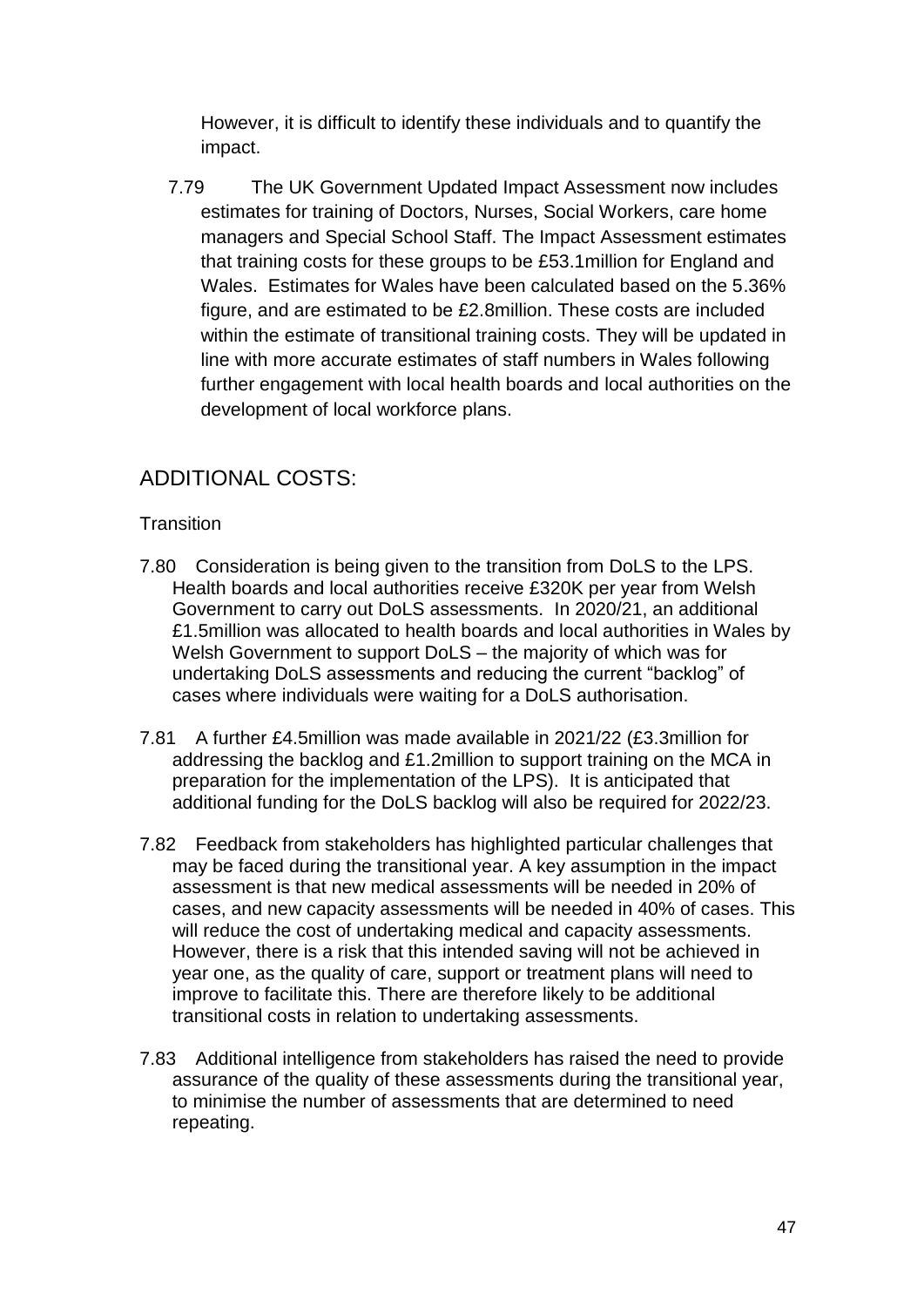7.84 In line with Mwy na geiriau / More than just words: A Strategic Framework for Promoting the Welsh Language in Health, Social Services and Social Care (Mwy na geiriau / More than just words), the 'active offer' principle will apply to work undertaken as part of the LPS. Where applicable, services such as assessments and advocacy support will be offered in Welsh. Workforce planning will look to ensure there are no barriers to receiving services in Welsh, and that these services are offered proactively. No additional costs have been allocated to support this workforce planning, as it is assumed that capacity to deliver services in the Welsh language is embedded within services.

#### Once for Wales Supporting Materials

7.85 Consideration is also being given to the development of "once for Wales" supporting materials for Responsible Bodies in Wales, as well as supporting information for key stakeholders, members of the public, local authorities and health boards. Costs associated with the development of these materials are not yet known. Information will be included in the final version of the Impact Assessment.

#### Implementation of the Workforce Plan and Training Framework in Wales

7.86 This RIA has estimated the key training and workforce costs associated with the role of the AMCP and the IMCA, as well as wider training needs for staff in other roles, using estimates from the UK Government Impact Assessment and adjusting for Wales. The Impact Assessment will be revised to include more accurate estimate of these costs for Wales, based on the views of health boards and local authorities, following consideration of the draft Code of Practice and the draft Workforce Plan and Training Framework. Welsh Government will be engaging with stakeholders alongside the consultation on the draft Regulations, regarding the new Workforce Plan and Training Framework.

#### **Summary**

- 7.87 Option 2 has been chosen by the Welsh Government. Introducing the Regulations for Wales will support the implementation of the LPS and the reforms needed to improve the current system for authorising arrangements that amount to a deprivation of liberty, where the person lacks the mental capacity to agree to these arrangements.
- 7.88 Table 1 provides a summary of the key costs associated with the implementation of the LPS – including an analysis of transition costs plus ongoing implementation costs, based on the UK Government Impact Assessment for the LPS.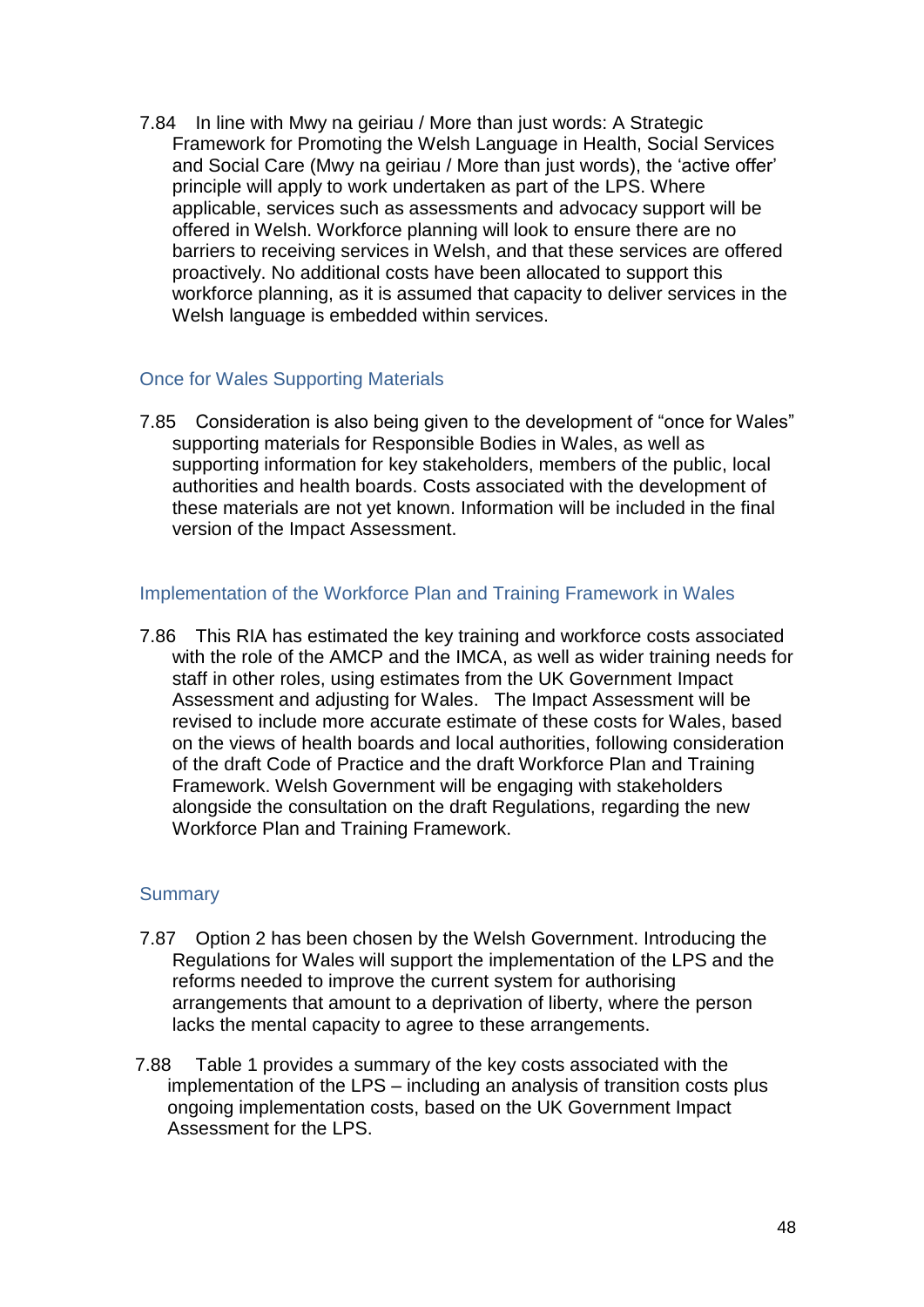7.89 According to the updated UK Government's Impact Assessment for the MC(A)A 2019, there are potential cost-savings of **£11.19million** per year in Wales (see paragraph 7.3 of this RIA), relative to the annual estimated costs for DoLS.

# <span id="page-48-0"></span>8. Consultation

- 8.1The Welsh Government is currently consulting on the Regulations for Wales. This is an online consultation where we are asking stakeholders to submit written responses. We will also be holding a number engagement sessions with stakeholders. Welsh Government will analyse the consultation responses and the information from the engagement sessions and use this to inform the RIA, the Regulations for Wales, as well as other LPS work streams.
- 8.2Alongside the formal 16 week consultation on the draft Regulations and Impact Assessments, Welsh Government will also undertake focussed engagement on the LPS Workforce Plan and Training Framework. These are documents aimed at professionals within Responsible Bodies which will provide planning advice to support the development of local plans for the implementation of the LPS. Focussed engagement will therefore be undertaken with stakeholders within Responsible Bodies and other key organisations to develop the workforce planning documents, and enable Responsible Bodies to begin to develop and implement their own workforce plans as early as possible. Following this engagement, updated versions of the Workforce Plan and Training Framework will be published.
- 8.3In addition, HIW, CIW and Estyn will be engaging with stakeholders to develop an LPS Monitoring and Reporting Strategy. Following this engagement and the consultation on the draft LPS Regulations, a Monitoring and Report Strategy for Wales will be published.

# <span id="page-48-1"></span>9. Competition Assessment

9.1We do anticipate any specific effects, either positive or negative, on small firms or on competition. However, we will use the consultation period to gather evidence on this specific issue, in consultation with key stakeholders from the health, social care and education sector.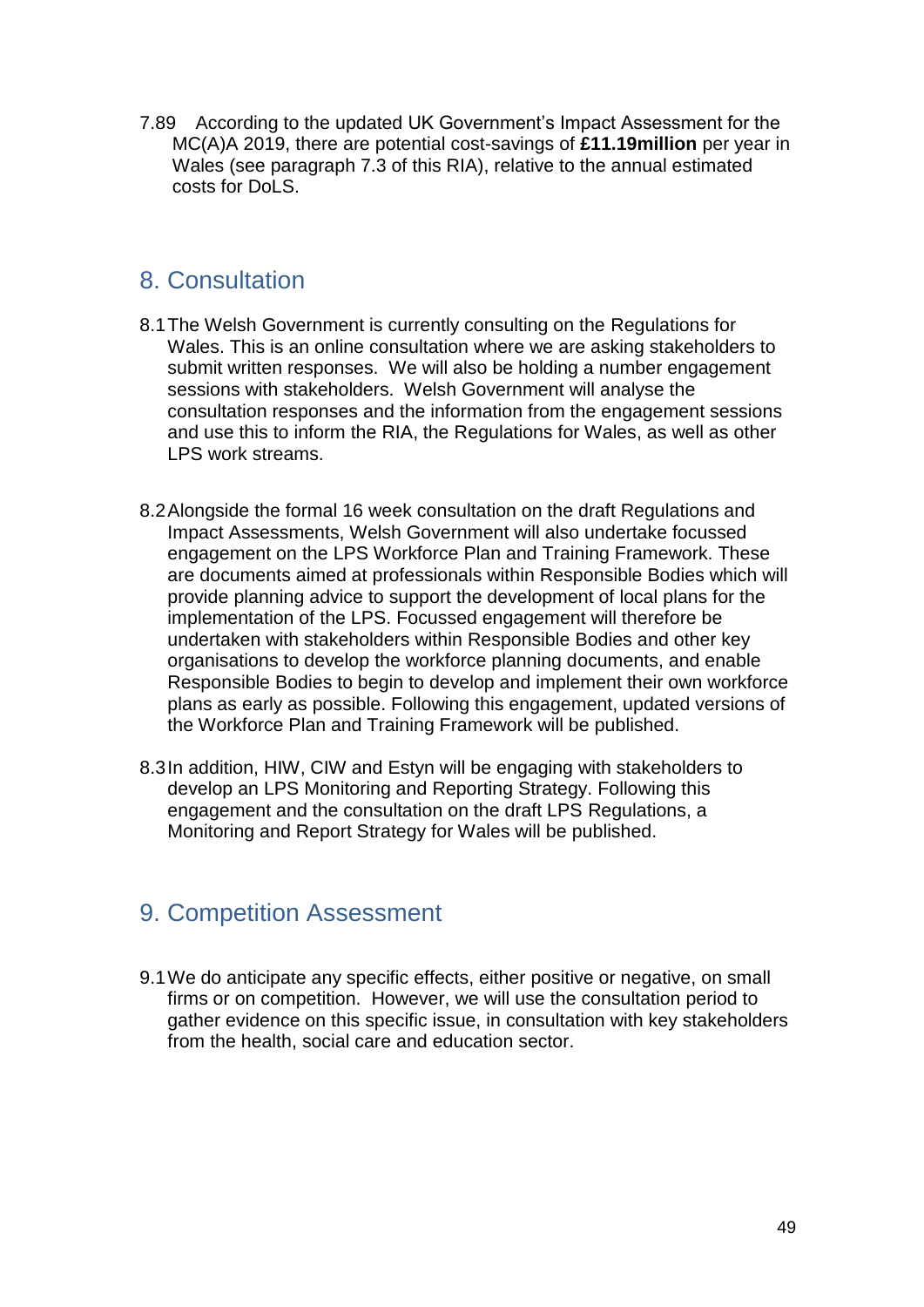# <span id="page-49-0"></span>10. Post implementation review

- 10.1 Included in the new LPS is ongoing monitoring and reporting. As highlighted, HIW, CIW and Estyn are developing an LPS Monitoring and Reporting Strategy for Wales. There will be (tri-partite) annual reporting on the LPS by HIW, CIW and Estyn.
- 10.2 Welsh Government will continue to review the outcomes of the legislation, as part of the Mental Health Strategy for Wales and supporting Delivery Plans.

# <span id="page-49-1"></span>11. Summary of Additional impact Assessments

## <span id="page-49-2"></span>Equalities Impact Assessment

**.** 

- 11.1 Welsh Government does not think that the Regulations will have any adverse equality impact on any social group as defined by their race, age, religion or belief, sex, sexual orientation, disability, or gender reassignment.
- 11.2 As set out in the UK Government Equality Analysis of the Liberty Protection Safeguards Mental Capacity (Amendment) Bill, it is anticipated that the new system will have beneficial impacts, particularly for older people and people with disabilities aged 16 and above. These benefits will include greater advocacy rights for these groups, better protection of their human rights, and greater empowerment for these groups relating to issues of treatment and care. The implementation of the LPS also moves England and Wales closer towards compliance with the requirements of the United Nations Convention on the Rights of Persons with Disabilities.<sup>27</sup>
- 11.3 We have published an Equalities Impact Assessment as part of the consultation on the Regulations for Wales. We will use the consultation period to request additional evidence of the impacts on those with protected characteristics.

<sup>&</sup>lt;sup>27</sup> Department of Health and Social Care Equality Analysis: Liberty Protection Safeguards [Mental Capacity \(Amendment\) Bill](https://assets.publishing.service.gov.uk/government/uploads/system/uploads/attachment_data/file/765385/equality-impact-assessment.pdf)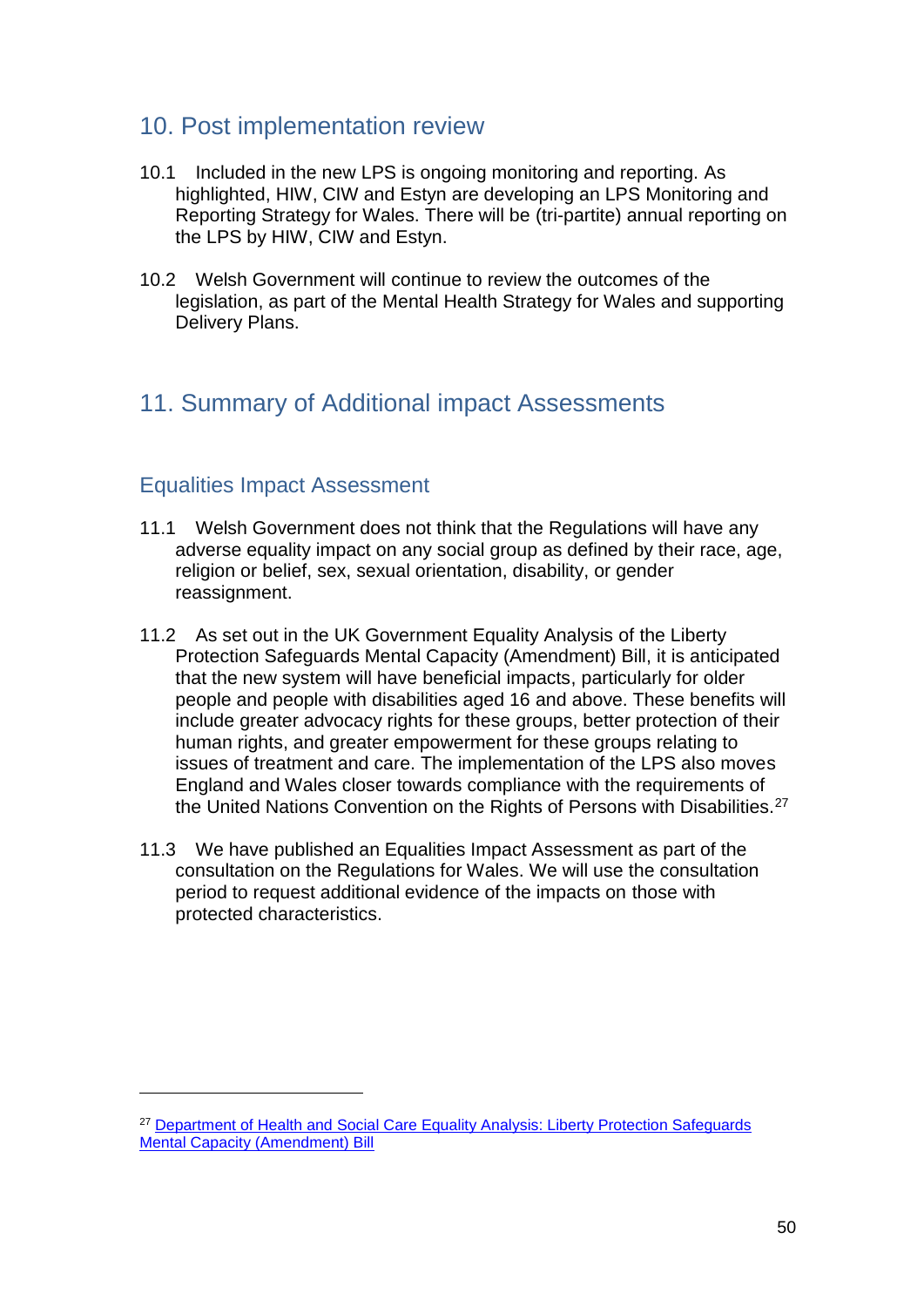# <span id="page-50-0"></span>Children's Rights Impact Assessment

- 11.4 Unlike DoLS (which only applied to arrangements in care homes and hospitals and to people aged 18 and above), the LPS will apply in all settings and to anyone aged 16 and over. At present, the deprivation of liberty for a young person aged 16 and 17 is authorised through an application to the Court of Protection. The introduction of the LPS will mean that the same safeguards will apply to everyone over the age of 16, while the Court of Protection will continue to safeguard the interests of those children below the age of 16. This will enable the majority of deprivations of liberty to be authorised in a more efficient and straightforward manner and ensure young people are provided with practical and effective Article 5 rights.
- 11.5 We have published a draft Children's Rights Impact Assessment as part of the consultation on the Regulations for Wales. We anticipate that the implementation of the LPS in Wales will have a positive impact on the rights of children and young people through enhanced arrangements to secure their views, wishes and feelings, and supporting them to participate in decisions about their care, support or treatment.
- 11.6 We will use the consultation period to request additional evidence of the impacts of the LPS on children and young people and their rights.

# <span id="page-50-1"></span>Privacy and Data Impact Assessment

- 11.7 Welsh Government will not be processing personal data. However, Responsible Bodies will be processing personal information as part of their compliance with delivering the Mental Capacity (Amendment) Act 2019.
- 11.8 There will be an ongoing consideration of the data and privacy impacts of the LPS and the Regulations for Wales, particularly as we develop the LPS National Minimum Data Set. Welsh Government will be consulting with the Information Commissioner's Office.

#### <span id="page-50-2"></span>Justice Impact assessment

11.9 The Welsh Government's assessment of the impacts of this legislation on the justice system is that it has no or negligible potential impact. This is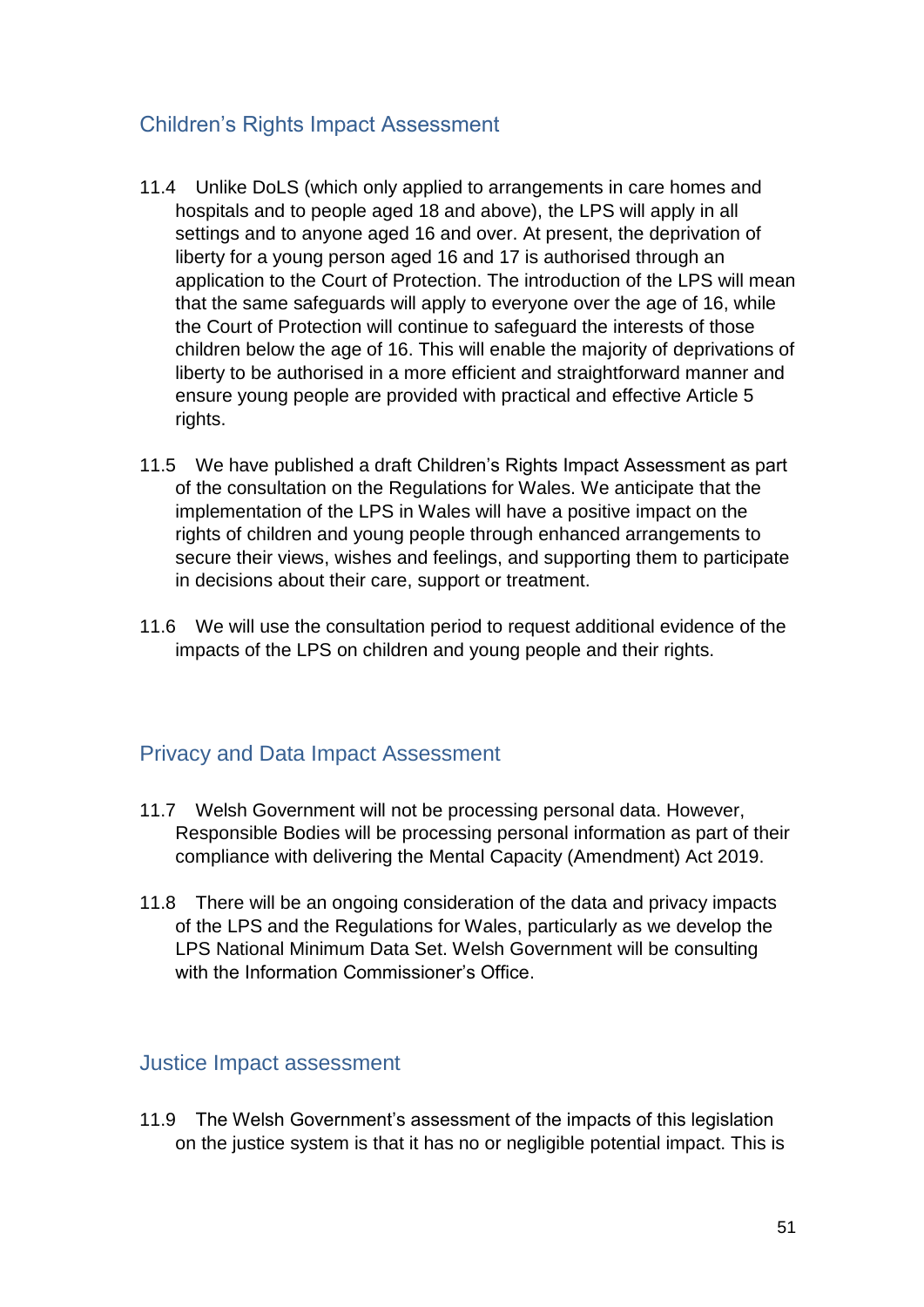because the Regulations for Wales supporting the implementation of the LPS do not create any new offences (criminal or civil).

#### <span id="page-51-0"></span>Rural Impact Assessment

- 11.10 People living in rural areas will be subject to the same LPS process and safeguards as those living in non-rural settings. There will be no specific impacts for people living in rural areas as the new safeguards will apply in all settings. Responsible Bodies will need to consider all applications for an authorisation of care, support or treatment arrangements that amount to a deprivation of liberty – regardless of where someone is living.
- 11.11 We will continue to review and reflect on the impacts of the safeguards on rural communities, as we consider, engage and consult with stakeholders on the Regulations for Wales.

# <span id="page-51-1"></span>Welsh Language Impact Assessment

- 11.12 Overall it is anticipated that the implementation of the LPS and the Regulations for Wales will have a positive impact on Welsh speakers.
- 11.13 In line with Mwy na geiriau / More than just words: A Strategic Framework for Promoting the Welsh Language in Health, Social Services and Social Care – the 'active offer' principle will apply to work undertaken as part of the LPS. Where applicable, services such as assessments and advocacy support will be offered in Welsh. Workforce planning will look to ensure there are no barriers to receiving services in Welsh, and that these services are offered proactively.
- 11.14 We will continue to review and reflect on the impacts of the safeguards on the Welsh Language as we consider, engage and consult with stakeholders on the Regulations for Wales. As part of the consultation, we have also published a draft Welsh Language Impact Assessment.

## <span id="page-51-2"></span>Socio-economic duty

11.15 We know that socio-economic disadvantage can be disproportionate in certain communities of interest – including those with protected characteristics. We have specifically considered how the Regulations will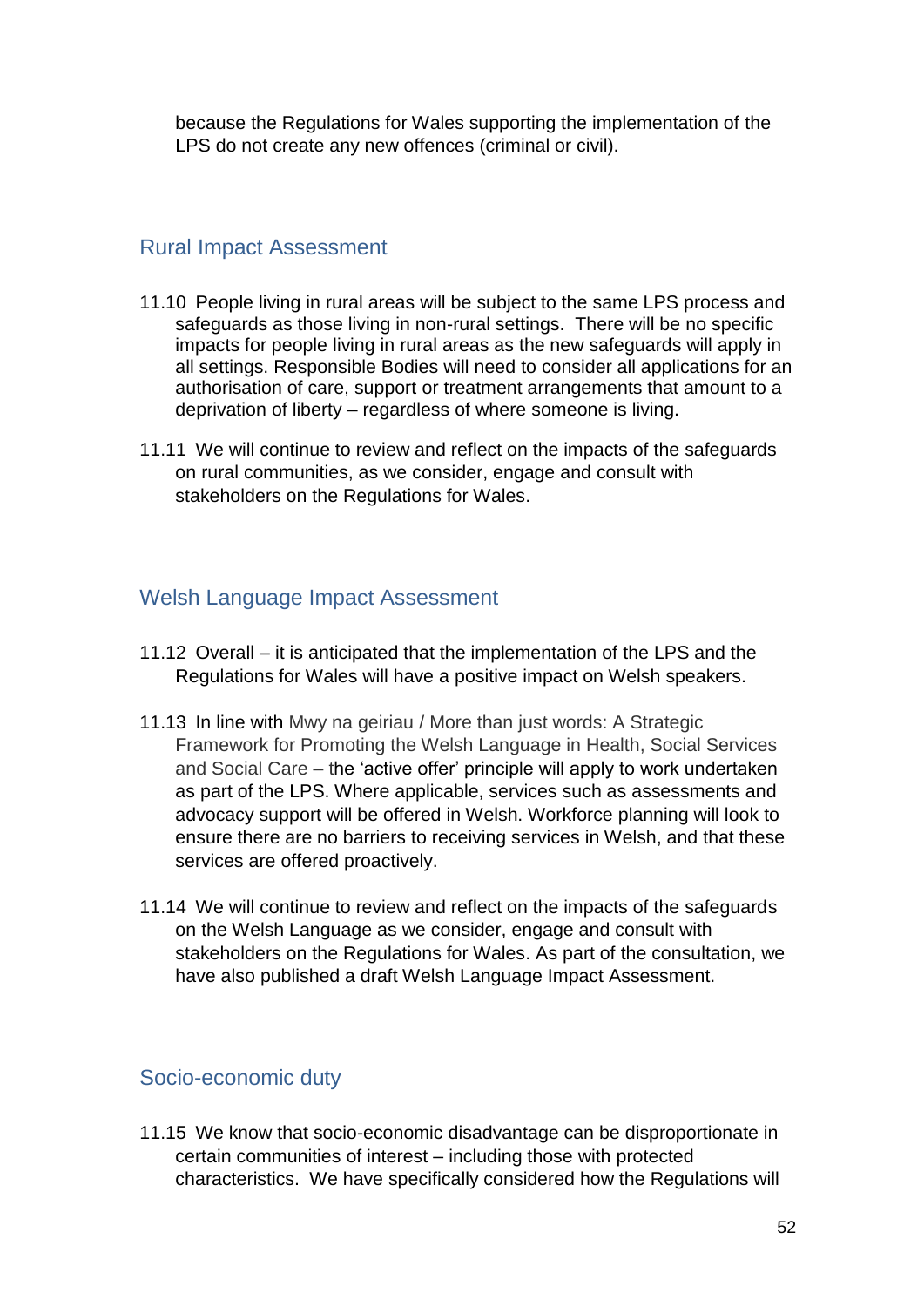impact on those with protected characteristics in the Equalities Impact Assessment, published as part of the consultation.

11.16 The safeguards will apply to all people who lack mental capacity, no matter what their background or circumstances.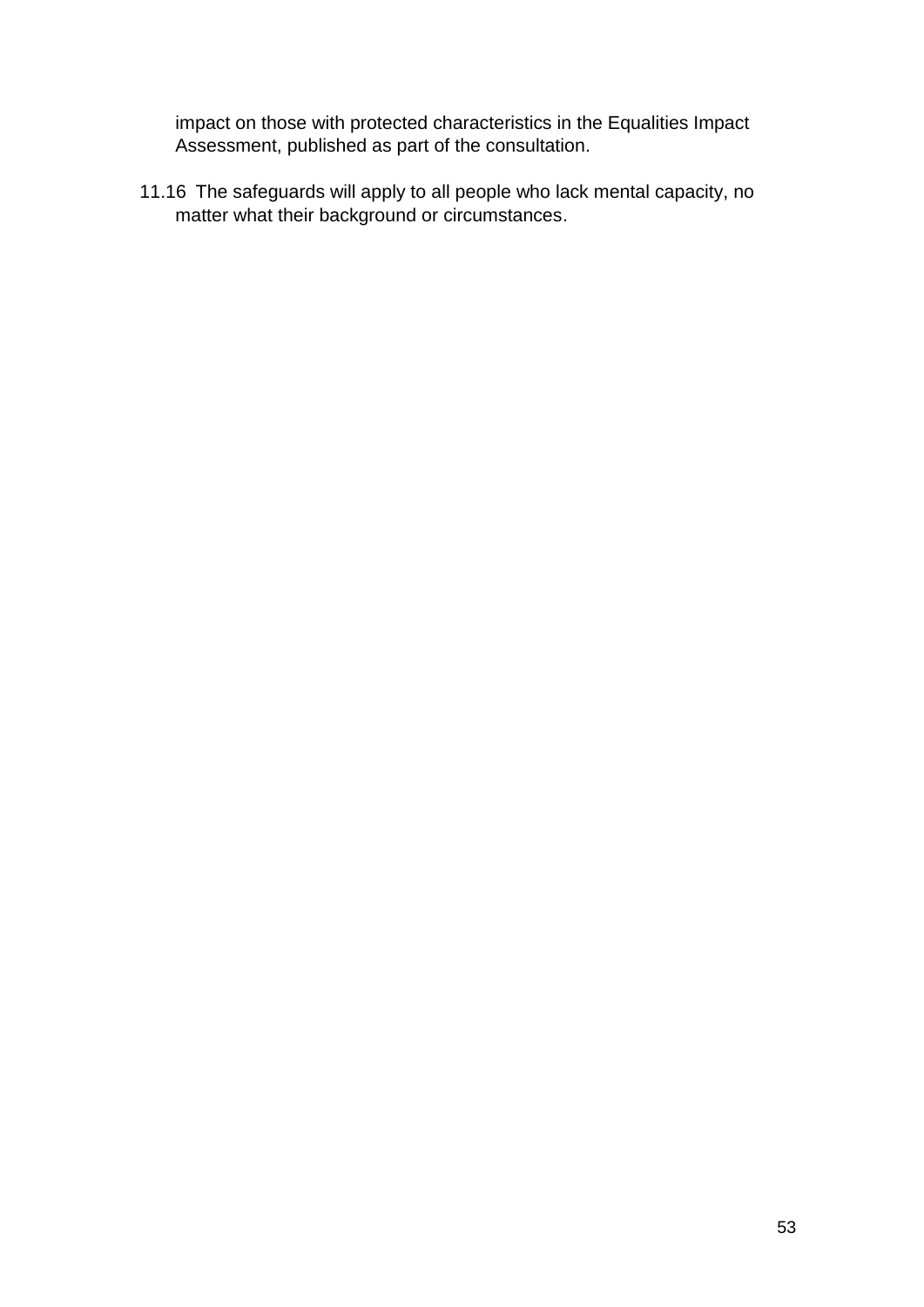# <span id="page-53-0"></span>Annex 1: Summary of Baseline Data Collection Exercise

# **Liberty Protection<br>Safeguards**

# All Wales profile

#### **MCA training**

Only 3 LAs have more than 50% trained in MCA

4 LHBs have more than 40% trained in MCA

All bar one LA and 1 LHB offer skills based training

#### Numbers of Assessment

8894 assessments undertaken in the last year

100% of LAs and LHBs report insufficient BIAs to meet demand

#### Welsh Language

158 assessments in Welsh in the last year across 1 LHB and 6 LAs

11.A accounted for 68% of all assessments in Welsh

44 Welsh Language assessors

#### **IMCAs**

71% of LAs indicate they have sufficient IMCA's to meet demand

#### **BIA** profile

192 Best Interest Assessors across Health and Social Care

270 Best Interest Assessors who don't assess

138 anticipated to convert to AMCP

#### Commissioning Assessments

18 LAs and 4 LHBs commission Best Interest Assessors

This accounts for 1598 assessments in the last year  $(18%)$ 

#### Competency Groups

Anticipated that 102,407 will require training in competency group A

Anticipated that 40,558 will reauire trainina in competency group B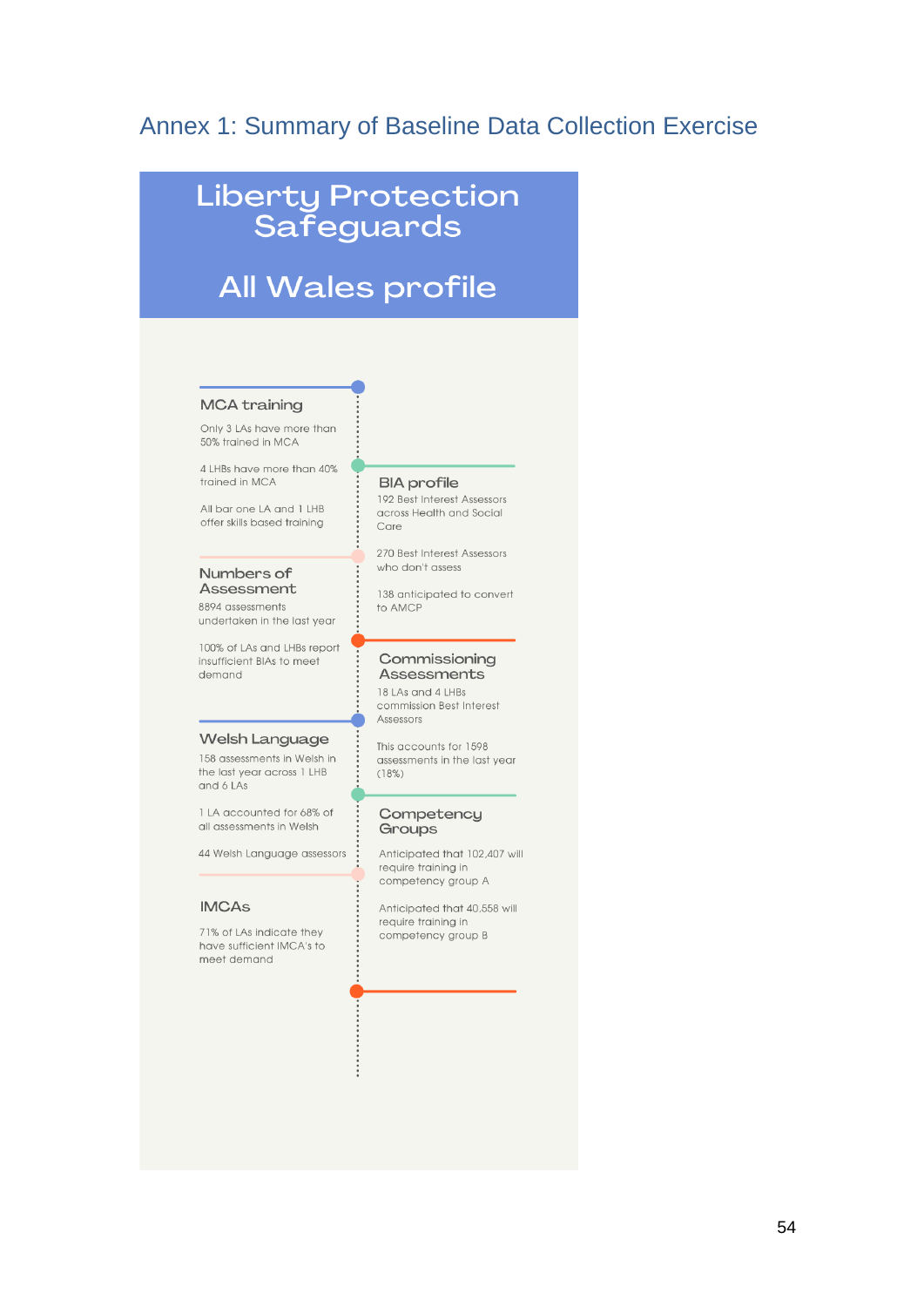# <span id="page-54-0"></span>Annex 2: Liberty Protection Safeguards: Workforce Plan and Training Framework Summary

The LPS will bring changes to organisations in Wales that will require them to map what workforce they will need in the future. To aid understanding of what changes the LPS will bring, health boards and local authorities will need to consider the LPS Code of Practice and other supporting documentation.

The LPS will bring about changes, with the creation of new roles and responsibilities for organisations and individuals, alongside process changes, thereby creating workforce and training gaps that will need to be addressed.

The national LPS Workforce Plan is designed to support local, regional and national employers in planning their staffing requirements in readiness for the implementation of the LPS. The document aims to provide support to a range of employers including NHS, independent hospitals, social care, advocacy and education services.

The Workforce Plan provides the following:

- A template to plan the workforce required to understand the current capacity levels to meet responsibilities under the current DoLS arrangements. An initial baseline data exercise has been undertaken to support this.
- Information to support understanding the potential demand for LPS authorisations to inform future workforce needs.
- Information to support mapping the potential future workforce available and identifying workforce gaps against future needs.
- An outline of the types of training required in line with the relevant category of staff.
- Templates to help prepare a learning and development plan to meet these workforce development needs:
	- a. Leading up to the implementation date
	- b. For the transitional year
	- c. For future maintenance of the LPS workforce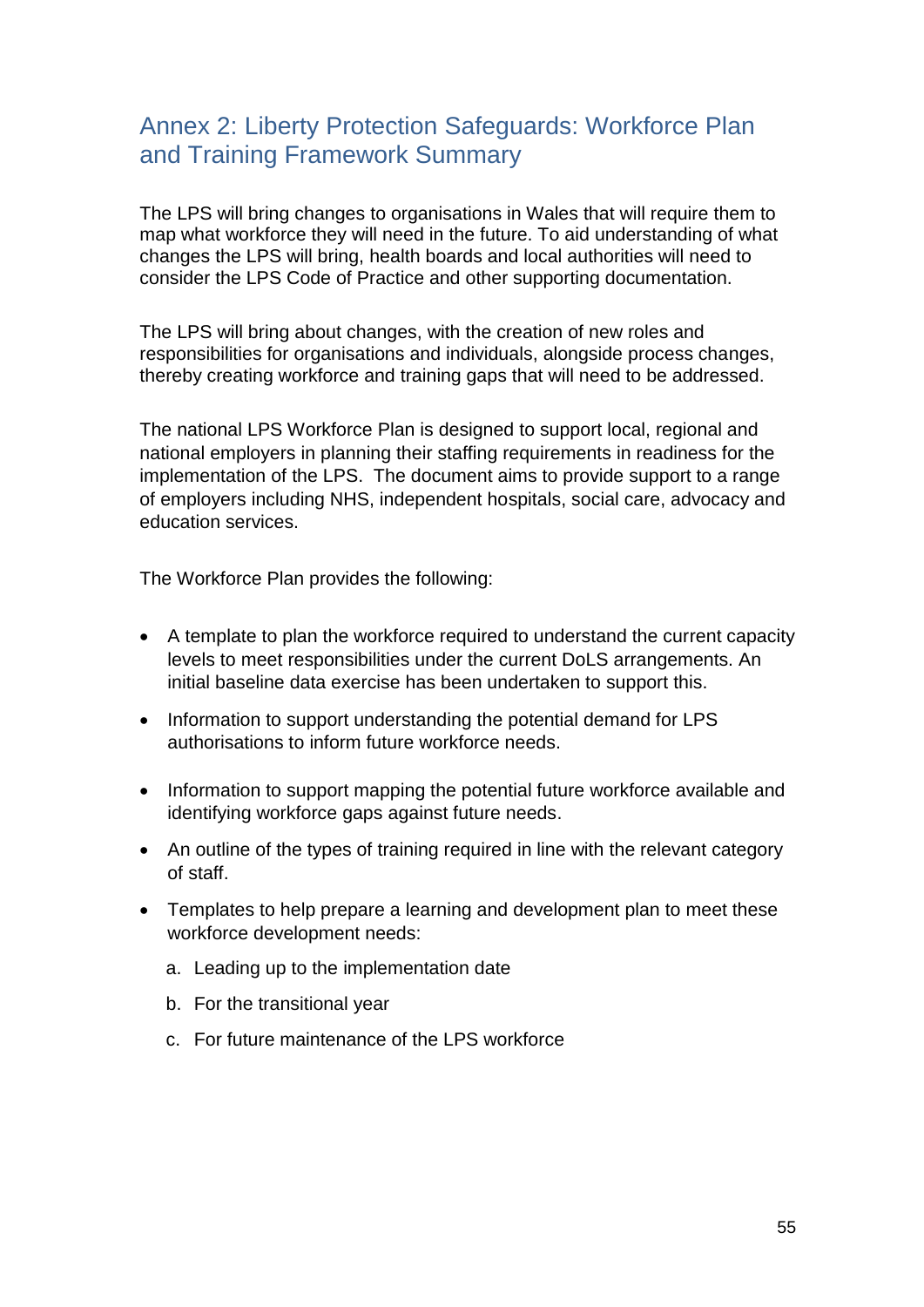## <span id="page-55-0"></span>Understanding potential demand for LPS authorisation to inform future workforce needs

In order to understand the potential demand for LPS authorisations, data analysis will be required. This will include analysis of current numbers of DoLS cases, Court of Protection (CoP) cases, and numbers of 16 and 17 year olds who may require the authorisation of a deprivation of liberty.

It will also be essential to understand how many are supported by Continuing Healthcare funding – as under the LPS, health boards will become the Responsible Body overseeing authorisations for these individuals.

For independent hospital cases, it will be important to develop an understanding of the numbers of people who use independent hospital services each year, including building-based hospice services.

# <span id="page-55-1"></span>Mapping potential future workforce available and identifying workforce gaps against future needs

Under the new scheme, it is intended that health, social care and education staff will still be required to recognise a deprivation of liberty and the need for authorisation, but that a wider range of registered health and social care professionals will all be able to undertake the required assessments and determinations as part of mainstream health and care needs assessment and care and support planning. It is crucial that the principles that underpin the MCA 2005 and the LPS are applied throughout the care and support planning process in order to ensure effective care and support planning. The introduction of the LPS reinforces the need for MCA 2005 informed care and support planning as it will be necessary for those professionals who are undertaking the assessments, determinations and pre-authorisation reviews to have access to all of the information necessary in order for them to make informed decisions.

A baseline data exercise has been undertaken to better understand current capacity under DoLS (see Annex 1 of this draft RIA). Responsible Bodies will need to assess the future workforce needs based on demand for LPS authorisations and map this against current capacity to build an understanding of workforce development needs. This workforce development could be undertaken by training, recruitment, or sharing resources across local areas.

The different roles required by the LPS will require differing levels of competency in terms of knowledge and application of the new procedures. Figure 1 below shows the competency groups required to deliver the LPS.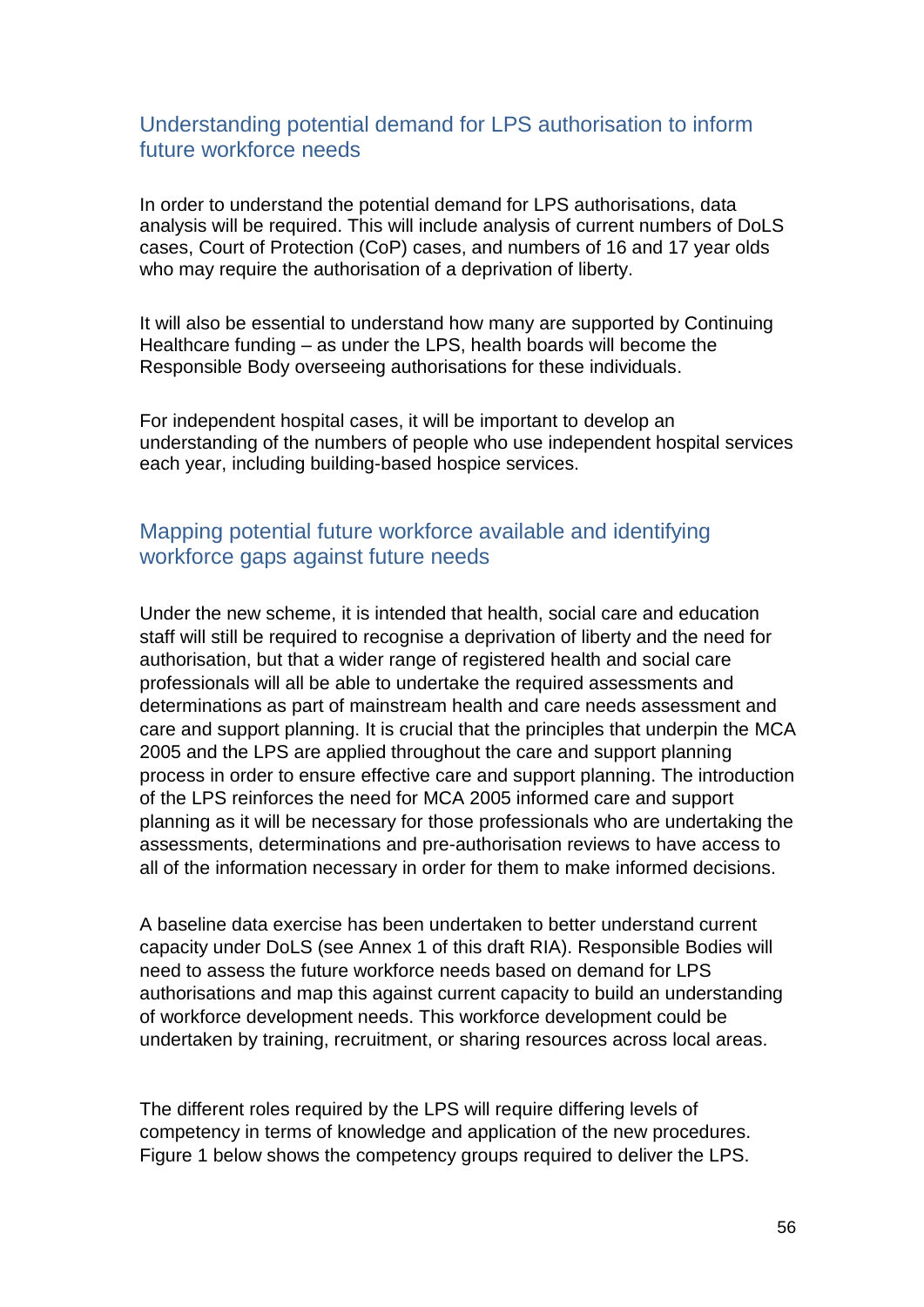#### **Figure 1:**

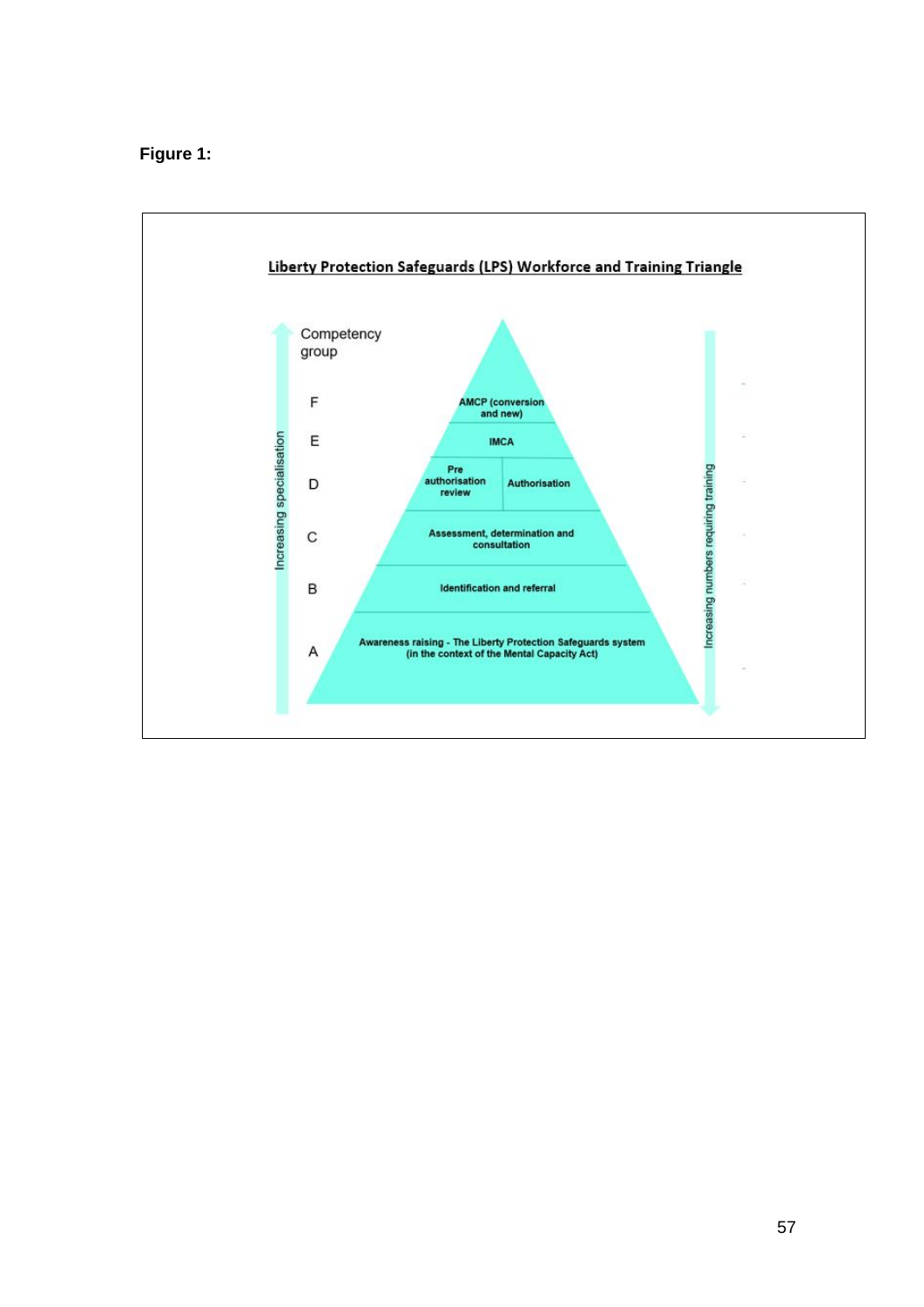Figure 2 below provides a summary of roles that will be included in each competency group.

#### **Figure 2:**

| <b>Competency Group</b> | <b>Description</b>              | Who                                                                                                    |
|-------------------------|---------------------------------|--------------------------------------------------------------------------------------------------------|
|                         |                                 |                                                                                                        |
| Competency Group A      | Awareness raising               | All stakeholders in health, care, education and other services, who may come across a person who might |
|                         |                                 | lack the capacity to consent to arrangements that may give rise to a deprivation of their liberty.     |
| Competency Group B      | Identification and referral     | Supervisors and managers of staff and volunteers in Competency Group A                                 |
|                         |                                 |                                                                                                        |
| Competency Group C      | Assessment, determination and   | All roles that under the regulations might undertake assessments, determinations and consultation      |
|                         | consultation                    |                                                                                                        |
| Competency Group D      | Pre-authorisation Review and    | Managers in responsible bodies                                                                         |
|                         | Authorisation                   |                                                                                                        |
| Competency Group E      | Independent Mental Capacity     | Existing and new advocates                                                                             |
|                         | Advocate (IMCA)                 |                                                                                                        |
|                         |                                 |                                                                                                        |
| Competency Group F      | <b>Approved Mental Capacity</b> | People who meet the requirements set out in regulations, have undertaken full AMCP training or BIA to  |
|                         | Professional (AMCP)             | AMCP conversion training and have been approved by the relevant local authority in line with the       |
|                         |                                 | relevant regulations.                                                                                  |

# <span id="page-57-0"></span>Learning, Development and Training Planning

# <span id="page-57-1"></span>Understanding the learning and development needs within an organisation

Each organisation will have a range of roles that will need learning and development to support transition to the new system. Two sets of learning outcomes have been developed (that mirror the approach taken in England) to assist in the development of the relevant learning and development programmes for each of the competency groups.

- **National Training Framework Learning Outcomes – Transition from DoLS to the LPS** – which describes the learning outcomes in readiness for the transition between DoLS and the LPS and is aimed at those already involved in the DoLS process with a prior knowledge and understanding of the MCA 2005.
- **Liberty Protection Safeguards (the LPS) Draft Training Framework**  which describes the learning outcomes to support the operation of the LPS.

These training frameworks are designed to identify the learning outcomes required within each competency group.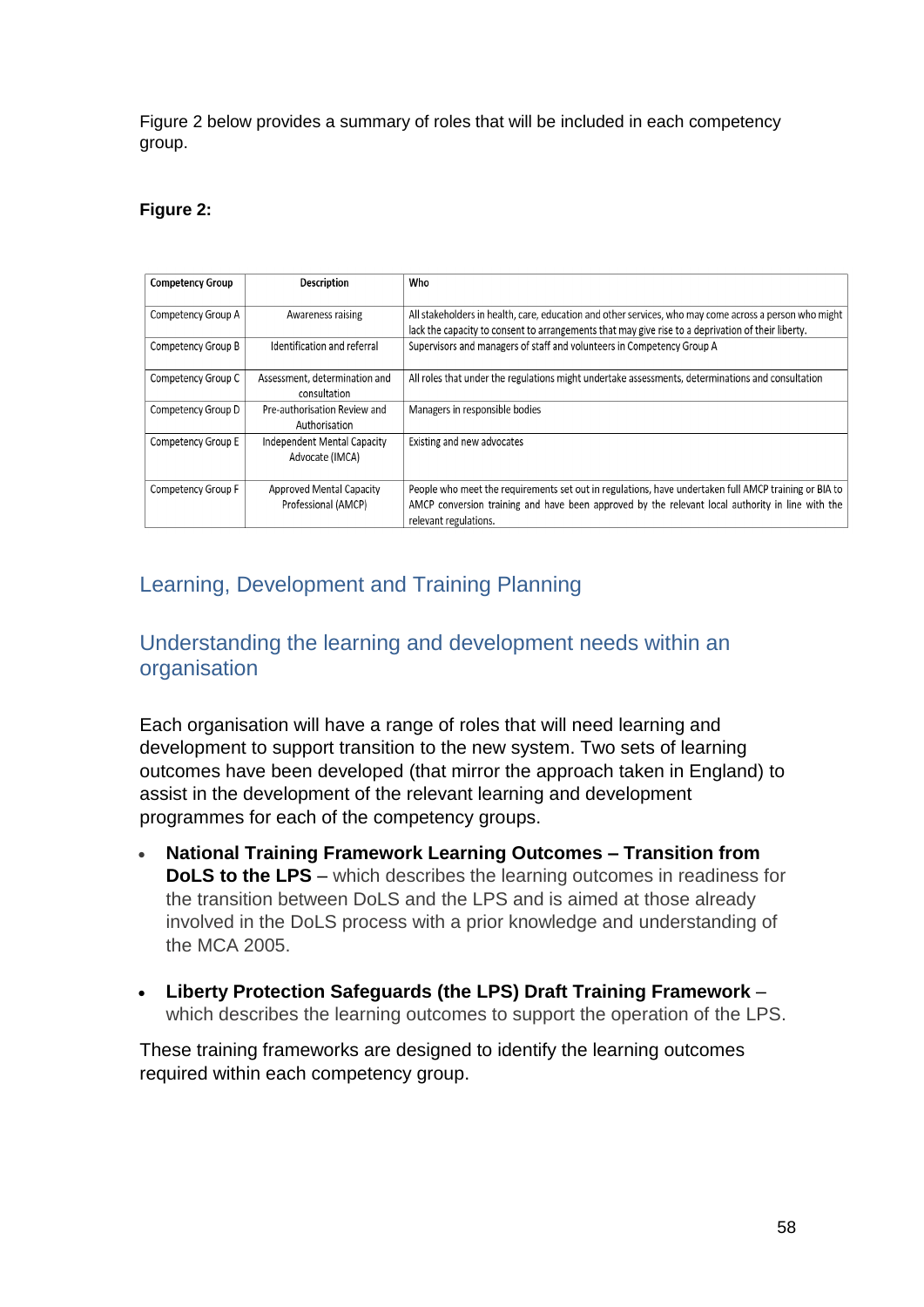# <span id="page-58-0"></span>Future actions

Alongside the consultation on draft Regulations for Wales, Welsh Government will be engaging with key stakeholders on the content of the Workforce Plan and Training Framework. This engagement will inform future iterations of these documents, and will enable workforce planning to commence ahead of implementation.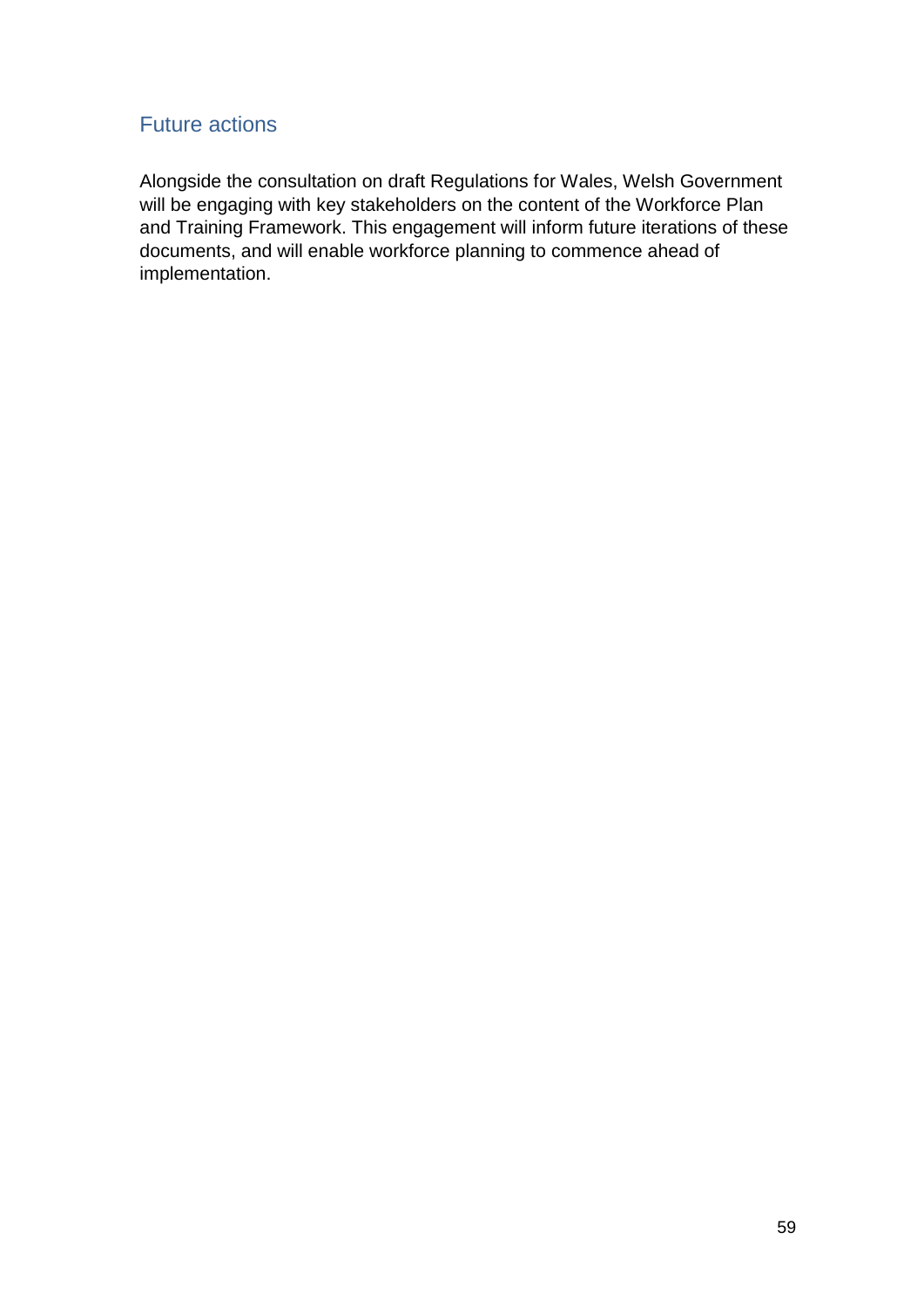# <span id="page-59-0"></span>Annex 3: LPS National Minimum Data Set for Wales

With the view to ensuring there is consistency across the health boards and local authorities in Wales on how the LPS is being monitored, Welsh Government is developing a National Minimum Data Set (NMDS) on the LPS for Wales.

The NMDS is comprised of key data items on the LPS – that we would expect the Responsible Bodies (health boards and local authorities) to collect. It includes data items on the protected characteristics of those individuals where there has been an application to authorise the care, support or treatment arrangements that amount to a deprivation of liberty, where an individual lacks the mental capacity to agree to these arrangements. The UK Government has led on the development of a NMDS for England. The NMDS data set for England has been considered by the LPS Data Group and the Monitoring and Report Sub Group for the LPS in Wales – and is being amended to reflect the position for Wales.

With the view to agreeing the data set for Wales, Welsh Government officials have submitted a data development proposal to the NHS Digital Health and Care Wales. The proposal has been considered by the Welsh Information Development Group of the Welsh Information Standards Board (WISB). The NHS Digital Health and Care Wales has been leading discussions with the health boards and local authorities – with the view to getting agreement to each of the data items included in the NMDS and its future collection. A series of workshops have been held with key stakeholders. A data proposal will be submitted to the Welsh Information Standards Board. The data will then be collected by the Responsible Bodies (health boards and local authorities).

Under the LPS, Welsh Government are proposing that the Responsible Body will be responsible for notifying HIW, CIW and Estyn of all LPS applications (across all settings), as well as authorisations, reviews, variations, and when an authorisation comes to an end. The NMDS will need to include these data items.

CIW, HIW and Estyn will be responsible for reporting annually on the LPS, like they do now for the DoLS.

Monitoring and reporting at both a local, regional and national level will help us to understand how the LPS is working in Wales.

There are approximately 30 LPS data items being considered for the LPS NMDS for Wales. These are set out below.

Suggested data items for the LPS national minimum data set:

1. Liberty Protection Safeguards Episode Reference ID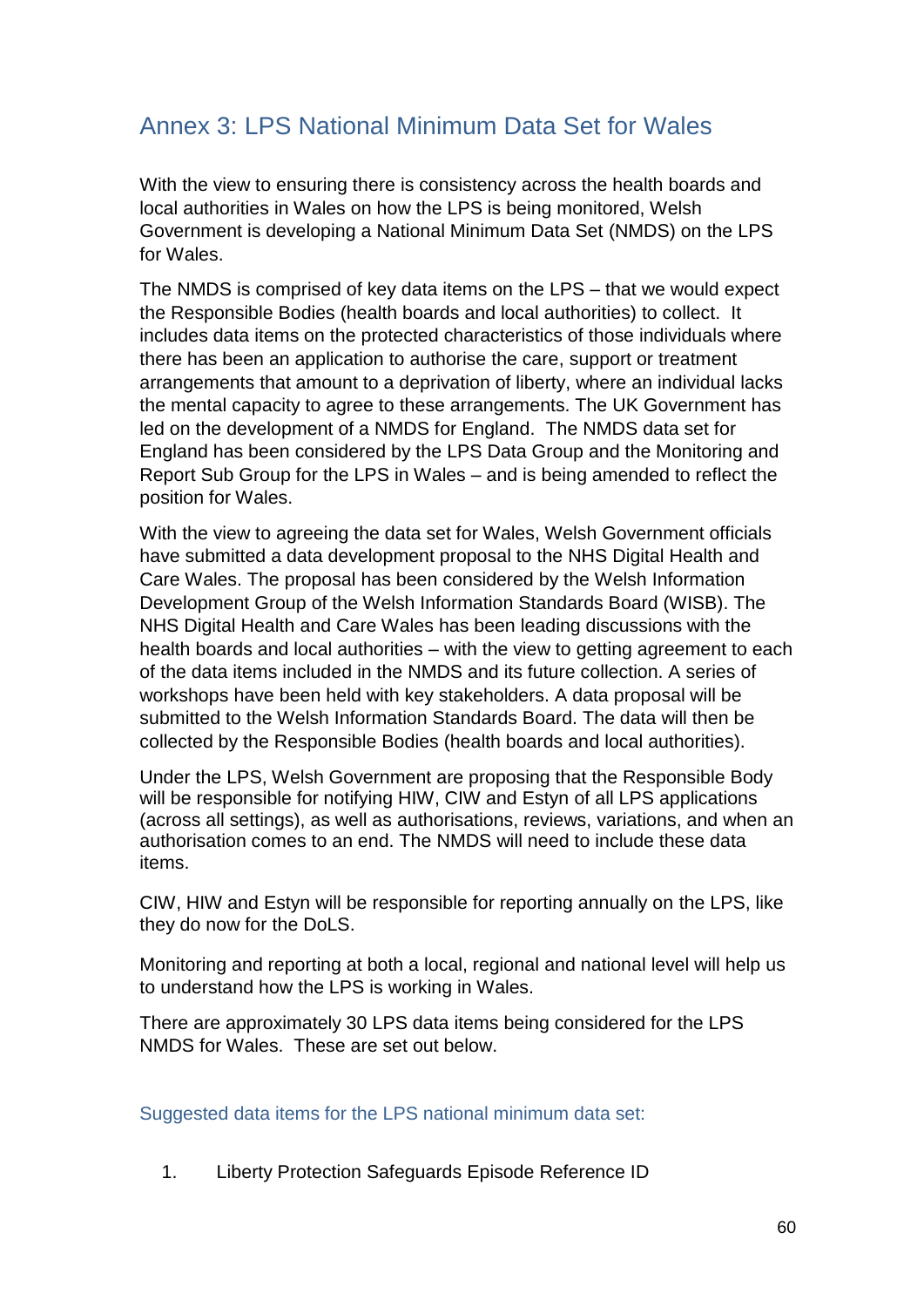- 2. Is it an initial or renewal authorisation?
- 3. If a renewal, the number of times renewed
- 4. NHS Number (for health boards) / Person Reference (for local authorities)
- 5. Name of health board or local authority (Responsible Body)
- 6. Total number of separate locations / settings included in the authorised arrangements
- 7. The location identification reference number
- 8. Unique property reference Number
- 9. Date of Birth
- 10. Gender
- 11. Ethnicity
- 12. Preferred Language
- 13. Did you receive a service in your preferred language?
- 14. Disability
- 15. Sexual Orientation
- 16. Start date for when the LPS process began
- 17. If the application was started under Deprivation of Liberty Safeguards or involved the Court of Protection, what date did the application start?
- 18. Is there an Appropriate Person representing and supporting the person?
- 19. Was an Independent Mental Capacity Advocate appointed?
- 20. Reason for an Independent Mental Capacity Advocate appointed or not appointed
- 21. Was a Pre-Authorisation Review completed by an Approved Mental Capacity Professional?
- 22. If it was, what was the reason?
- 23. Authorisation Decision / Date signed
- 24. Authorisation status
- 25. If not authorised what is the reason for this?
- 26. Start date of Authorisation Period
- 27. Planned end date
- 28. Actual end date